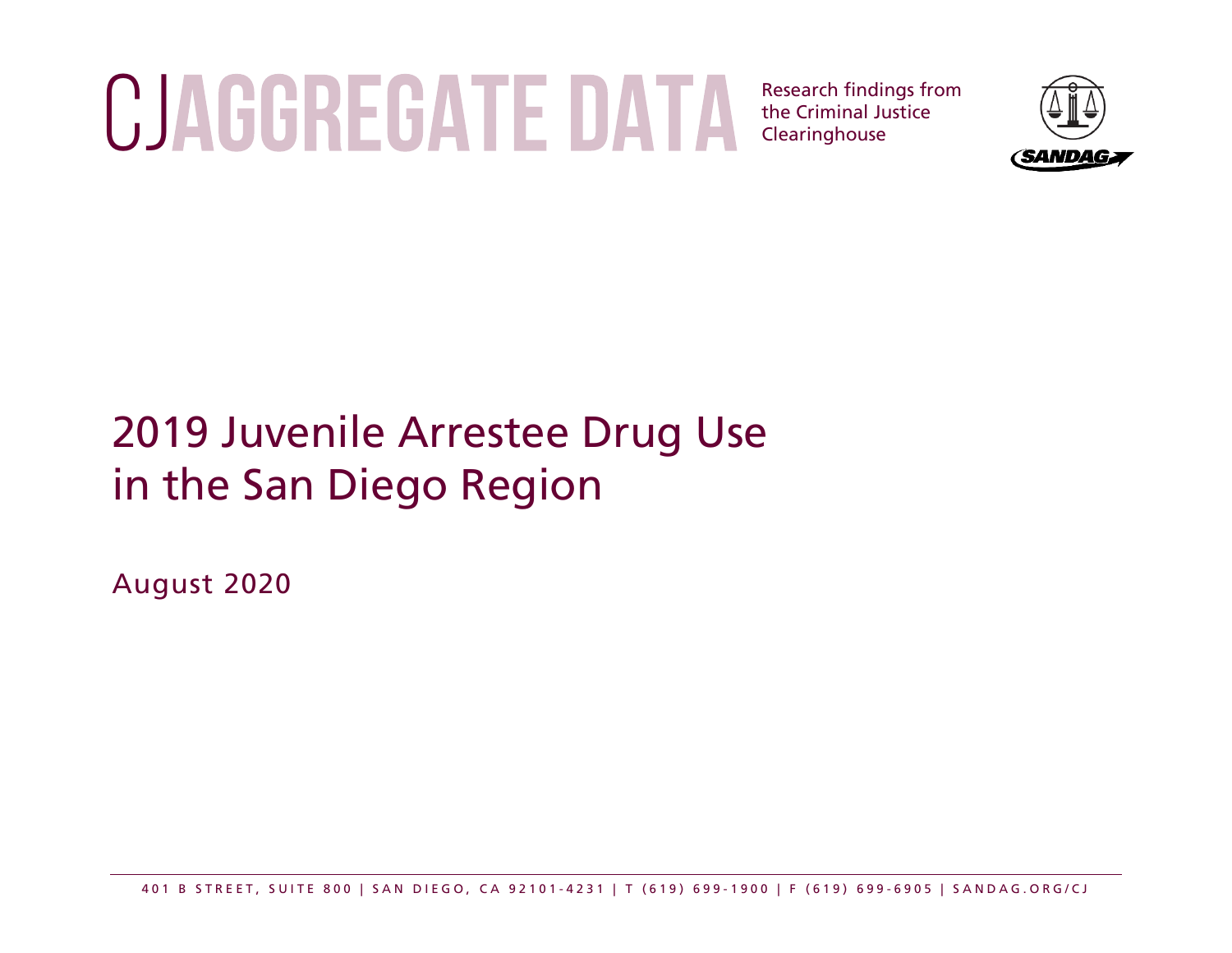# **Table of contents**

#### **Notes**

Please take into account the following factors when interpreting this information:

- Some variables were only answered by a small number of respondents. Caution should be used when generalizing these findings.  $\bullet$
- When distributions are skewed, the median is the more appropriate measure of central tendency, rather than the mean.  $\bullet$
- Over time, the population of detained juveniles has changed, which may affect the pattern of results over time.  $\bullet$

Source: SANDAG, 2020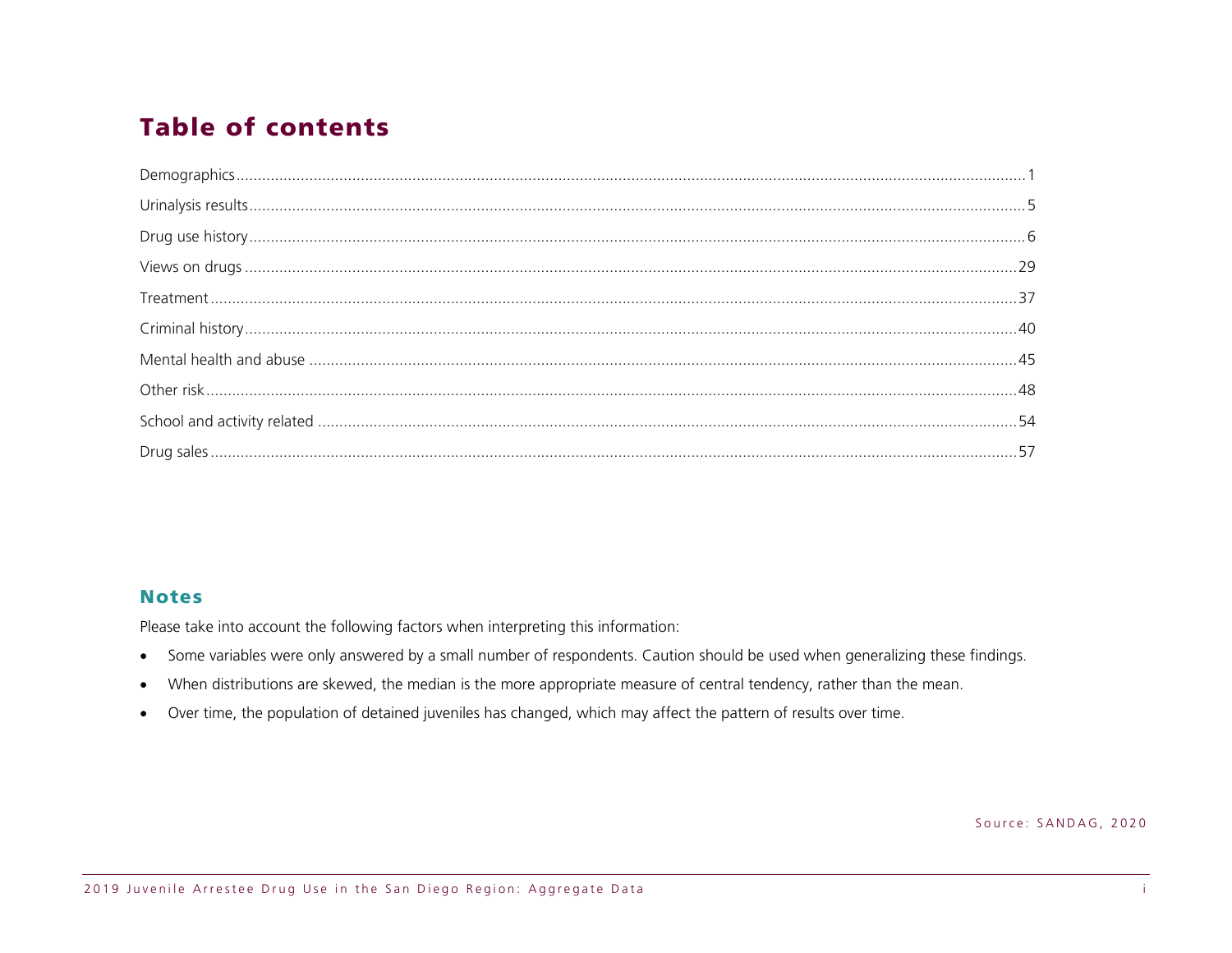# <span id="page-2-0"></span>Demographics

|                                       | 2019         |              | 2018         |                | 2017         |                | 2016         |           | 2015 |                |
|---------------------------------------|--------------|--------------|--------------|----------------|--------------|----------------|--------------|-----------|------|----------------|
| <b>TOTAL</b>                          |              | $102$        | 105          |                | 106          |                | 106          |           | 118  |                |
| <b>Gender</b>                         |              |              |              |                |              |                |              |           |      |                |
| Male                                  | 73%          | 74           | 77%          | 81             | 75%          | 79             | 76%          | 81        | 81%  | 95             |
| Female                                | 27%          | 28           | 23%          | 24             | 25%          | $27$           | 24%          | 25        | 19%  | 23             |
| Age                                   |              |              |              |                |              |                |              |           |      |                |
| Mean (SD)                             | 15.70 (1.37) |              | 15.79 (1.29) |                | 15.65 (1.35) |                | 15.75 (1.42) |           |      | 15.81 (1.37)   |
| Median                                |              | 16.00        | 16.00        |                | 16.00        |                | 16.00        |           |      | 16.00          |
| Range                                 |              | $12 - 18$    | $12 - 19$    |                |              | $13 - 19$      |              | $12 - 18$ |      | $12 - 19$      |
| <b>Race/ethnicity</b>                 |              |              |              |                |              |                |              |           |      |                |
| <b>Black</b>                          | 23%          | 23           | 16%          | 17             | 23%          | 24             | 16%          | 17        | 24%  | 28             |
| White                                 | 16%          | 16           | 17%          | 18             | 16%          | 17             | 23%          | 24        | 18%  | 21             |
| Hispanic                              | 59%          | 58           | 60%          | 62             | 56%          | 59             | 54%          | 57        | 55%  | 64             |
| Other                                 | 1%           | $\mathbf{1}$ | 7%           | $\overline{7}$ | 6%           | 6              | 8%           | $\,8\,$   | 3%   | $\mathsf{3}$   |
| <b>Interview conducted in English</b> |              |              |              |                |              |                |              |           |      |                |
|                                       | 99%          | 101          | 95%          | 100            | 99%          | 105            | 100%         | 106       | 100% | 118            |
| <b>Highest charge level</b>           |              |              |              |                |              |                |              |           |      |                |
| Felony                                | 72%          | 51           | 70%          | 64             | 40%          | 42             | 54%          | 56        | 48%  | 57             |
| Misdemeanor                           | 28%          | $20\,$       | 30%          | 28             | 60%          | 64             | 46%          | 47        | 52%  | 61             |
| <b>Highest charge type</b>            |              |              |              |                |              |                |              |           |      |                |
| Violent                               | 32%          | 33           | 42%          | 44             | 35%          | 37             | 33%          | 34        | 39%  | 46             |
| Property                              | 6%           | 6            | 10%          | 10             | 11%          | 12             | 27%          | 28        | 19%  | 23             |
| Drug                                  | 5%           | 5            | 6%           | 6              | $4\%$        | $\overline{4}$ | 3%           | 3         | 3%   | $\overline{3}$ |
| Other                                 | 57%          | 58           | 43%          | 45             | 50%          | 53             | 37%          | 38        | 39%  | 46             |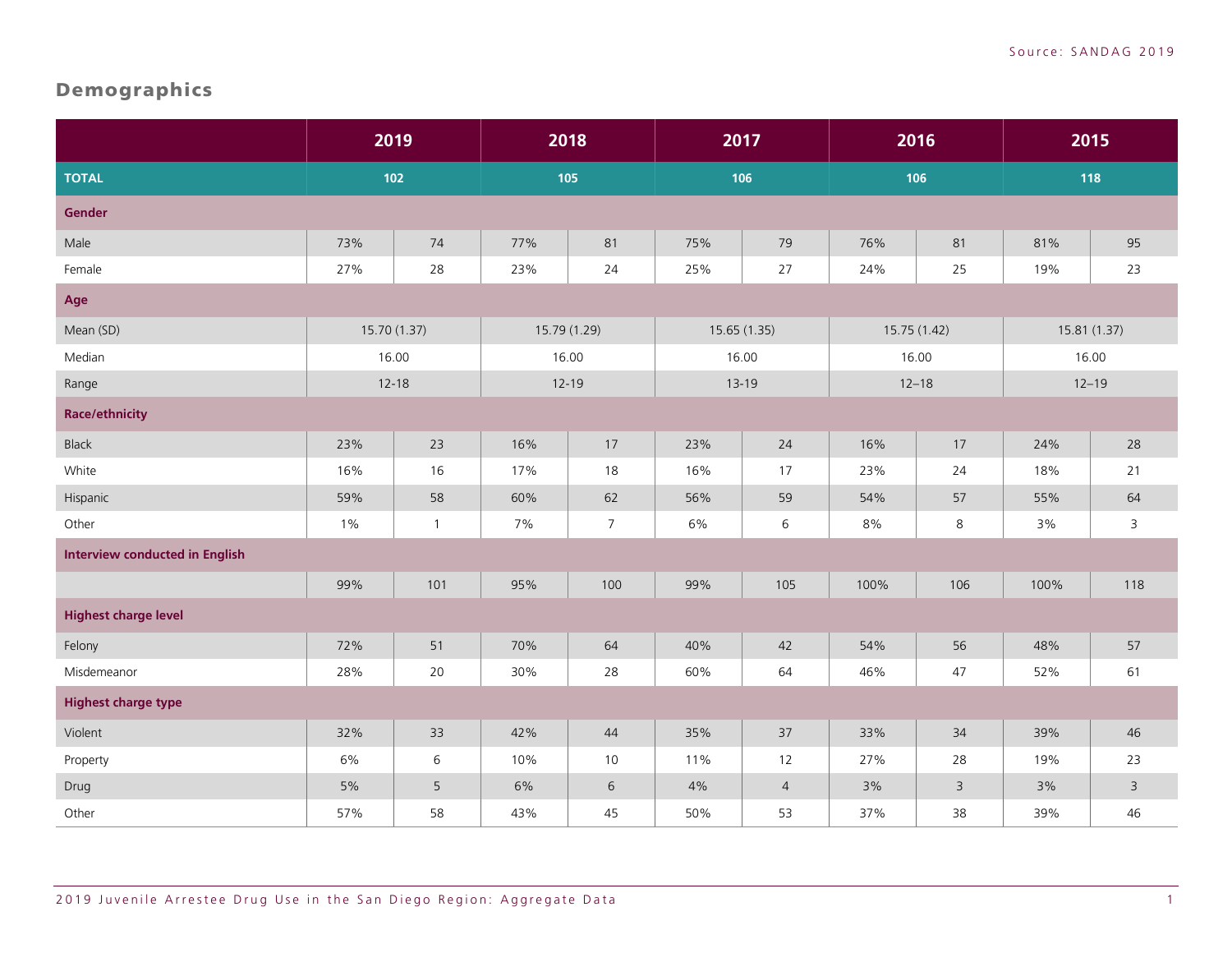|                                                                                                               |            | 2019           | 2018     |                | 2017  |                | 2016 |                | 2015     |            |
|---------------------------------------------------------------------------------------------------------------|------------|----------------|----------|----------------|-------|----------------|------|----------------|----------|------------|
| During the past 12 months, where have you lived most of the time?                                             |            |                |          |                |       |                |      |                |          |            |
| House, apartment, condo, duplex, or<br>mobile home                                                            | 81%        | 83             | 83%      | 87             | 89%   | 94             | 83%  | 88             | 83%      | 87         |
| Group home, shelter, treatment facility                                                                       | 8%         | 8              | 5%       | 5              | 4%    | $\overline{4}$ | 7%   | $\overline{7}$ | 5%       | 5          |
| Juvenile hall/detention facility                                                                              | 9%         | 9              | 10%      | 11             | 4%    | $\overline{4}$ | 8%   | 8              | 10%      | 11         |
| On the street/homeless                                                                                        | 2%         | 2              | $1\%$    |                | 4%    | 4              | 3%   | 3              | $1\%$    |            |
| During the past 30 days, where have you lived most of the time?                                               |            |                |          |                |       |                |      |                |          |            |
| House, apartment, condo, duplex, or<br>mobile home                                                            | 83%        | 85             | 83%      | 87             | 80%   | 85             | 89%  | 93             | 85%      | 100        |
| Group home, shelter, treatment facility                                                                       | 7%         | $\overline{7}$ | 9%       | 9              | 8%    | 8              | 6%   | 6              | 3%       | 3          |
| Juvenile hall/detention facility                                                                              | 4%         | $\overline{4}$ | 4%       | $\overline{4}$ | 7%    | 7              | 3%   | 3              | 6%       | 7          |
| On the street/homeless                                                                                        | 3%         | 3              | 4%       | 4              | 6%    | 6              | 3%   | 3              | 5%       | 6          |
| Motel                                                                                                         | 3%         | 3              | $1\%$    |                | $0\%$ | $\overline{0}$ | 0%   | $\mathbf 0$    | 2%       | 2          |
| During the past 30 days, how many people have lived in your household on a regular basis, including yourself? |            |                |          |                |       |                |      |                |          |            |
| Mean (SD)                                                                                                     | 4.76(2.00) |                |          | 5.08(2.25)     |       | 5.33(2.69)     |      | 4.80(2.44)     |          | 4.77(2.04) |
| Median                                                                                                        | 4.00       |                | 5.00     |                |       | 5.00           | 4.00 |                | 4.00     |            |
| Range                                                                                                         | $2 - 11$   |                | $1 - 15$ |                |       | $2 - 16$       |      | $2 - 18$       | $2 - 12$ |            |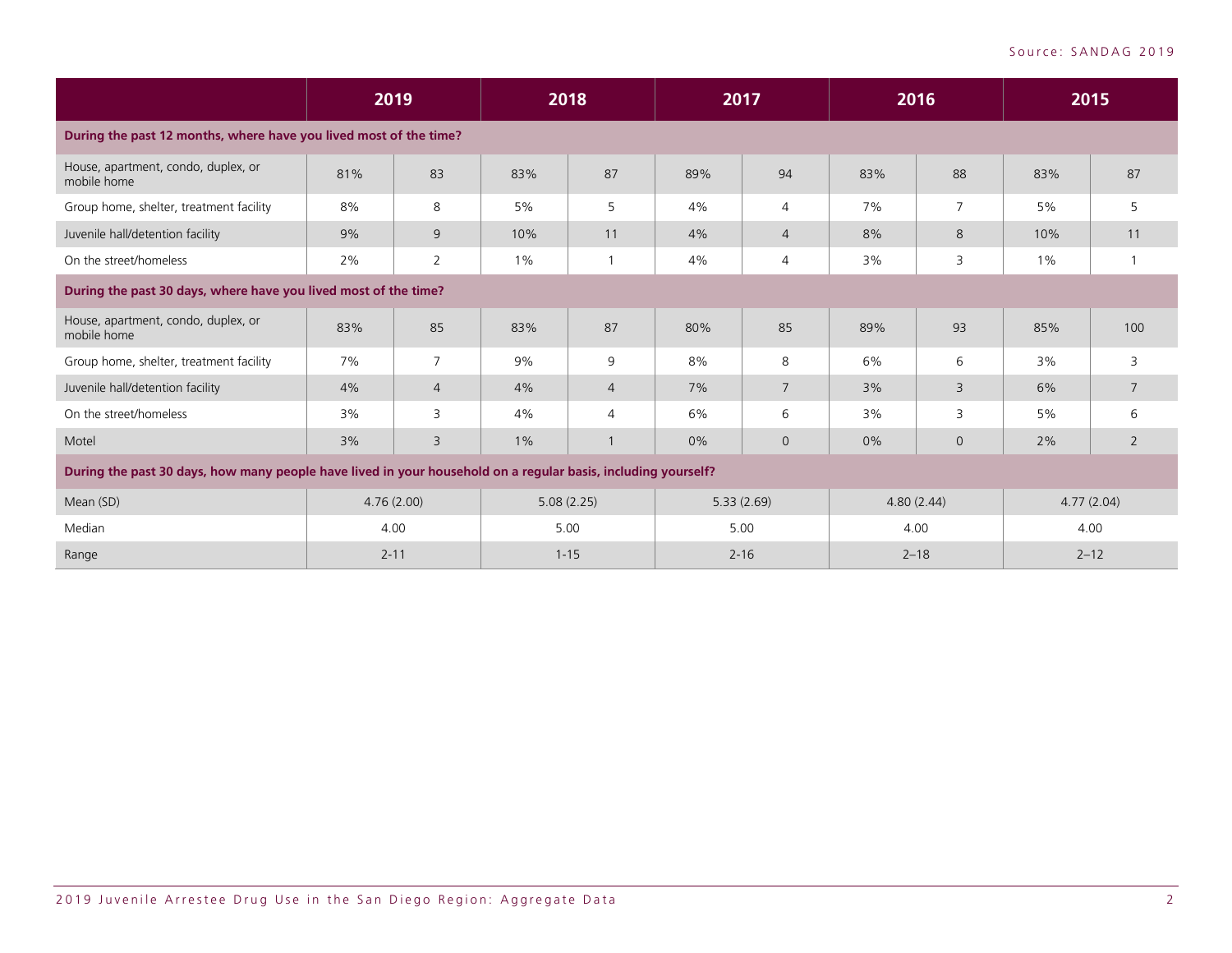|                                                         | 2019  |                     |       | 2018           | 2017  |                | 2016 |              |       | 2015                |
|---------------------------------------------------------|-------|---------------------|-------|----------------|-------|----------------|------|--------------|-------|---------------------|
| How are these people related to you?*                   |       |                     |       |                |       |                |      |              |       |                     |
| Mother                                                  | 82%   | 72                  | 74%   | 66             | 66%   | 57             | 71%  | 66           | 67%   | 66                  |
| Father                                                  | 38%   | 33                  | 48%   | 43             | 34%   | 29             | 37%  | 34           | 31%   | 31                  |
| Stepmother                                              | 2%    | $\overline{2}$      | $1\%$ | $\mathbf{1}$   | 3%    | 3              | 3%   | 3            | 3%    | $\overline{3}$      |
| Stepfather                                              | 15%   | 13                  | 7%    | 6              | 10%   | 9              | 12%  | 11           | 10%   | 10                  |
| Foster Parent                                           | $1\%$ | $\mathbf{1}$        | 2%    | $\overline{2}$ | 0%    | $\overline{0}$ | 0%   | $\mathbf 0$  | 0%    | $\mathsf{O}\xspace$ |
| Spouse                                                  | 0%    | $\mathsf{O}\xspace$ | 0%    | 0              | $0\%$ | $\mathsf{O}$   | 0%   | 0            | 0%    | $\mathsf{O}$        |
| Boyfriend/girlfriend                                    | 3%    | $\overline{3}$      | 6%    | 5              | 5%    | $\overline{4}$ | 3%   | 3            | $1\%$ | $\overline{1}$      |
| Grandparents                                            | 20%   | 18                  | 13%   | 12             | 16%   | 14             | 19%  | 18           | 14%   | 14                  |
| Children                                                | 0%    | $\overline{0}$      | 0%    | $\overline{0}$ | $1\%$ | $\overline{1}$ | 1%   | $\mathbf{1}$ | $1\%$ | $\mathbf{1}$        |
| Sibling(s)                                              | 76%   | 67                  | 72%   | 64             | 74%   | 64             | 78%  | 73           | 74%   | 73                  |
| Other relative(s)                                       | 15%   | 13                  | 15%   | 13             | 17%   | 15             | 18%  | 17           | 16%   | 16                  |
| Friend(s)/roommate(s)                                   | 6%    | 5                   | 11%   | 10             | 8%    | $\overline{7}$ | 44%  | 41           | 11%   | 11                  |
| Other                                                   | 5%    | $\overline{4}$      | 11%   | 10             | 12%   | 10             | 5%   | 5            | 9%    | 9                   |
| <b>TOTAL</b>                                            | 88    |                     |       | 89             |       | 86             | 93   |              | 99    |                     |
| In what area of San Diego County do you currently live? |       |                     |       |                |       |                |      |              |       |                     |
| Central                                                 | 21%   | 21                  | 20%   | 21             | 23%   | 24             | 20%  | 20           | 24%   | 28                  |
| North City                                              | 7%    | $\overline{7}$      | 8%    | 8              | 10%   | 11             | 10%  | 10           | 13%   | 15                  |
| South Suburban                                          | 21%   | 21                  | 14%   | 15             | 12%   | 13             | 17%  | 17           | 11%   | 13                  |
| East Suburban                                           | 20%   | 20                  | 20%   | 21             | 15%   | 16             | 17%  | 17           | 16%   | 18                  |
| North County West                                       | 11%   | 11                  | 6%    | 6              | 9%    | 10             | 10%  | 10           | 10%   | 12                  |
| North County East                                       | 13%   | 13                  | 24%   | 25             | 26%   | 28             | 21%  | 21           | 21%   | 24                  |
| East County                                             | 2%    | $\overline{2}$      | 4%    | $\overline{4}$ | 3%    | 3              | 3%   | 3            | 0%    | $\overline{0}$      |
| Out of County                                           | 7%    | $\overline{7}$      | $5\%$ | 5              | $1\%$ | $\mathbf{1}$   | 3%   | 3            | $5\%$ | 6                   |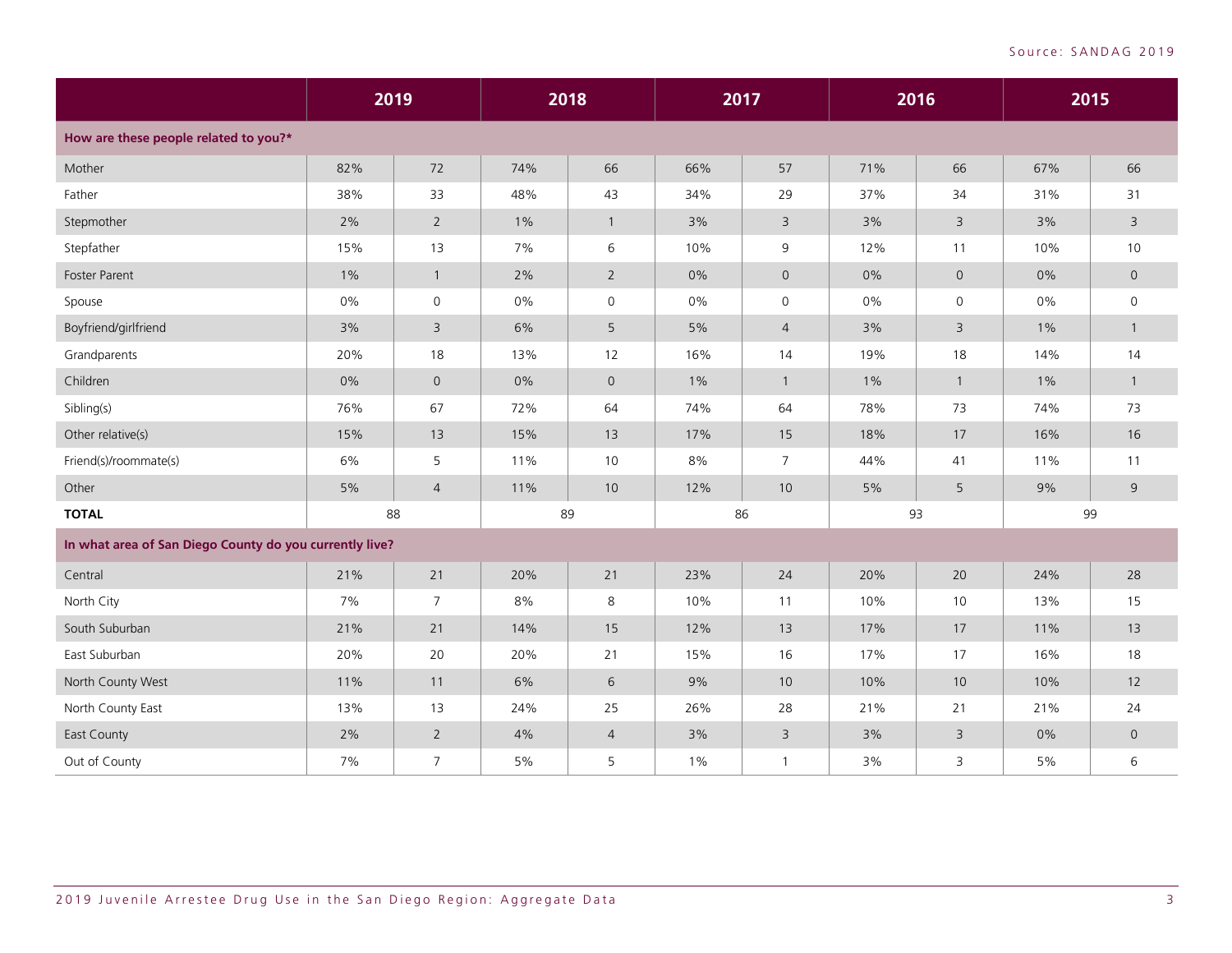|                                                                 |     | 2019           | 2018 |                | 2017 |                | 2016 |                | 2015 |                |
|-----------------------------------------------------------------|-----|----------------|------|----------------|------|----------------|------|----------------|------|----------------|
| Where were you born?                                            |     |                |      |                |      |                |      |                |      |                |
| San Diego County                                                | 79% | 81             | 75%  | 79             | 75%  | 80             | 73%  | 77             | 76%  | 88             |
| Other California county                                         | 7%  | $\overline{7}$ | 11%  | 12             | 7%   | 7              | 8%   | 9              | 6%   | $\overline{7}$ |
| Other state                                                     | 6%  | 6              | 9%   | 9              | 10%  | 11             | 12%  | 13             | 10%  | 12             |
| Other country                                                   | 8%  | 8              | 5%   | 5              | 8%   | 8              | 4%   | $\overline{4}$ | 8%   | 9              |
| Have you ever been in foster care?                              |     |                |      |                |      |                |      |                |      |                |
| Yes                                                             | 24% | 24             | 13%  | 14             | 13%  | 14             | 16%  | 17             | 12%  | 14             |
| No                                                              | 76% | 78             | 87%  | 91             | 87%  | 92             | 84%  | 89             | 88%  | 104            |
| Do you have any children of your own?                           |     |                |      |                |      |                |      |                |      |                |
| Yes                                                             | 3%  | $\mathsf 3$    | 4%   | $\overline{4}$ | 6%   | 6              | 4%   | $\overline{4}$ | 6%   | $\overline{7}$ |
| No                                                              | 97% | 98             | 96%  | 101            | 94%  | 99             | 96%  | 102            | 94%  | 111            |
| (Girls only) Are you pregnant?                                  |     |                |      |                |      |                |      |                |      |                |
| Yes                                                             | 4%  | $\overline{1}$ | 4%   | $\mathbf{1}$   | 0%   | $\mathsf{O}$   | 4%   | $\overline{1}$ | 0%   | $\mathbf 0$    |
| No                                                              | 93% | 26             | 88%  | 21             | 93%  | 25             | 88%  | 21             | 91%  | 21             |
| Don't know                                                      | 4%  | $\mathbf{1}$   | 8%   | $\overline{2}$ | 7%   | $\overline{2}$ | 8%   | $\overline{2}$ | 9%   | $\overline{2}$ |
| (Boys only) Do you have a girlfriend who is pregnant right now? |     |                |      |                |      |                |      |                |      |                |
| Yes                                                             | 9%  | $\overline{7}$ | 6%   | 5              | 5%   | $\overline{4}$ | 8%   | 6              | 9%   | 8              |
| No                                                              | 88% | 65             | 89%  | 72             | 92%  | 73             | 85%  | 68             | 88%  | 83             |
| Don't know                                                      | 3%  | $\overline{2}$ | 5%   | $\overline{4}$ | 3%   | $\overline{2}$ | 8%   | 6              | 3%   | $\overline{3}$ |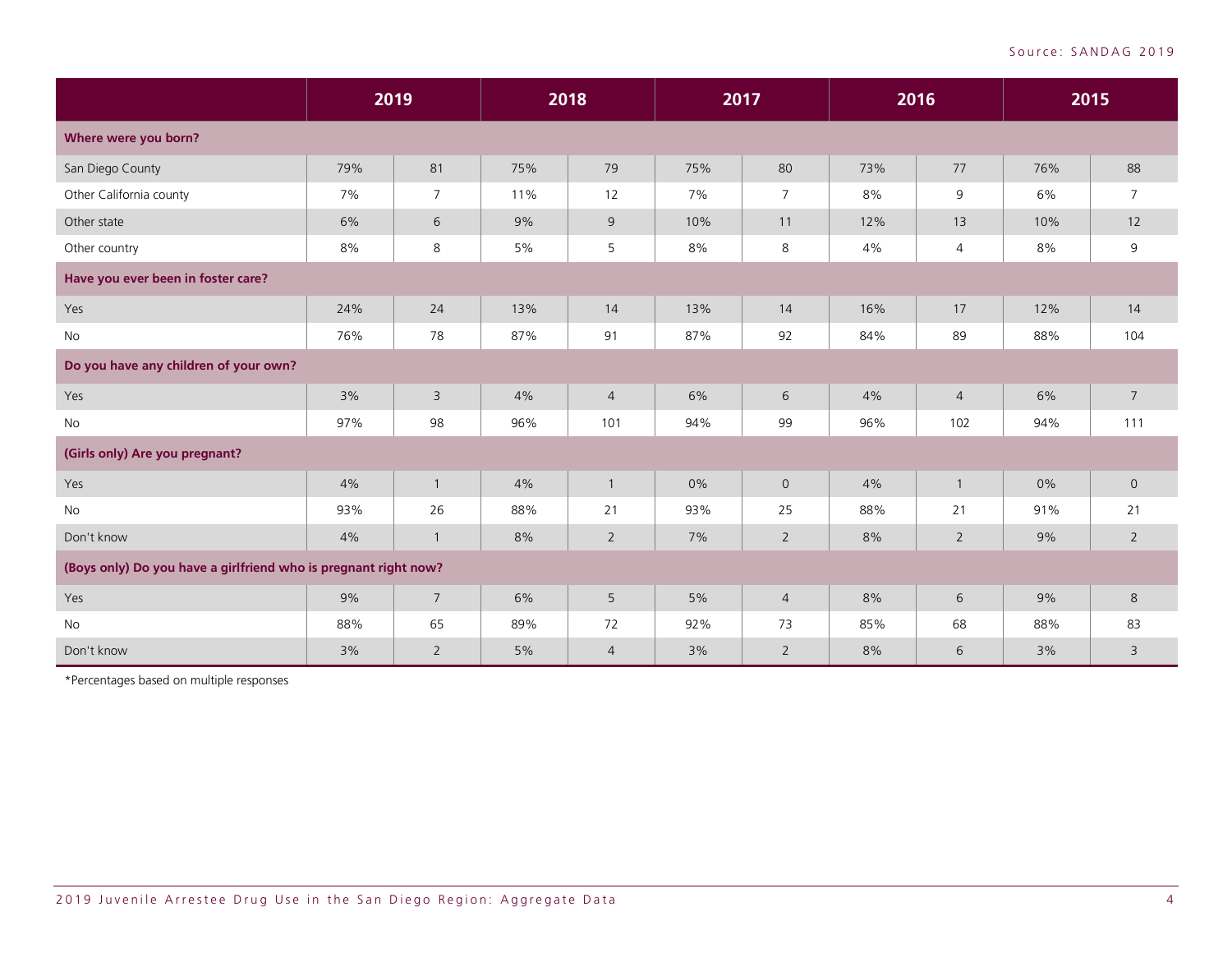#### <span id="page-6-0"></span>Urinalysis results

|                           |       | 2019         |       | 2018         |     | 2017        |       | 2016           |       | 2015           |
|---------------------------|-------|--------------|-------|--------------|-----|-------------|-------|----------------|-------|----------------|
| <b>TOTAL</b>              |       | 102          | 105   |              | 106 |             | 106   |                |       | 118            |
| <b>Urinalysis results</b> |       |              |       |              |     |             |       |                |       |                |
| Positive marijuana        | 57%   | 58           | 55%   | 58           | 45% | 48          | 35%   | 37             | 52%   | 61             |
| Positive meth             | 11%   | 11           | 10%   | 10           | 11% | 12          | 14%   | 15             | 8%    | 10             |
| Positive cocaine          | 5%    | 5            | $1\%$ |              | 5%  | 5           | $1\%$ |                | 2%    | $\overline{2}$ |
| Positive opiates          | $0\%$ | $\mathsf{O}$ | 0%    | $\mathbf 0$  | 3%  | 3           | 3%    | 3              | $1\%$ |                |
| Positive PCP^             | 0%    | $\mathsf{O}$ | 0%    | $\mathsf{O}$ | 0%  | $\mathbf 0$ | 0%    | $\overline{0}$ | 0%    | $\mathbf 0$    |
| Positive alcohol^         |       | N/A          |       | N/A          | N/A |             |       | N/A            | 0%    | $\mathbf 0$    |
| Positive any^             | 62%   | 63           | 58%   | 61           | 53% | 56          | 44%   | 47             | 57%   | 67             |
| Positive multiple^        | 11%   | 11           | 8%    | 8            | 10% | 11          | 8%    | 9              | 6%    | $\overline{7}$ |

^In mid-year 2013, the test for PCP was replaced with a test for alcohol, and in 2013 and 2014 positive any and positive multiple only reflects those positive for marijuana, meth, cocaine, and opiates starting in 2013; the test for PCP was reinstated in 2015.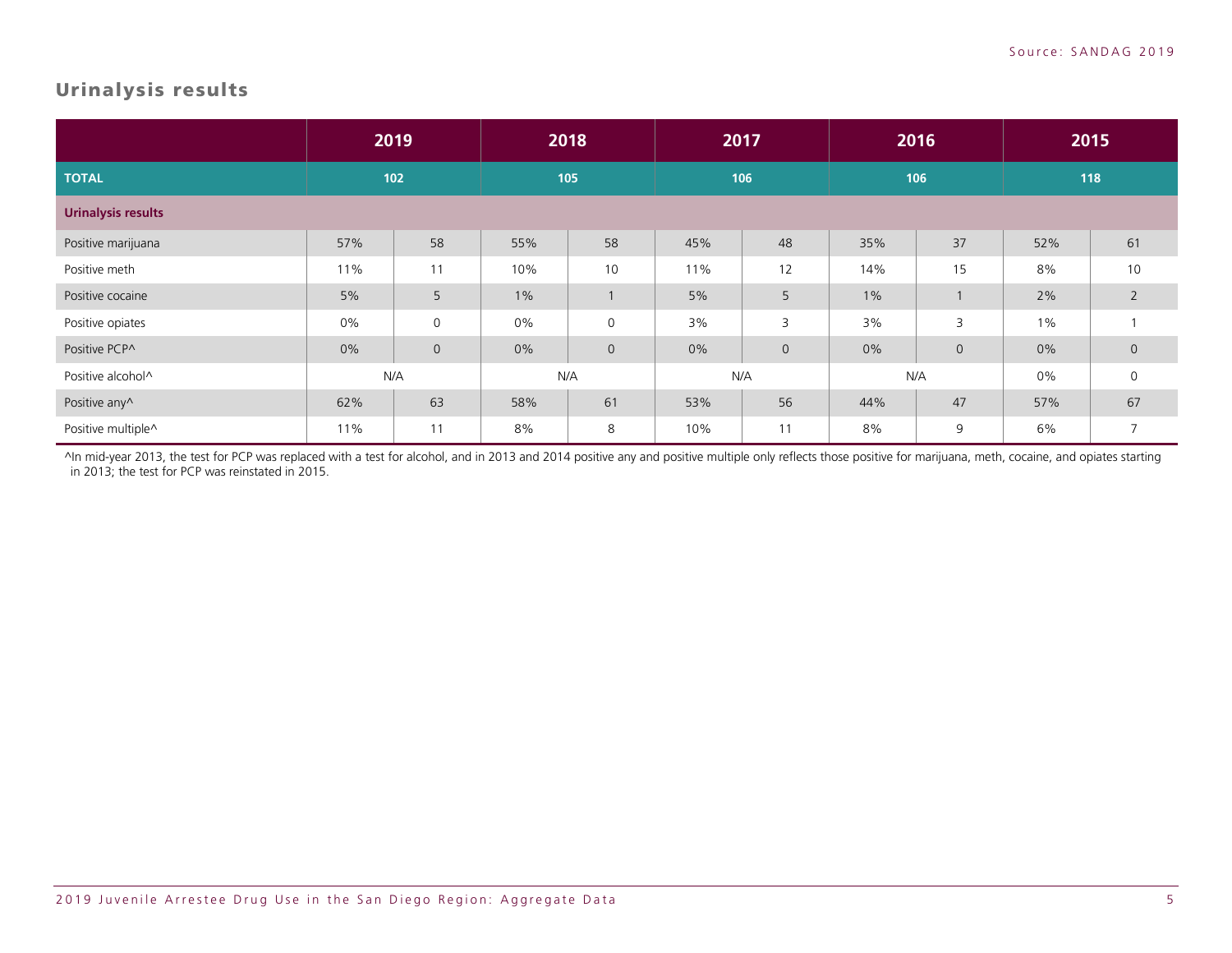#### <span id="page-7-0"></span>Drug use history

|                                                                                                | 2019         |    | 2018         |     | 2017         |    | 2016         |    | 2015         |     |
|------------------------------------------------------------------------------------------------|--------------|----|--------------|-----|--------------|----|--------------|----|--------------|-----|
| <b>TOTAL</b>                                                                                   | $102$        |    |              | 105 | 106          |    | 106          |    | 118          |     |
| Have you ever tried alcohol?                                                                   |              |    |              |     |              |    |              |    |              |     |
| Yes                                                                                            | 86%          | 88 | 88%          | 92  | 90%          | 95 | 86%          | 91 | 86%          | 102 |
| No                                                                                             | 14%          | 14 | 12%          | 13  | 10%          | 11 | 14%          | 15 | 14%          | 16  |
| How old were you the first time you used alcohol?                                              |              |    |              |     |              |    |              |    |              |     |
| Mean (SD)                                                                                      | 12.69 (2.46) |    | 12.44(2.67)  |     | 12.73 (2.21) |    | 12.08 (2.89) |    | 12.89 (2.58) |     |
| Median                                                                                         | 13.00        |    | 13.00        |     | 13.00        |    | 13.00        |    | 13.00        |     |
| Range                                                                                          | $5 - 17$     |    | $3 - 17$     |     | $5 - 17$     |    | $4 - 16$     |    | $2 - 17$     |     |
| Have you used alcohol in the past year? (Of those who had ever used)                           |              |    |              |     |              |    |              |    |              |     |
| Yes                                                                                            | 81%          | 71 | 85%          | 78  | 82%          | 78 | 77%          | 70 | 76%          | 78  |
| No                                                                                             | 19%          | 17 | 15%          | 14  | 18%          | 17 | 23%          | 21 | 24%          | 24  |
| How many days have you used alcohol in the past 30 days? (Of those who had used in last year)  |              |    |              |     |              |    |              |    |              |     |
| Mean (SD)                                                                                      | 6.74(7.07)   |    | 7.47(8.25)   |     | 5.36(5.59)   |    | 5.18(5.93)   |    | 6.03(6.89)   |     |
| Median                                                                                         | 4.50         |    | 4.00         |     | 3.00         |    | 3.00         |    | 4.00         |     |
| Range                                                                                          | $1 - 29$     |    | $1 - 30$     |     | $1 - 28$     |    | $1 - 30$     |    | $1 - 29$     |     |
| None                                                                                           | 29%          | 20 | 24%          | 19  | 27%          | 21 | 19%          | 13 | 22%          | 17  |
| Have you ever had four/five or more alcoholic drinks in one day? (Of those who had ever used)^ |              |    |              |     |              |    |              |    |              |     |
| Yes                                                                                            | 71%          | 62 | 57%          | 52  | 61%          | 58 | 63%          | 57 | 68%          | 69  |
| No                                                                                             | 29%          | 25 | 43%          | 40  | 39%          | 37 | 37%          | 34 | 32%          | 33  |
| How old were you the first time you had four/five or more drinks in one day?^                  |              |    |              |     |              |    |              |    |              |     |
| Mean (SD)                                                                                      | 13.64 (1.82) |    | 13.76 (1.96) |     | 13.91 (1.55) |    | 13.20 (1.73) |    | 13.90 (1.90) |     |
| Median                                                                                         | 14.00        |    | 14.00        |     | 14.00        |    | 14.00        |    | 14.00        |     |
| Range                                                                                          | $9 - 17$     |    | $9 - 18$     |     | $10-17$      |    | $8 - 16$     |    | $9 - 19$     |     |

^In 2018, this question was changed so that males were asked "five drinks or more" and females were asked "four drinks or more." Prior to that there was no difference by gender.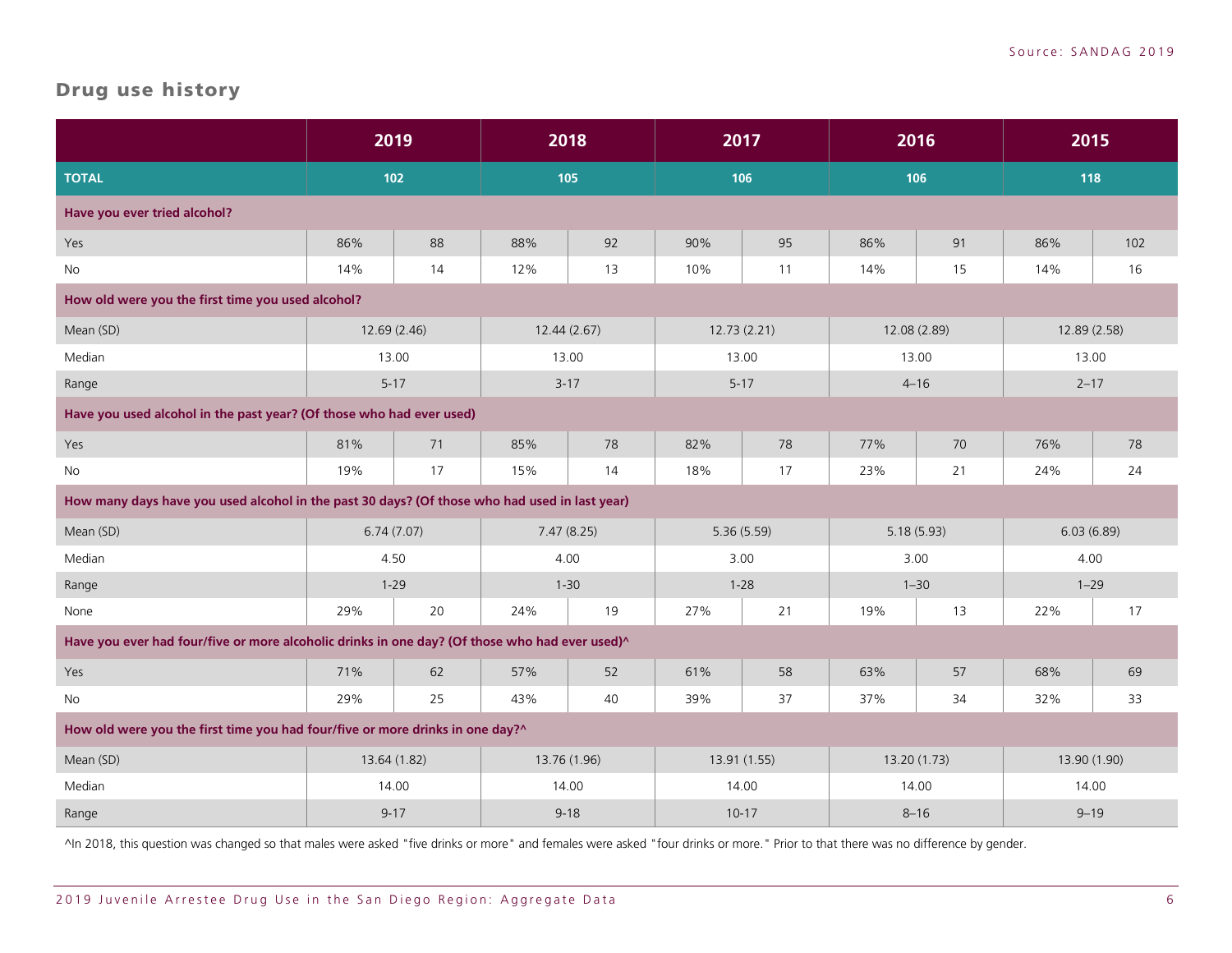|                                                                                                                                                  | 2019 |               |     | 2018          | 2017         |               | 2016          |    | 2015          |     |
|--------------------------------------------------------------------------------------------------------------------------------------------------|------|---------------|-----|---------------|--------------|---------------|---------------|----|---------------|-----|
| Have you had four/five or more drinks in one day in the past year? (Of those who had ever had 4/5 or more drinks in a day)^                      |      |               |     |               |              |               |               |    |               |     |
| Yes                                                                                                                                              | 79%  | 48            | 75% | 39            | 76%          | 44            | 65%           | 37 | 71%           | 48  |
| No                                                                                                                                               | 21%  | 13            | 25% | 13            | 24%          | 14            | 35%           | 20 | 29%           | 20  |
| How many days have you had four/five or more drinks in one day in the past 30 days? (Of those who had 4/5 or more drinks in a day in last year)^ |      |               |     |               |              |               |               |    |               |     |
| Mean (SD)                                                                                                                                        |      | 5.04(5.78)    |     | 7.17(8.56)    | 4.07(4.50)   |               | 5.41(6.97)    |    | 6.31(7.80)    |     |
| Median                                                                                                                                           |      | 3.00          |     | 3.00          | 3.00         |               | 2.00          |    | 3.00          |     |
| Range                                                                                                                                            |      | $1 - 28$      |     | $1 - 30$      |              | $1 - 20$      | $1 - 29$      |    | $1 - 29$      |     |
| None                                                                                                                                             | 40%  | 19            | 37% | 14            | 35%          | 15            | 39%           | 14 | 33%           | 16  |
| Have you ever tried tobacco?                                                                                                                     |      |               |     |               |              |               |               |    |               |     |
| Yes                                                                                                                                              | 70%  | 71            | 71% | 75            | 74%          | 78            | 78%           | 83 | 73%           | 86  |
| No.                                                                                                                                              | 30%  | 31            | 29% | 30            | 26%          | 28            | 22%           | 23 | 27%           | 32  |
| How old were you the first time you used tobacco?                                                                                                |      |               |     |               |              |               |               |    |               |     |
| Mean (SD)                                                                                                                                        |      | 13.35(2.12)   |     | 13.12 (2.62)  | 12.87 (2.28) |               | 12.98 (2.55)  |    | 12.72 (2.75)  |     |
| Median                                                                                                                                           |      | 14.00         |     | 14.00         |              | 13.00         | 13.00         |    | 13.00         |     |
| Range                                                                                                                                            |      | $8 - 17$      |     | $7 - 17$      | $7 - 18$     |               | $3 - 17$      |    | $5 - 18$      |     |
| Have you used tobacco in the past year? (Of those who had ever used)                                                                             |      |               |     |               |              |               |               |    |               |     |
| Yes                                                                                                                                              | 77%  | 55            | 83% | 62            | 88%          | 69            | 86%           | 71 | 80%           | 67  |
| No                                                                                                                                               | 23%  | 16            | 17% | 13            | 12%          | 9             | 14%           | 12 | 20%           | 17  |
| How many days have you used tobacco in the past 30 days? (Of those who used in last year)                                                        |      |               |     |               |              |               |               |    |               |     |
| Mean (SD)                                                                                                                                        |      | 16.15 (12.66) |     | 15.80 (11.46) |              | 16.11 (12.68) | 16.95 (11.56) |    | 17.12 (11.88) |     |
| Median                                                                                                                                           |      | 17.00         |     | 12.00         |              | 14.00         | 15.00         |    | 20.00         |     |
| Range                                                                                                                                            |      | $1 - 30$      |     | $1 - 30$      |              | $1 - 30$      | $1 - 30$      |    | $1 - 30$      |     |
| None                                                                                                                                             | 15%  | 8             | 21% | 13            | 16%          | 11            | 15%           | 11 | 13%           | 9   |
| Have you ever tried marijuana?                                                                                                                   |      |               |     |               |              |               |               |    |               |     |
| Yes                                                                                                                                              | 92%  | 94            | 90% | 95            | 91%          | 96            | 86%           | 91 | 90%           | 106 |
| No                                                                                                                                               | 8%   | $\,8\,$       | 10% | 10            | 9%           | 10            | 14%           | 15 | 10%           | 12  |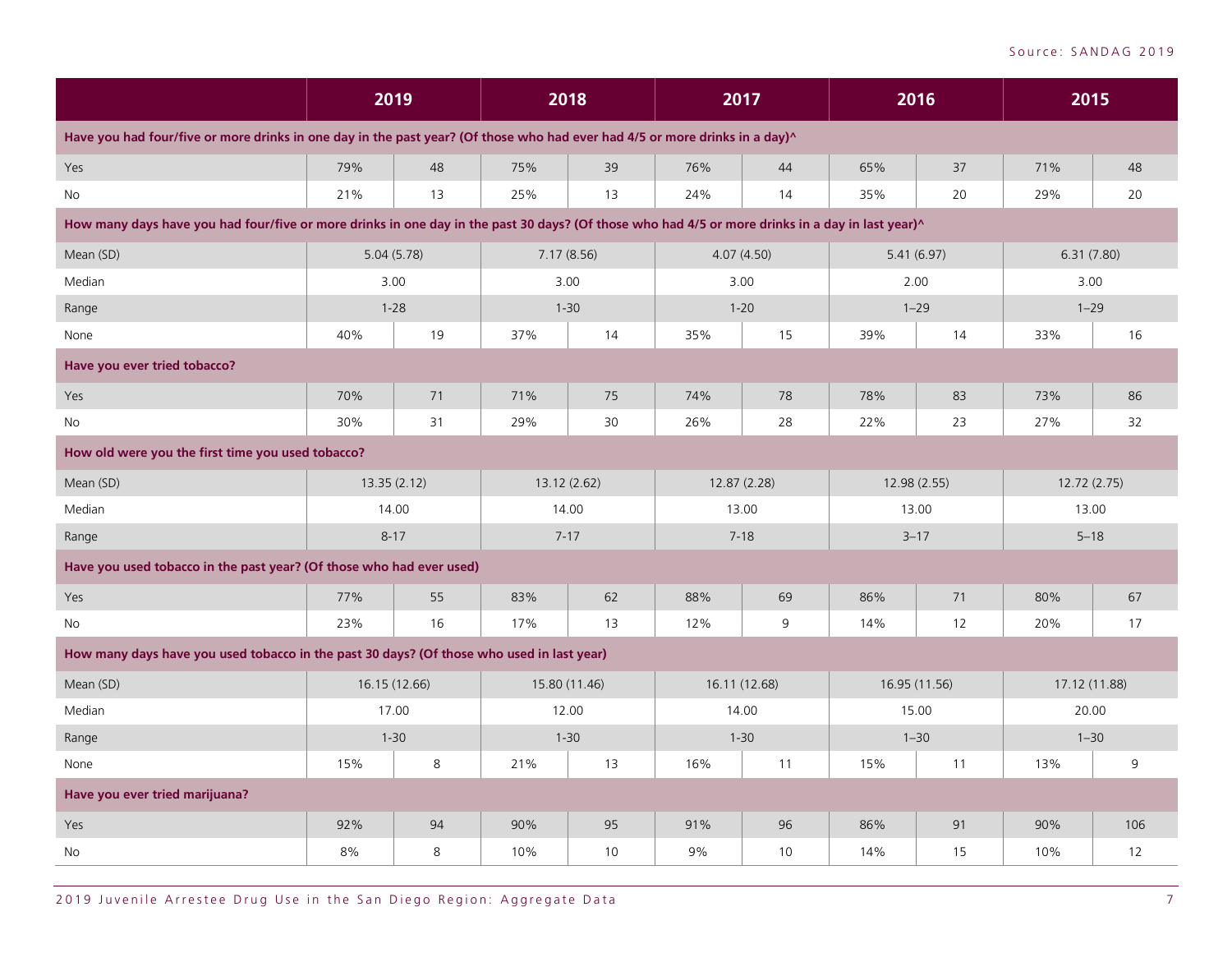|                                                                                             | 2019          |                | 2018         |                | 2017          |           | 2016     |               | 2015          |                |
|---------------------------------------------------------------------------------------------|---------------|----------------|--------------|----------------|---------------|-----------|----------|---------------|---------------|----------------|
| How old were you the first time you used marijuana?                                         |               |                |              |                |               |           |          |               |               |                |
| Mean (SD)                                                                                   | 12.51 (2.05)  |                | 12.21(2.41)  |                | 12.36 (2.06)  |           |          | 12.40 (1.98)  | 12.17 (2.24)  |                |
| Median                                                                                      | 13.00         |                | 13.00        |                | 13.00         |           | 13.00    |               | 12.00         |                |
| Range                                                                                       | $6 - 17$      |                | $5 - 17$     |                | $6 - 16$      |           | $7 - 16$ |               | $5 - 17$      |                |
| Have you used marijuana in the past year? (Of those who ever used)                          |               |                |              |                |               |           |          |               |               |                |
| Yes                                                                                         | 80%           | 75             | 89%          | 85             | 87%           | 83        | 78%      | 71            | 78%           | 83             |
| <b>No</b>                                                                                   | 20%           | 19             | 11%          | 10             | 13%           | 12        | 22%      | 20            | 22%           | 23             |
| How many days have you used marijuana in the past 30 days? (Of those who used in last year) |               |                |              |                |               |           |          |               |               |                |
| Mean (SD)                                                                                   | 14.65 (11.20) |                | 16.11(11.67) |                | 16.52 (12.29) |           |          | 15.22 (11.58) | 14.75 (11.88) |                |
| Median                                                                                      | 14.00         |                | 15.00        |                | 15.00         |           | 14.00    |               | 15.00         |                |
| Range                                                                                       | $1 - 30$      |                | $1 - 30$     |                | $1 - 30$      |           |          | $1 - 30$      | $1 - 30$      |                |
| None                                                                                        | 15%           | 11             | 21%          | 18             | 29%           | 24        | 31%      | 22            | 27%           | 22             |
| Have you ever tried crack?                                                                  |               |                |              |                |               |           |          |               |               |                |
| Yes                                                                                         | 11%           | 11             | 9%           | $\overline{9}$ | 10%           | 10        | 12%      | 13            | 14%           | 16             |
| No                                                                                          | 89%           | 91             | 91%          | 96             | 90%           | 95        | 88%      | 92            | 86%           | 102            |
| How old were you the first time you used crack?                                             |               |                |              |                |               |           |          |               |               |                |
| Mean (SD)                                                                                   | 13.82 (1.47)  |                | 14.00 (1.94) |                | 14.00 (1.56)  |           |          | 14.46 (1.71)  | 14.60 (2.06)  |                |
| Median                                                                                      | 14.00         |                | 14.00        |                | 14.50         |           | 15.00    |               | 15.00         |                |
| Range                                                                                       | $12 - 16$     |                | $11 - 16$    |                |               | $11 - 16$ |          | $10 - 16$     | $9 - 17$      |                |
| Have you used crack in the past year? (Of those who ever used)                              |               |                |              |                |               |           |          |               |               |                |
| Yes                                                                                         | 36%           | $\overline{4}$ | 56%          | 5              | 60%           | 6         | 62%      | 8             | 53%           | 8              |
| No                                                                                          | 64%           | $\overline{7}$ | 44%          | 4              | 40%           | 4         | 38%      | 5             | 47%           | $\overline{7}$ |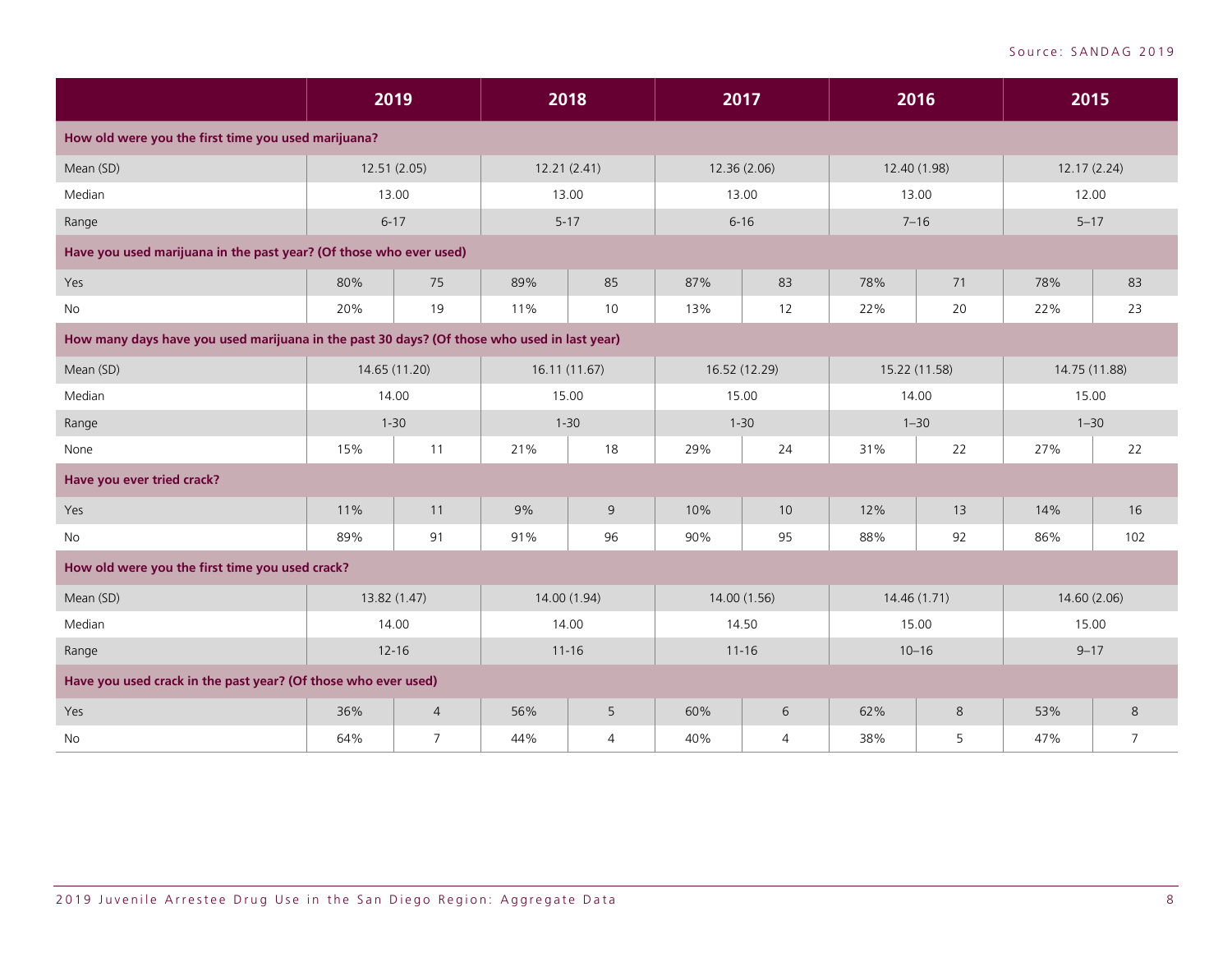|                                                                                                  | 2019       |                     |                       | 2018                | 2017         |                | 2016        |                     | 2015         |                |
|--------------------------------------------------------------------------------------------------|------------|---------------------|-----------------------|---------------------|--------------|----------------|-------------|---------------------|--------------|----------------|
| How many days have you used crack in the past 30 days? (Of those who used in last year)          |            |                     |                       |                     |              |                |             |                     |              |                |
| Mean (SD)                                                                                        | 4.00(5.20) |                     |                       | 10.67 (16.74)       | 1.50(0.58)   |                | 3.00(2.83)  |                     | 1.25(0.50)   |                |
| Median                                                                                           | 1.00       |                     |                       | 1.00                | 1.50         |                | 3.00        |                     | 1.00         |                |
| Range                                                                                            |            | $1 - 10$            |                       | $1 - 30$            | $1 - 2$      |                | $1 - 5$     |                     | $1 - 2$      |                |
| None                                                                                             | 25%        | $\overline{1}$      | 40%<br>$\overline{2}$ |                     | 33%          | $\overline{2}$ | 75%         | 6                   | 43%          | 3              |
| Have you ever injected crack? (Of those who used in past year)                                   |            |                     |                       |                     |              |                |             |                     |              |                |
| Yes                                                                                              | 25%        | $\mathbf{1}$        | 0%                    | $\overline{0}$      | 17%          | $\mathbf{1}$   | 0%          | $\overline{0}$      | N/A          |                |
| No                                                                                               | 75%        | 3                   | 100%                  | 5                   | 83%          | 5              | 100%        | 7                   | N/A          |                |
| Have you ever tried powder cocaine?                                                              |            |                     |                       |                     |              |                |             |                     |              |                |
| Yes                                                                                              | 25%        | 26                  | 27%                   | 28                  | 28%          | 30             | 25%         | 26                  | 31%          | 37             |
| <b>No</b>                                                                                        | 75%        | 76                  | 73%<br>77             |                     | 72%          | 76             | 75%         | 80                  | 69%          | 81             |
| How old were you the first time you used powder cocaine?                                         |            |                     |                       |                     |              |                |             |                     |              |                |
| Mean (SD)                                                                                        |            | 13.96 (2.16)        | 14.43 (1.53)          |                     | 14.67 (1.45) |                |             | 14.85 (1.59)        | 14.46 (1.61) |                |
| Median                                                                                           |            | 14.00               | 14.50                 |                     |              | 15.00          | 15.00       |                     | 15.00        |                |
| Range                                                                                            |            | $7 - 17$            |                       | $11 - 17$           | $11 - 17$    |                |             | $11 - 18$           | $9 - 17$     |                |
| Have you used powder cocaine in the past year? (Of those who ever used)                          |            |                     |                       |                     |              |                |             |                     |              |                |
| Yes                                                                                              | 62%        | 16                  | 54%                   | 15                  | 70%          | 21             | 58%         | 15                  | 51%          | 19             |
| No                                                                                               | 38%        | 10                  | 46%                   | 13                  | 30%          | 9              | 42%         | 11                  | 49%          | 18             |
| How many days have you used powder cocaine in the past 30 days? (Of those who used in last year) |            |                     |                       |                     |              |                |             |                     |              |                |
| Mean (SD)                                                                                        |            | 5.57(9.13)          |                       | 6.56(9.46)          | 2.38(3.16)   |                | 5.20 (8.29) |                     | 3.43(4.72)   |                |
| Median                                                                                           |            | 2.00                |                       | 1.00                | 1.00         |                | 2.00        |                     | 2.00         |                |
| Range                                                                                            |            | $1 - 26$            |                       | $1 - 30$            |              | $1 - 10$       |             | $1 - 20$            | $1 - 14$     |                |
| None                                                                                             | 56%        | 9                   | 40%                   | 6                   | 60%          | 12             | 67%         | 10                  | 63%          | 12             |
| Have you ever injected powder cocaine? (Of those who used in the past year)                      |            |                     |                       |                     |              |                |             |                     |              |                |
| Yes                                                                                              | 0%         | $\mathsf{O}\xspace$ | 0%                    | $\mathsf{O}\xspace$ | 10%          | $\sqrt{2}$     | 0%          | $\mathsf{O}\xspace$ | 0%           | $\overline{0}$ |
| No                                                                                               | 100%       | 16                  | 100%                  | 15                  | 90%          | 18             | 100%        | 15                  | 100%         | 36             |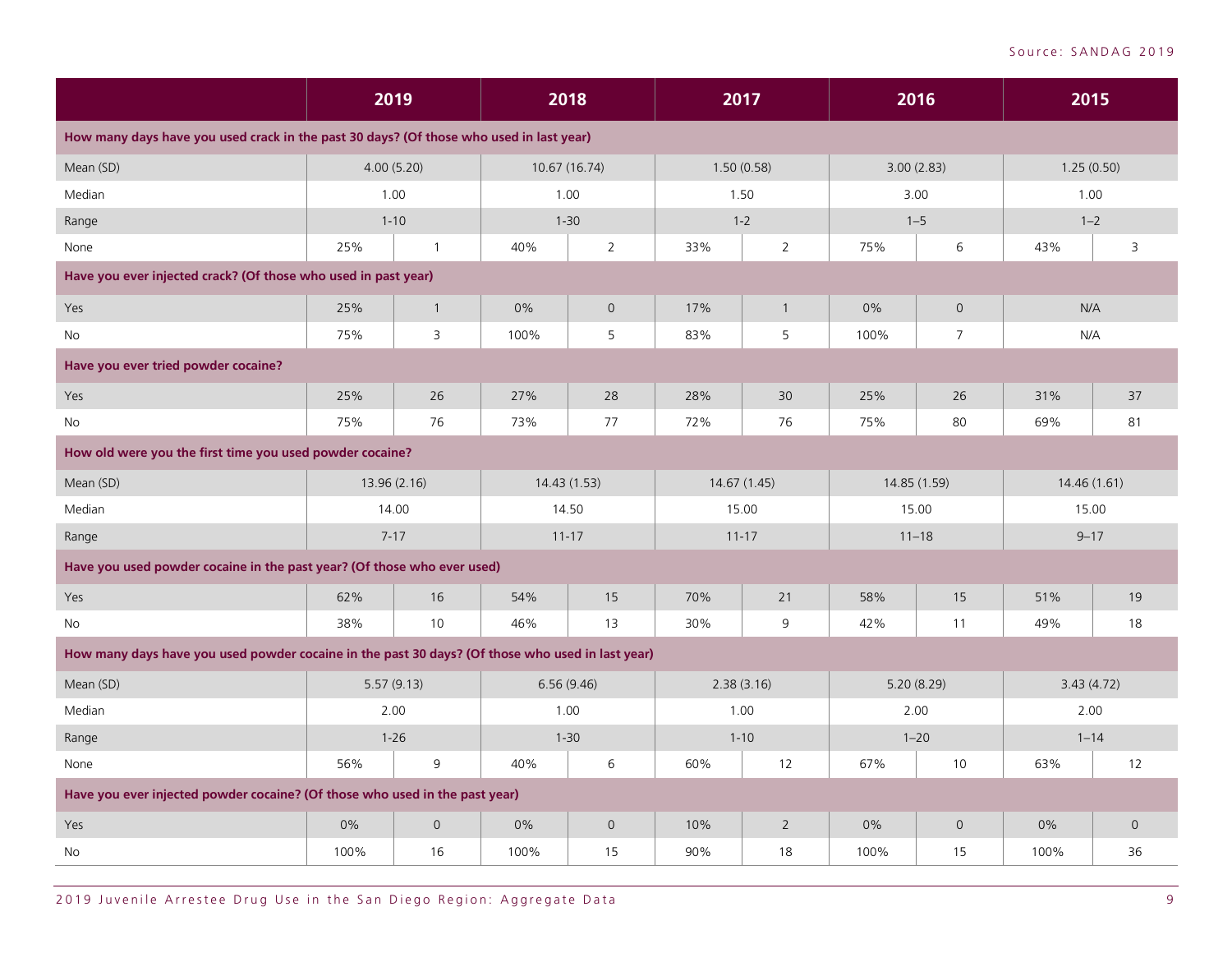|                                                                                          | 2019         |                | 2018         |                | 2017         |                | 2016         |                         | 2015         |                |
|------------------------------------------------------------------------------------------|--------------|----------------|--------------|----------------|--------------|----------------|--------------|-------------------------|--------------|----------------|
| Have you ever tried heroin?                                                              |              |                |              |                |              |                |              |                         |              |                |
| Yes                                                                                      | 4%           | $\overline{4}$ | 2%           | $\overline{2}$ | 10%          | 11             | 6%           | 6                       | 8%           | 10             |
| No                                                                                       | 96%          | 98             | 98%          | 103            | 90%          | 95             | 94%          | 100                     | 92%          | 108            |
| How old were you the first time you used heroin?                                         |              |                |              |                |              |                |              |                         |              |                |
| Mean (SD)                                                                                | 13.75 (2.22) |                | 15.00 (0.00) |                |              | 14.91 (1.64)   |              | 14.33 (2.94)            | 14.60 (2.27) |                |
| Median                                                                                   | 14.00        |                | 15.00        |                | 15.00        |                | 15.50        |                         | 15.00        |                |
| Range                                                                                    | $11 - 16$    |                | 15           |                |              | $13 - 17$      |              | $9 - 17$                | $9 - 17$     |                |
| Have you used heroin in the past year? (Of those who ever used)                          |              |                |              |                |              |                |              |                         |              |                |
| Yes                                                                                      | 50%          | $\overline{2}$ | 0%           | $\overline{0}$ | 64%          | $\overline{7}$ | 67%          | $\overline{4}$          | 30%          | $\mathsf{3}$   |
| No                                                                                       | 50%          | $\overline{2}$ | 100%         | $\overline{2}$ | 36%          | $\overline{4}$ | 33%          | 2                       | 70%          | $\overline{7}$ |
| How many days have you used heroin in the past 30 days? (Of those who used in last year) |              |                |              |                |              |                |              |                         |              |                |
| Mean (SD)                                                                                | 6.00 (N/A)   |                | N/A          |                | 9.33 (13.58) |                |              | 1.00(0.00)              | N/A          |                |
| Median                                                                                   | 6.00         |                | N/A          |                | 2.00         |                | 1.00         |                         | N/A          |                |
| Range                                                                                    | 6            |                | N/A          |                | $1 - 25$     |                | $\mathbf{1}$ |                         | N/A          |                |
| None                                                                                     | 0%           | $\mathbf 0$    | N/A          |                | 57%          | $\overline{4}$ | 75%          | 3                       | 100%         | 3              |
| Have you ever injected heroin? (Of those who used in the past year)                      |              |                |              |                |              |                |              |                         |              |                |
| Yes                                                                                      | 50%          | $\overline{1}$ | N/A          |                | 43%          | $\overline{3}$ | 75%          | $\overline{\mathbf{3}}$ | 10%          | $\mathbf{1}$   |
| No                                                                                       | 50%          | $\overline{1}$ | N/A          |                | 57%          | $\overline{4}$ | 25%          | $\mathbf{1}$            | 90%          | 9              |
| Have you ever tried meth?                                                                |              |                |              |                |              |                |              |                         |              |                |
| Yes                                                                                      | 25%          | 26             | 40%          | 42             | 32%          | 34             | 29%          | 34                      | 33%          | 44             |
| No                                                                                       | 75%          | 76             | 60%          | 64             | 68%          | 72             | 71%          | 84                      | 67%          | 90             |
| How old were you the first time you used meth?                                           |              |                |              |                |              |                |              |                         |              |                |
| Mean (SD)                                                                                | 14.15 (1.46) |                | 13.80 (1.77) |                | 14.38 (1.58) |                | 14.71 (1.99) |                         | 14.30 (1.70) |                |
| Median                                                                                   | 14.00        |                | 14.00        |                |              | 14.50          | 15.00        |                         | 14.50        |                |
| Range                                                                                    | $11 - 17$    |                | $10 - 16$    |                | $11 - 17$    |                | $8 - 18$     |                         | $9 - 17$     |                |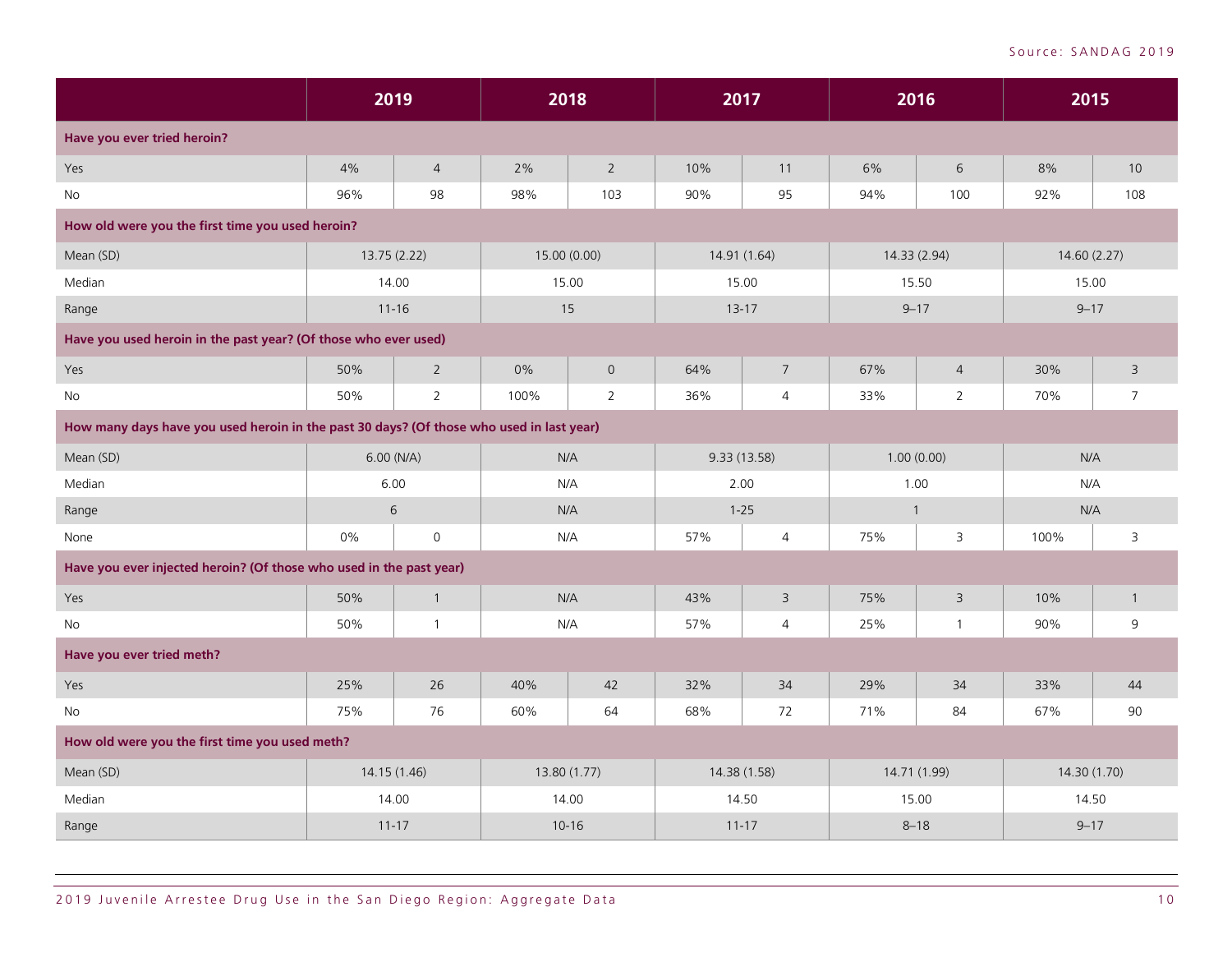|                                                                                        | 2019       |                      | 2018         |                | 2017         |    | 2016        |                | 2015         |              |
|----------------------------------------------------------------------------------------|------------|----------------------|--------------|----------------|--------------|----|-------------|----------------|--------------|--------------|
| Have you used meth in the past year? (Of those who ever used)                          |            |                      |              |                |              |    |             |                |              |              |
| Yes                                                                                    | 69%        | 18                   | 60%          | 12             | 55%          | 23 | 76%         | 26             | 71%          | 24           |
| No                                                                                     | 31%        | 8                    | 40%          | 8              | 45%          | 19 | 24%         | 8              | 29%          | 10           |
| How many days have you used meth in the past 30 days? (Of those who used in last year) |            |                      |              |                |              |    |             |                |              |              |
| Mean (SD)                                                                              | 8.13(5.11) |                      |              | 10.32 (11.22)  | 11.20(9.11)  |    | 11.08(9.35) |                | 7.08(8.35)   |              |
| Median                                                                                 | 8.50       |                      | 5.00         |                | 7.00         |    | 7.50        |                | 4.00         |              |
| Range                                                                                  |            | $1 - 15$<br>$1 - 30$ |              |                | $3 - 30$     |    |             | $1 - 30$       | $1 - 29$     |              |
| None                                                                                   | 0%         | $\mathsf{O}\xspace$  | 50%          | 19             | 62%          | 16 | 52%         | 13             | 27%          | 9            |
| Have you ever injected meth? (Of those who used in the past year)                      |            |                      |              |                |              |    |             |                |              |              |
| Yes                                                                                    | 11%        | $\overline{2}$       | 8%           | $\overline{1}$ | 30%          | 6  | 15%         | $\overline{4}$ | 3%           | $\mathbf{1}$ |
| No                                                                                     | 89%        | 16                   | 92%          | 11             | 70%          | 14 | 85%         | 22             | 97%          | 30           |
| Have you ever tried ecstasy?                                                           |            |                      |              |                |              |    |             |                |              |              |
| Yes                                                                                    | 19%        | 19                   | 13%          | 14             | 18%          | 19 | 16%         | 17             | 28%          | 33           |
| <b>No</b>                                                                              | 81%        | 83                   | 87%          | 90             | 82%          | 87 | 84%         | 89             | 72%          | 85           |
| How old were you the first time you used ecstasy?                                      |            |                      |              |                |              |    |             |                |              |              |
| Mean (SD)                                                                              |            | 14.32(1.11)          | 14.63 (1.46) |                | 14.18 (1.94) |    |             | 14.43 (1.50)   | 13.86 (1.40) |              |
| Median                                                                                 |            | 14.00                | 14.00        |                | 14.00        |    | 15.00       |                | 14.00        |              |
| Range                                                                                  |            | $13 - 16$            | $12 - 17$    |                | $11 - 17$    |    | $12 - 17$   |                | $10 - 16$    |              |
| Have you used ecstasy in the past year?                                                |            |                      |              |                |              |    |             |                |              |              |
| Yes                                                                                    | 47%        | $\mathsf 9$          | 64%          | 9              | 42%          | 8  | 65%         | 11             | 39%          | 12           |
| No                                                                                     | 53%        | 10                   | 36%          | 5              | 58%          | 11 | 35%         | 6              | 61%          | 19           |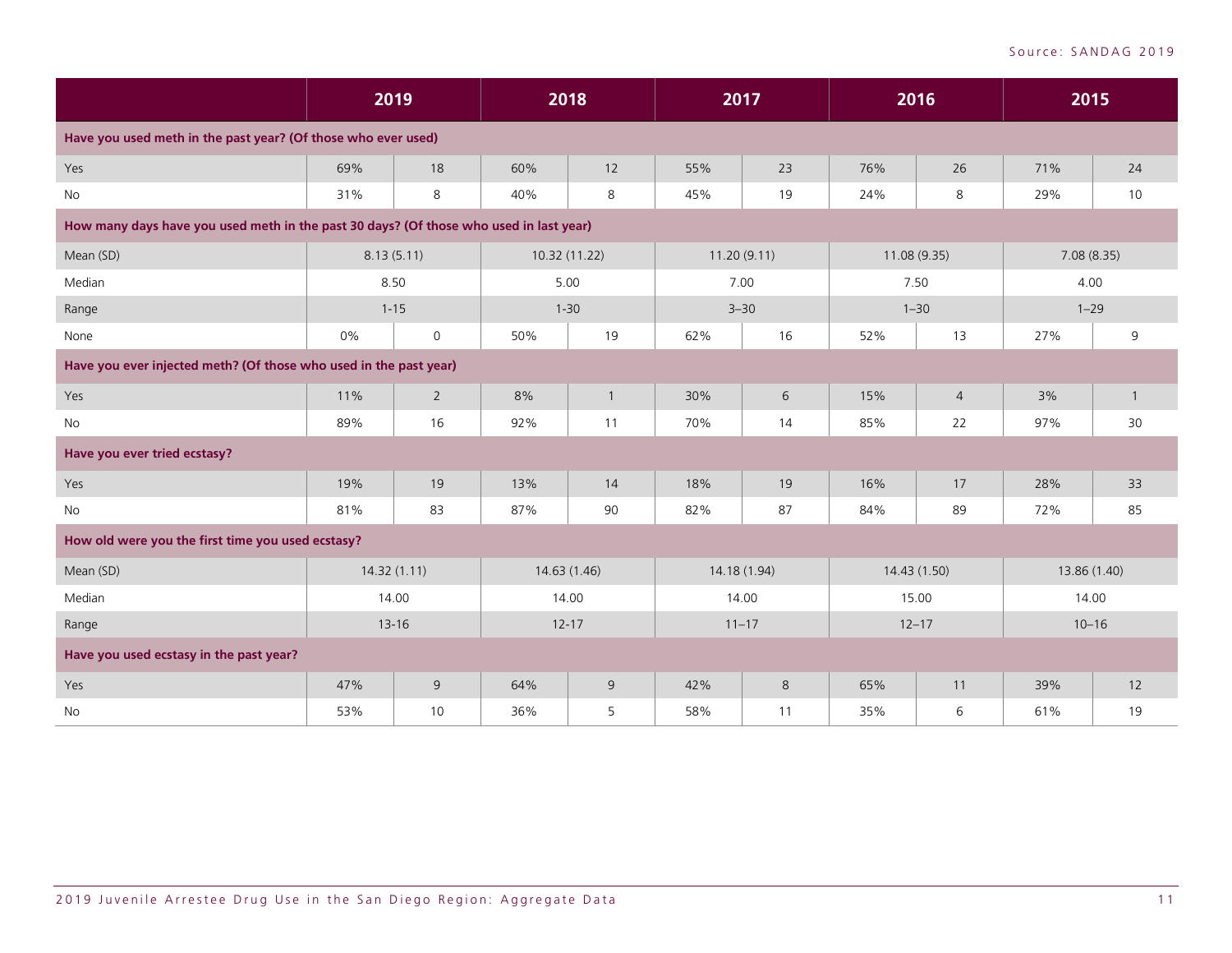|                                                                                           | 2019  |                     | 2018  |                |       | 2017                |      | 2016                |       | 2015           |
|-------------------------------------------------------------------------------------------|-------|---------------------|-------|----------------|-------|---------------------|------|---------------------|-------|----------------|
| How many days have you used ecstasy in the past 30 days? (Of those who used in past year) |       |                     |       |                |       |                     |      |                     |       |                |
| Mean (SD)                                                                                 |       | 5.00 (N/A)          |       | 2.00(0.00)     |       | 2.00(1.73)          |      | 1.50(0.71)          |       | 1.29(0.49)     |
| Median                                                                                    |       | 5.00                |       | 2.00           |       | 1.00                |      | 1.50                | 1.00  |                |
| Range                                                                                     |       | $\sqrt{5}$          |       | $\overline{2}$ |       | $1 - 4$             |      | $1 - 2$             |       | $1 - 2$        |
| None                                                                                      | 89%   | 8                   | 89%   | 8              | 63%   | 5                   | 82%  | 9                   | 42%   | 5              |
| Have you ever injected ecstasy? (Of those who ever used)                                  |       |                     |       |                |       |                     |      |                     |       |                |
| Yes                                                                                       | $0\%$ | $\mathsf{O}\xspace$ |       | N/A            | $0\%$ | $\mathsf{O}$        | 0%   | $\mathsf{O}\xspace$ |       | N/A            |
| No                                                                                        | 100%  | 9                   |       | N/A            | 100%  | 8                   | 100% | 11                  |       | N/A            |
| Have you ever tried methadone?                                                            |       |                     |       |                |       |                     |      |                     |       |                |
| Yes, prescription                                                                         | 0%    | $\mathsf{O}$        | 0%    | $\mathbf 0$    | 0%    | $\overline{0}$      | 0%   | $\mathsf{O}$        | 2%    | $\overline{2}$ |
| Yes, no prescription                                                                      | 4%    | $\overline{4}$      | $1\%$ | $\mathbf{1}$   | 4%    | $\overline{4}$      | 4%   | $\overline{4}$      | 4%    | 5              |
| <b>No</b>                                                                                 | 96%   | 97                  | 99%   | 102            | 96%   | 101                 | 96%  | 101                 | 94%   | 111            |
| Have you tried methadone in the past year? (Of those who ever used)                       |       |                     |       |                |       |                     |      |                     |       |                |
| Yes, prescription                                                                         |       | N/A                 |       | N/A            |       | N/A                 |      | N/A                 | 29%   | $\overline{2}$ |
| Yes, no prescription                                                                      |       | N/A                 |       | N/A            |       | N/A                 |      | N/A                 | 57%   | 4              |
| $\rm No$                                                                                  | N/A   |                     |       | N/A            |       | N/A                 |      | N/A                 | 14%   | $\overline{1}$ |
| Have you tried methadone in the past 30 days? (Of those who ever used)                    |       |                     |       |                |       |                     |      |                     |       |                |
| Yes, prescription                                                                         | 0%    | $\mathsf{O}$        | $0\%$ | $\mathsf{O}$   | 0%    | $\mathsf{O}$        | 0%   | $\mathbf 0$         |       | N/A            |
| Yes, no prescription                                                                      | 25%   | $\mathbf{1}$        | $0\%$ | 0              | 0%    | $\mathsf{O}\xspace$ | 0%   | $\mathsf{O}\xspace$ |       | N/A            |
| <b>No</b>                                                                                 | 75%   | 3                   | 100%  | $\mathbf{1}$   | 100%  | $\overline{4}$      | 100% | $\overline{4}$      |       | N/A            |
| Have you ever tried Suboxone/Subutex?                                                     |       |                     |       |                |       |                     |      |                     |       |                |
| Yes, prescription                                                                         | 0%    | $\mathsf{O}\xspace$ | $1\%$ | $\mathbf{1}$   | $1\%$ | $\mathbf{1}$        | 2%   | $\overline{2}$      |       | N/A            |
| Yes, no prescription                                                                      | $1\%$ | $\mathbf{1}$        | $0\%$ | 0              | $1\%$ | $\overline{1}$      | 2%   | 2                   | $2\%$ | 2              |
| <b>No</b>                                                                                 | 99%   | 100                 | 99%   | 101            | 98%   | 102                 | 96%  | 100                 | 98%   | 116            |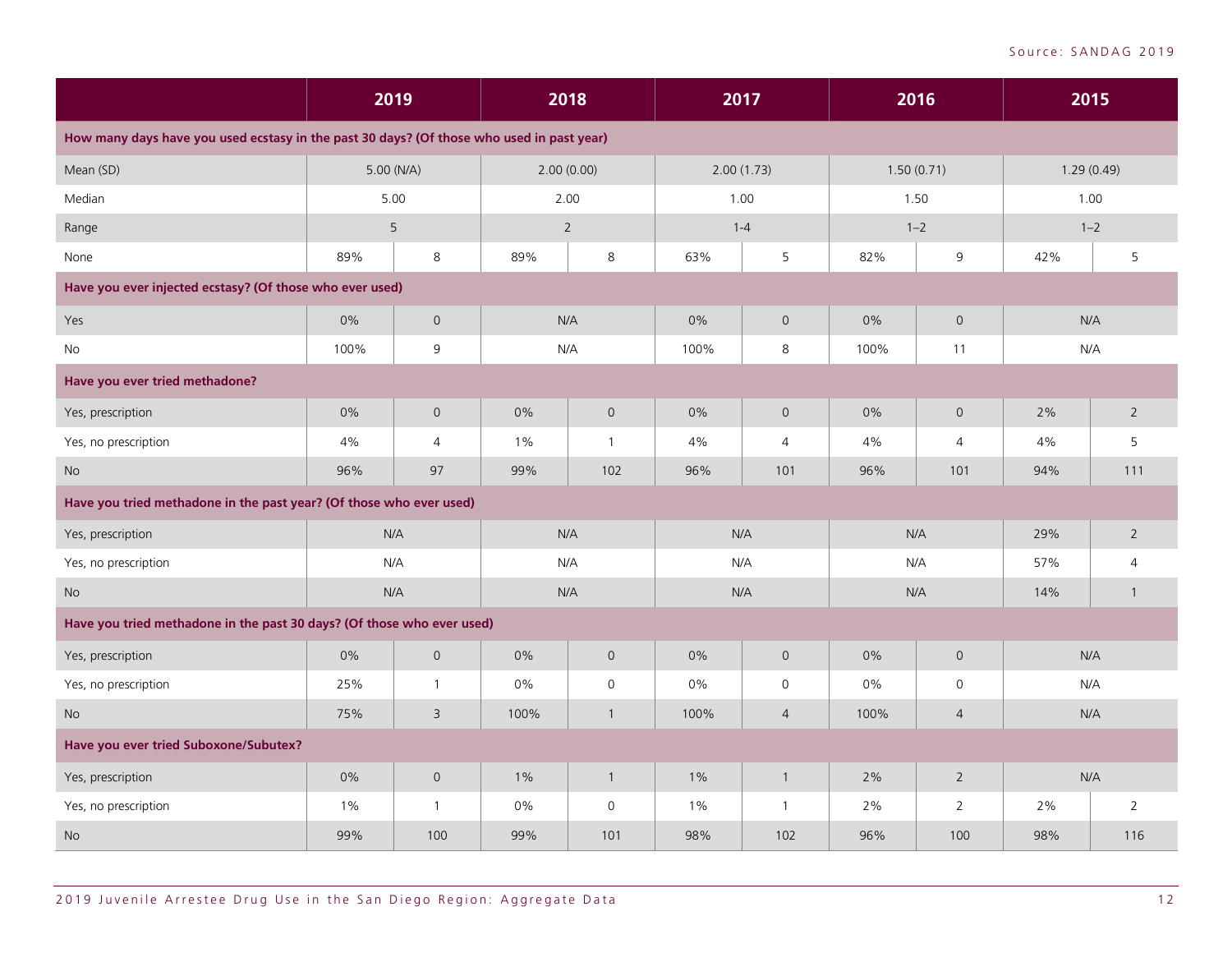|                                                                               | 2019 |                     |       | 2018           |       | 2017           | 2016  |                 | 2015 |                |
|-------------------------------------------------------------------------------|------|---------------------|-------|----------------|-------|----------------|-------|-----------------|------|----------------|
| Have you tried Suboxone/Subutex in the past year? (Of those who ever used)    |      |                     |       |                |       |                |       |                 |      |                |
| Yes                                                                           | N/A  |                     |       | N/A            |       | N/A            | N/A   |                 | 0%   | $\overline{0}$ |
| <b>No</b>                                                                     | N/A  |                     |       | N/A            |       | N/A            | N/A   |                 | 100% | 2              |
| Have you tried Suboxone/Subutex in the past 30 days? (Of those who ever used) |      |                     |       |                |       |                |       |                 |      |                |
| Yes, prescription                                                             | 0%   | $\mathsf{O}\xspace$ | $0\%$ | $\overline{0}$ | 0%    | $\overline{0}$ | 25%   | $\mathbf{1}$    | N/A  |                |
| Yes, no prescription                                                          | 0%   | $\mathsf{O}$        | 0%    | $\mathsf{O}$   | $0\%$ | $\mathbf 0$    | 25%   | $\mathbf{1}$    | N/A  |                |
| No                                                                            | 100% | $\mathbf{1}$        | 100%  | $\mathbf{1}$   | 100%  | $\overline{2}$ | 50%   | $\overline{2}$  | N/A  |                |
| Have you ever tried codeine?                                                  |      |                     |       |                |       |                |       |                 |      |                |
| Yes, prescription                                                             | 9%   | 9                   | 9%    | 9              | 9%    | 9              | 7%    | $7\overline{ }$ | 11%  | 12             |
| Yes, no prescription                                                          | 21%  | 21                  | 31%   | 32             | 31%   | 32             | 27%   | 28              | 20%  | 21             |
| <b>No</b>                                                                     | 71%  | 72                  | 60%   | 62             | 60%   | 62             | 67%   | 70              | 69%  | 73             |
| Have you tried codeine in the past year? (Of those who ever used)             |      |                     |       |                |       |                |       |                 |      |                |
| Yes, prescription                                                             | N/A  |                     |       | N/A            |       | N/A            | N/A   |                 | 5%   | $\overline{2}$ |
| Yes, no prescription                                                          | N/A  |                     |       | N/A            |       | N/A            | N/A   |                 | 55%  | 21             |
| <b>No</b>                                                                     | N/A  |                     |       | N/A            |       | N/A            | N/A   |                 | 39%  | 15             |
| Have you tried codeine in the past 30 days? (Of those who ever used)          |      |                     |       |                |       |                |       |                 |      |                |
| Yes, prescription                                                             | 7%   | $\overline{2}$      | 2%    | $\mathbf{1}$   | 0%    | $\overline{0}$ | 9%    | 3               | N/A  |                |
| Yes, no prescription                                                          | 3%   | $\mathbf{1}$        | 17%   | $\overline{7}$ | 17%   | 6              | 15%   | 5               | N/A  |                |
| <b>No</b>                                                                     | 90%  | 27                  | 80%   | 33             | 83%   | 29             | 76%   | 25              | N/A  |                |
| <b>Have you ever tried Dilaudid?</b>                                          |      |                     |       |                |       |                |       |                 |      |                |
| Yes, prescription                                                             | 0%   | $\mathsf{O}$        | 0%    | $\overline{0}$ | $1\%$ | $\mathbf{1}$   | $2\%$ | $\overline{2}$  | 0%   | $\mathbf 0$    |
| Yes, no prescription                                                          | 0%   | $\mathsf{O}$        | 0%    | $\mathsf{O}$   | $1\%$ | $\overline{1}$ | $0\%$ | $\mathsf{O}$    | 3%   | 3              |
| <b>No</b>                                                                     | 100% | 102                 | 100%  | 104            | 98%   | 103            | 98%   | 104             | 97%  | 115            |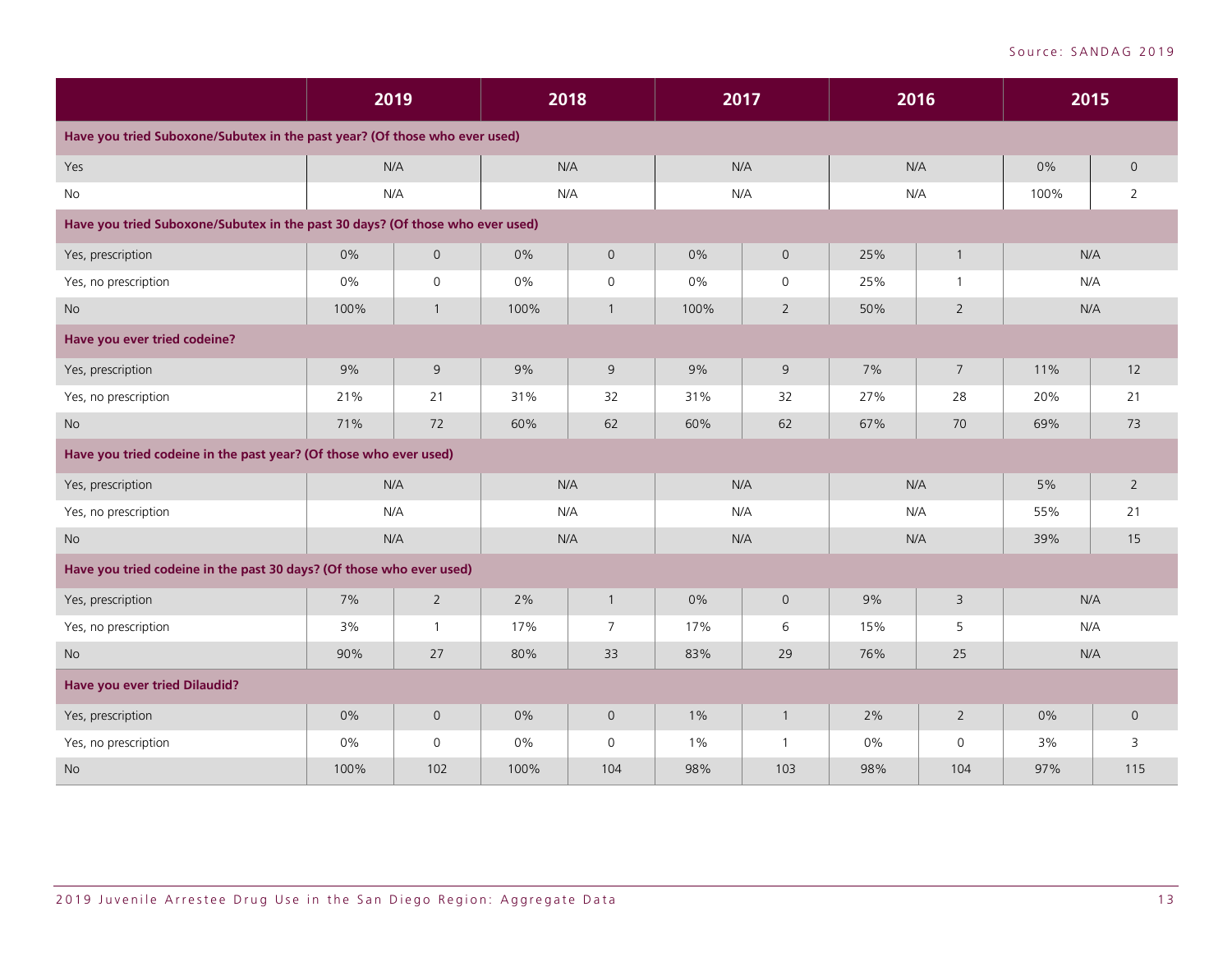|                                                                       |     | 2019                |     | 2018           |      | 2017           | 2016 |                | 2015 |                |
|-----------------------------------------------------------------------|-----|---------------------|-----|----------------|------|----------------|------|----------------|------|----------------|
| Have you tried Dilaudid in the past year? (Of those who ever used)    |     |                     |     |                |      |                |      |                |      |                |
| Yes, prescription                                                     | N/A |                     |     | N/A            | N/A  |                | N/A  |                | 0%   | $\mathsf{O}$   |
| Yes, no prescription                                                  | N/A |                     |     | N/A            | N/A  |                | N/A  |                | 100% | 3              |
| No                                                                    | N/A |                     |     | N/A            | N/A  |                | N/A  |                | 0%   | $\overline{0}$ |
| Have you tried Dilaudid in the past 30 days? (Of those who ever used) |     |                     |     |                |      |                |      |                |      |                |
| Yes, prescription                                                     | N/A |                     |     | N/A            | 0%   | $\mathsf{O}$   | 0%   | $\mathsf O$    | N/A  |                |
| Yes, no prescription                                                  | N/A |                     |     | N/A            | 0%   | $\mathbf 0$    | 0%   | $\mathsf{O}$   | N/A  |                |
| <b>No</b>                                                             | N/A |                     |     | N/A            | 100% | $\overline{2}$ | 100% | $\overline{2}$ | N/A  |                |
| <b>Have you ever tried Percocet?</b>                                  |     |                     |     |                |      |                |      |                |      |                |
| Yes, prescription                                                     | 0%  | $\mathsf{O}\xspace$ | 4%  | $\overline{4}$ | 3%   | $\overline{3}$ | 5%   | 5              | 0%   | $\mathsf{O}$   |
| Yes, no prescription                                                  | 19% | 19                  | 19% | 20             | 14%  | 15             | 7%   | 7              | 8%   | 10             |
| <b>No</b>                                                             | 81% | 83                  | 77% | 80             | 83%  | 87             | 89%  | 94             | 92%  | 108            |
| Have you tried Percocet in the past year? (Of those who ever used)    |     |                     |     |                |      |                |      |                |      |                |
| Yes, prescription                                                     | N/A |                     |     | N/A            | N/A  |                | N/A  |                | 0%   | $\overline{0}$ |
| Yes, no prescription                                                  | N/A |                     |     | N/A            | N/A  |                | N/A  |                | 50%  | 5              |
| <b>No</b>                                                             | N/A |                     |     | N/A            | N/A  |                | N/A  |                | 50%  | 5              |
| Have you tried Percocet in the past 30 days? (Of those who ever used) |     |                     |     |                |      |                |      |                |      |                |
| Yes, prescription                                                     | 0%  | $\mathsf{O}\xspace$ | 4%  | $\mathbf{1}$   | 0%   | $\mathsf{O}$   | 8%   | $\overline{1}$ | N/A  |                |
| Yes, no prescription                                                  | 5%  | $\mathbf{1}$        | 13% | 3              | 17%  | 3              | 8%   | $\overline{1}$ | N/A  |                |
| No                                                                    | 95% | 18                  | 83% | 20             | 83%  | 15             | 83%  | 10             | N/A  |                |
| Have you ever tried Vicodin?                                          |     |                     |     |                |      |                |      |                |      |                |
| Yes, prescription                                                     | 2%  | $\overline{2}$      | 5%  | 5              | 4%   | $\overline{4}$ | 9%   | 10             | 6%   | $\overline{7}$ |
| Yes, no prescription                                                  | 9%  | 9                   | 9%  | 9              | 12%  | 13             | 10%  | 11             | 18%  | 21             |
| <b>No</b>                                                             | 89% | 101                 | 87% | 91             | 84%  | 88             | 80%  | 85             | 76%  | 90             |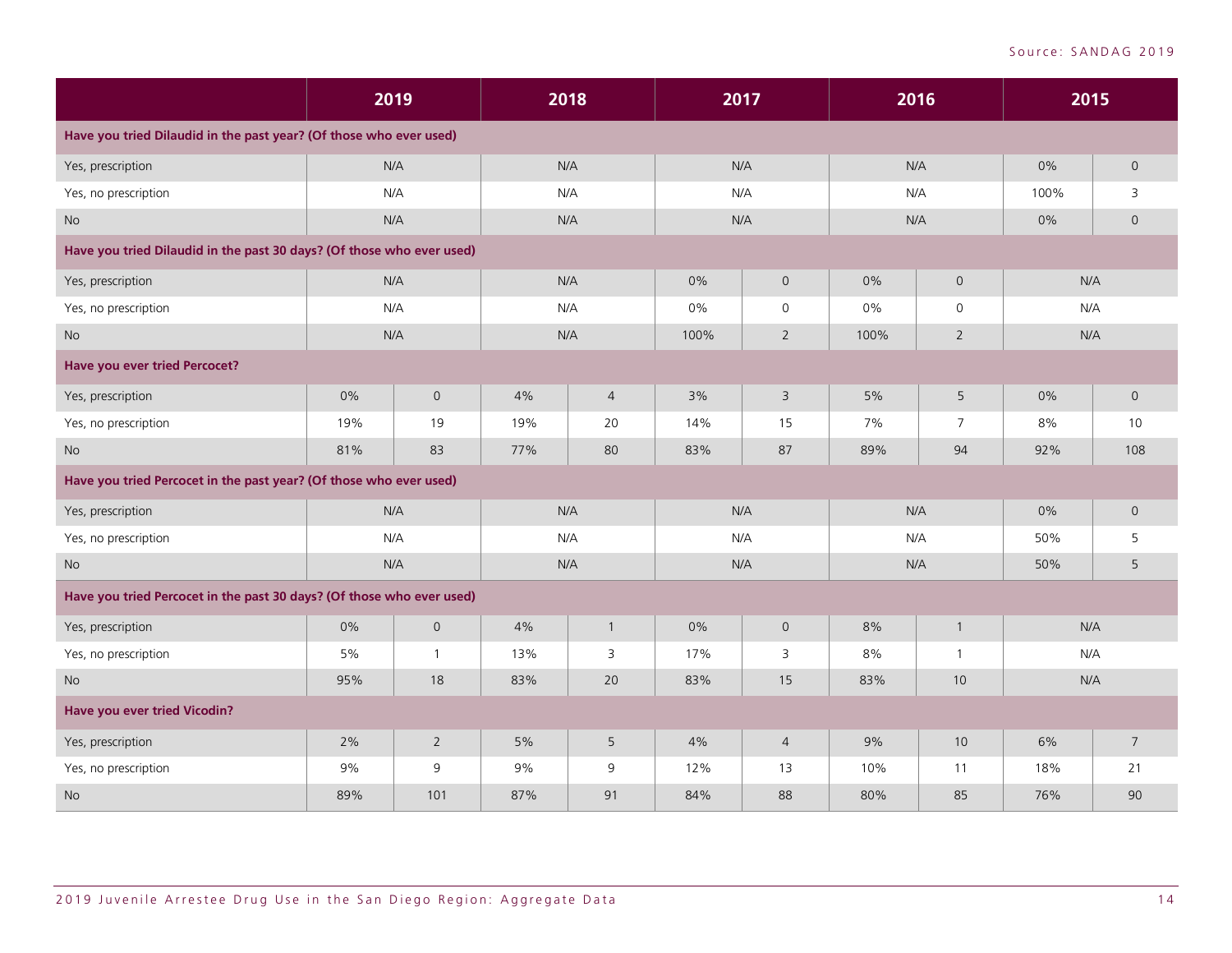|                                                                      |       | 2019           |      | 2018                |       | 2017                | 2016  |                     | 2015  |                |
|----------------------------------------------------------------------|-------|----------------|------|---------------------|-------|---------------------|-------|---------------------|-------|----------------|
| Have you tried Vicodin in the past year? (Of those who ever used)    |       |                |      |                     |       |                     |       |                     |       |                |
| Yes, prescription                                                    |       | N/A            |      | N/A                 |       | N/A                 | N/A   |                     | 7%    | $\overline{2}$ |
| Yes, no prescription                                                 |       | N/A            |      | N/A                 |       | N/A                 | N/A   |                     | 46%   | 13             |
| No                                                                   |       | N/A            |      | N/A                 |       | N/A                 | N/A   |                     | 46%   | 13             |
| Have you tried Vicodin in the past 30 days? (Of those who ever used) |       |                |      |                     |       |                     |       |                     |       |                |
| Yes, prescription                                                    | 0%    | $\mathsf{O}$   | 0%   | $\mathsf{O}\xspace$ | 0%    | $\mathbf 0$         | 0%    | $\mathsf{O}$        | N/A   |                |
| Yes, no prescription                                                 | 0%    | $\mathbf 0$    | 7%   | $\mathbf{1}$        | $0\%$ | $\mathbf 0$         | 10%   | 2                   | N/A   |                |
| <b>No</b>                                                            | 100%  | 11             | 93%  | 13                  | 100%  | 17                  | 90%   | 18                  | N/A   |                |
| <b>Have you ever tried Demerol?</b>                                  |       |                |      |                     |       |                     |       |                     |       |                |
| Yes, prescription                                                    | 0%    | $\overline{0}$ | 0%   | $\mathbf 0$         | 0%    | $\mathsf{O}$        | 0%    | $\mathsf{O}$        | 0%    | $\mathsf{O}$   |
| Yes, no prescription                                                 | 2%    | 2              | 2%   | $\overline{2}$      | 2%    | 2                   | 0%    | 0                   | $1\%$ | $\mathbf{1}$   |
| <b>No</b>                                                            | 98%   | 100            | 98%  | 102                 | 98%   | 103                 | 100%  | 106                 | 99%   | 116            |
| Have you tried Demerol in the past year? (Of those who ever used)    |       |                |      |                     |       |                     |       |                     |       |                |
| Yes, prescription                                                    |       | N/A            |      | N/A                 |       | N/A                 | N/A   |                     | $0\%$ | $\overline{0}$ |
| Yes, no prescription                                                 |       | N/A            |      | N/A                 |       | N/A                 | N/A   |                     | $0\%$ | $\Omega$       |
| No                                                                   |       | N/A            |      | N/A                 |       | N/A                 | N/A   |                     | 100%  |                |
| Have you tried Demerol in the past 30 days? (Of those who ever used) |       |                |      |                     |       |                     |       |                     |       |                |
| Yes, prescription                                                    | 0%    | $\overline{0}$ | 0%   | $\mathsf{O}$        | 0%    | $\mathsf{O}$        | 0%    | $\mathsf{O}$        | N/A   |                |
| Yes, no prescription                                                 | 0%    | $\mathsf O$    | 0%   | $\mathsf{O}$        | $0\%$ | $\mathsf{O}\xspace$ | 0%    | $\mathsf{O}\xspace$ | N/A   |                |
| No                                                                   | 100%  | $\overline{2}$ | 100% | $\overline{2}$      | 100%  | $\overline{2}$      | 100%  | 106                 | N/A   |                |
| Have you ever tried fentanyl?                                        |       |                |      |                     |       |                     |       |                     |       |                |
| Yes, prescription                                                    | 0%    | $\overline{0}$ | 1%   | $\mathbf{1}$        | 0%    | $\mathsf{O}$        | 0%    | $\mathsf{O}\xspace$ | 0%    | $\mathsf{O}$   |
| Yes, no prescription                                                 | $1\%$ | $\mathbf{1}$   | 3%   | 3                   | $1\%$ | $\mathbf{1}$        | $1\%$ | $\mathbf{1}$        | $1\%$ | $\mathbf{1}$   |
| <b>No</b>                                                            | 99%   | 99             | 96%  | 100                 | 99%   | 104                 | 99%   | 105                 | 99%   | 117            |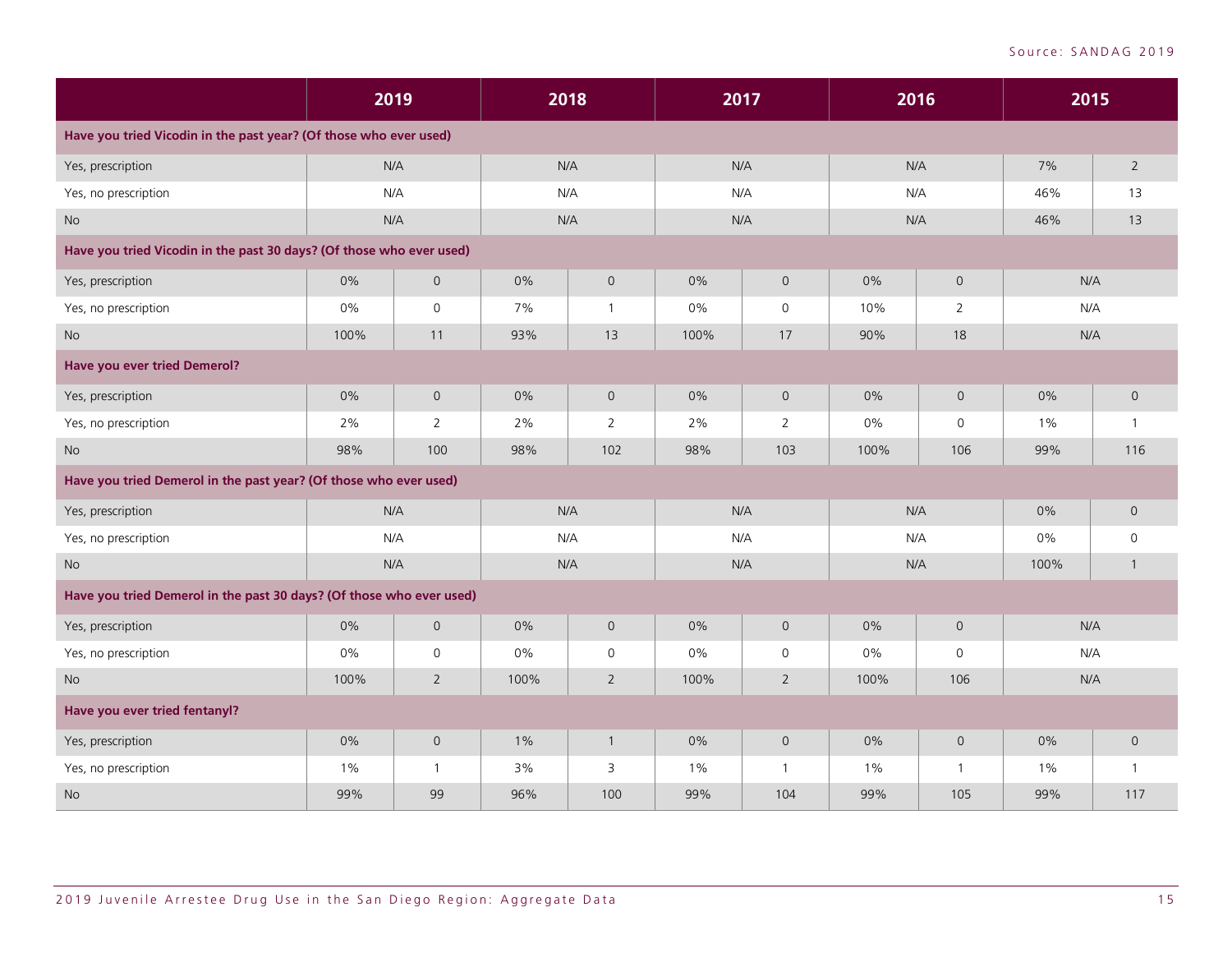|                                                                       |       | 2019                |      | 2018                |      | 2017           | 2016  |                     | 2015  |                |
|-----------------------------------------------------------------------|-------|---------------------|------|---------------------|------|----------------|-------|---------------------|-------|----------------|
| Have you tried fentanyl in the past year? (Of those who ever used)    |       |                     |      |                     |      |                |       |                     |       |                |
| Yes, prescription                                                     |       | N/A                 |      | N/A                 | N/A  |                | N/A   |                     | 0%    | $\mathsf{O}$   |
| Yes, no prescription                                                  |       | N/A                 |      | N/A                 | N/A  |                | N/A   |                     | $0\%$ | $\mathbf 0$    |
| No                                                                    |       | N/A                 |      | N/A                 | N/A  |                | N/A   |                     | 100%  |                |
| Have you tried fentanyl in the past 30 days? (Of those who ever used) |       |                     |      |                     |      |                |       |                     |       |                |
| Yes, prescription                                                     | 0%    | $\mathsf{O}$        | 0%   | $\mathbf 0$         | 0%   | $\mathsf{O}$   | 0%    | $\mathsf{O}$        | N/A   |                |
| Yes, no prescription                                                  | 0%    | $\mathsf O$         | 0%   | $\mathsf{O}$        | 100% | 1              | 0%    | $\mathsf{O}\xspace$ | N/A   |                |
| No                                                                    | 100%  | $\mathbf{1}$        | 100% | $\overline{4}$      | 0%   | $\mathsf{O}$   | 100%  | $\mathbf{1}$        | N/A   |                |
| Have you ever tried morphine?                                         |       |                     |      |                     |      |                |       |                     |       |                |
| Yes, prescription                                                     | 2%    | $\overline{2}$      | 4%   | $\overline{4}$      | 6%   | $\sqrt{6}$     | 8%    | 9                   | 5%    | 6              |
| Yes, no prescription                                                  | 4%    | $\overline{4}$      | 7%   | $\overline{7}$      | 3%   | 3              | 4%    | 4                   | 7%    | 8              |
| No                                                                    | 94%   | 96                  | 90%  | 94                  | 91%  | 96             | 88%   | 93                  | 88%   | 104            |
| Have you tried morphine in the past year? (Of those who ever used)    |       |                     |      |                     |      |                |       |                     |       |                |
| Yes, prescription                                                     |       | N/A                 |      | N/A                 | N/A  |                | N/A   |                     | 14%   | $\overline{2}$ |
| Yes, no prescription                                                  |       | N/A                 |      | N/A                 |      | N/A            | N/A   |                     | 29%   | 4              |
| <b>No</b>                                                             |       | N/A                 |      | N/A                 | N/A  |                | N/A   |                     | 57%   | 8              |
| Have you tried morphine in the past 30 days? (Of those who ever used) |       |                     |      |                     |      |                |       |                     |       |                |
| Yes, prescription                                                     | 0%    | $\mathsf{O}\xspace$ | 0%   | $\mathsf{O}\xspace$ | 11%  | $\mathbf{1}$   | 8%    | $\mathbf{1}$        | N/A   |                |
| Yes, no prescription                                                  | $0\%$ | $\mathsf{O}$        | 0%   | 0                   | 0%   | $\mathbf 0$    | $0\%$ | $\mathsf{O}$        | N/A   |                |
| <b>No</b>                                                             | 100%  | 6                   | 100% | 11                  | 89%  | 8              | 92%   | 12                  | N/A   |                |
| Have you ever tried OxyContin or oxycodone?                           |       |                     |      |                     |      |                |       |                     |       |                |
| Yes, prescription                                                     | 2%    | $\overline{2}$      | 5%   | 5                   | 4%   | $\overline{4}$ | 2%    | $\overline{2}$      | 4%    | 5              |
| Yes, no prescription                                                  | 13%   | 13                  | 14%  | 15                  | 19%  | 20             | 12%   | 13                  | 15%   | 18             |
| <b>No</b>                                                             | 85%   | 87                  | 81%  | 85                  | 77%  | 81             | 86%   | 91                  | 81%   | 95             |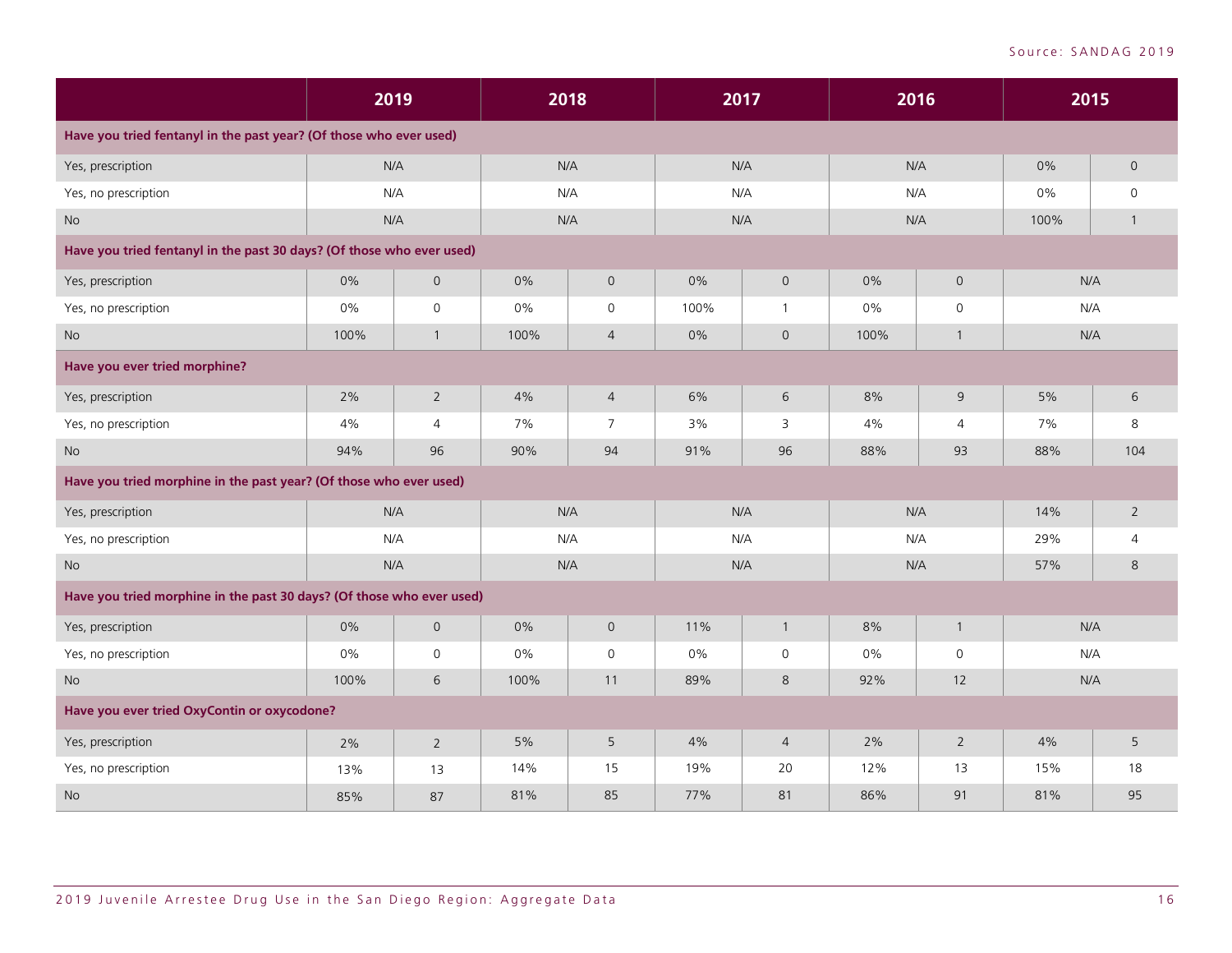|                                                                                                                  |       | 2019           |       | 2018           |       | 2017           | 2016  |                | 2015 |                 |
|------------------------------------------------------------------------------------------------------------------|-------|----------------|-------|----------------|-------|----------------|-------|----------------|------|-----------------|
| Have you used OxyContin or oxycodone in the past year? (Of those who ever used)                                  |       |                |       |                |       |                |       |                |      |                 |
| Yes, prescription                                                                                                |       | N/A            |       | N/A            |       | N/A            | N/A   |                | 9%   | $\overline{2}$  |
| Yes, no prescription                                                                                             |       | N/A            |       | N/A            |       | N/A            | N/A   |                | 61%  | 14              |
| <b>No</b>                                                                                                        | N/A   |                |       | N/A            |       | N/A            | N/A   |                | 30%  | $\overline{7}$  |
| Have you tried OxyContin or oxycodone in the past 30 days? (Of those who ever used)                              |       |                |       |                |       |                |       |                |      |                 |
| Yes, prescription                                                                                                | $0\%$ | $\overline{0}$ | 5%    | $\mathbf{1}$   | 0%    | $\mathbf 0$    | 0%    | $\mathsf{O}$   | N/A  |                 |
| Yes, no prescription                                                                                             | 13%   | 2              | 10%   | $\overline{2}$ | 8%    | $\overline{2}$ | 13%   | 2              | N/A  |                 |
| <b>No</b>                                                                                                        | 87%   | 13             | 85%   | 17             | 92%   | 22             | 87%   | 13             | N/A  |                 |
| Have you ever tried amphetamines like Benzedrine, Dexedrine, or Ritalin?                                         |       |                |       |                |       |                |       |                |      |                 |
| Yes, prescription                                                                                                | $1\%$ | $\mathbf{1}$   | 9%    | 9              | 9%    | $\overline{9}$ | 24%   | 25             | 11%  | 13              |
| Yes, no prescription                                                                                             | 3%    | 3              | 4%    | $\overline{4}$ | 4%    | $\overline{4}$ | 5%    | 5              | 6%   | $7^{\circ}$     |
| <b>No</b>                                                                                                        | 96%   | 98             | 88%   | 92             | 88%   | 92             | 72%   | 76             | 83%  | 95              |
| Have you tried amphetamines like Benzedrine, Dexedrine, or Ritalin in the past year? (Of those who ever used)    |       |                |       |                |       |                |       |                |      |                 |
| Yes, prescription                                                                                                |       | N/A            |       | N/A            |       | N/A            | N/A   |                | 16%  | $\overline{3}$  |
| Yes, no prescription                                                                                             |       | N/A            |       | N/A            |       | N/A            | N/A   |                | 32%  | 6               |
| No                                                                                                               | N/A   |                |       | N/A            |       | N/A            | N/A   |                | 53%  | 10 <sup>°</sup> |
| Have you tried amphetamines like Benzedrine, Dexedrine, or Ritalin in the past 30 days? (Of those who ever used) |       |                |       |                |       |                |       |                |      |                 |
| Yes, prescription                                                                                                | 25%   | $\mathbf{1}$   | 8%    | $\mathbf{1}$   | 23%   | 3              | 27%   | 8              | N/A  |                 |
| Yes, no prescription                                                                                             | $0\%$ | $\mathbf 0$    | $0\%$ | $\mathsf{O}$   | 15%   | $\overline{2}$ | 3%    | $\mathbf{1}$   | N/A  |                 |
| No                                                                                                               | 75%   | 3              | 92%   | 12             | 62%   | 8              | 70%   | 21             | N/A  |                 |
| Have you ever tried barbiturates like Seconal?                                                                   |       |                |       |                |       |                |       |                |      |                 |
| Yes, prescription                                                                                                | 2%    | $\overline{2}$ | 0%    | $\mathsf{O}$   | $0\%$ | $\mathbf{O}$   | $0\%$ | $\mathbf 0$    | 0%   | $\overline{0}$  |
| Yes, no prescription                                                                                             | 0%    | $\mathsf{O}$   | $1\%$ | $\mathbf{1}$   | $1\%$ | $\mathbf{1}$   | 2%    | $\overline{2}$ | 0%   | $\mathsf{O}$    |
| <b>No</b>                                                                                                        | 98%   | 100            | 99%   | 103            | 99%   | 104            | 98%   | 104            | 100% | 118             |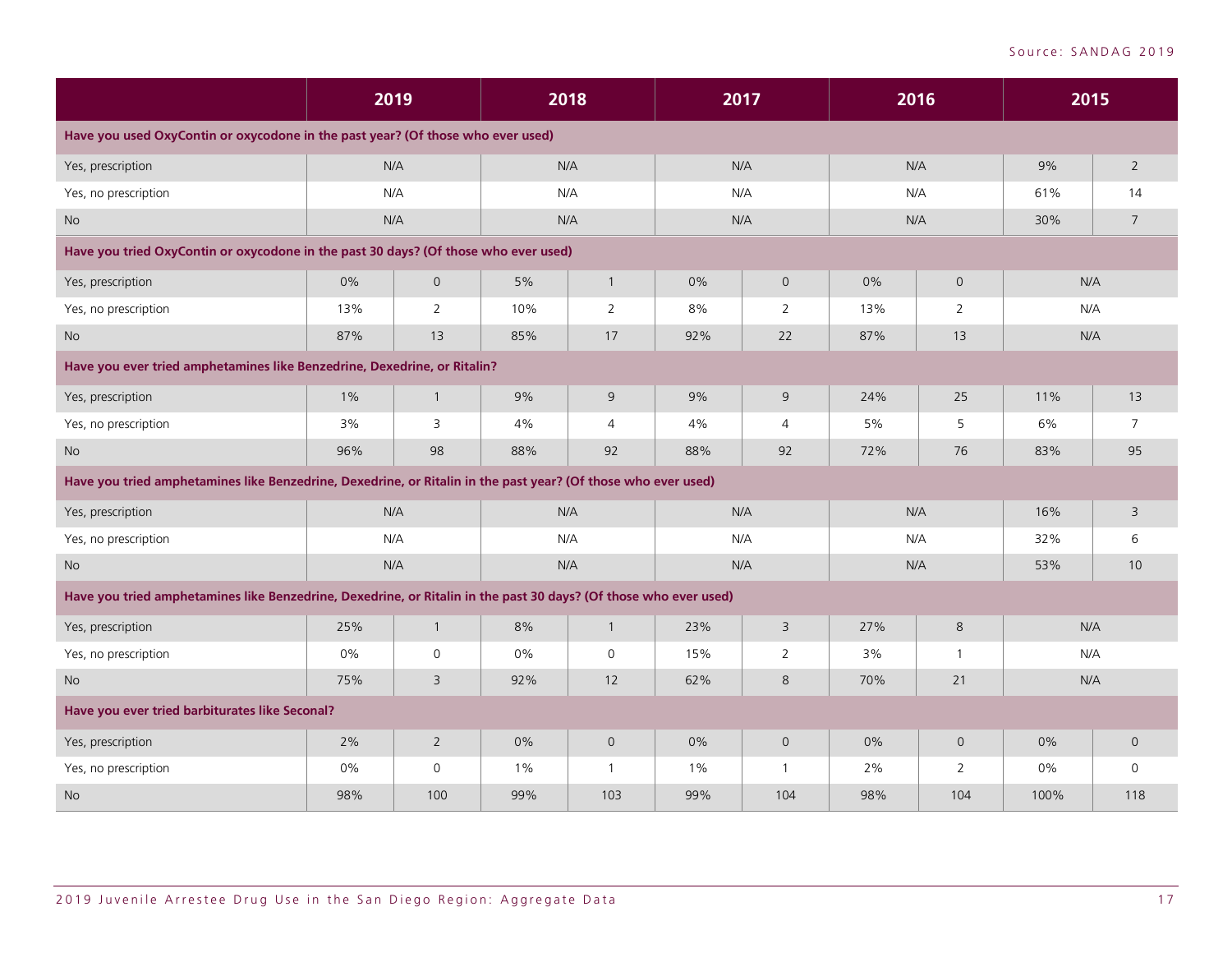|                                                                                        |      | 2019           |      | 2018           |       | 2017           | 2016  |                |     | 2015           |
|----------------------------------------------------------------------------------------|------|----------------|------|----------------|-------|----------------|-------|----------------|-----|----------------|
| Have you tried barbiturates like Seconal in the past year? (Of those who ever used)    |      |                |      |                |       |                |       |                |     |                |
| Yes, prescription                                                                      | N/A  |                |      | N/A            |       | N/A            | N/A   |                |     | N/A            |
| Yes, no prescription                                                                   | N/A  |                |      | N/A            |       | N/A            | N/A   |                |     | N/A            |
| No                                                                                     | N/A  |                |      | N/A            |       | N/A            | N/A   |                |     | N/A            |
| Have you tried barbiturates like Seconal in the past 30 days? (Of those who ever used) |      |                |      |                |       |                |       |                |     |                |
| Yes, prescription                                                                      | 0%   | $\mathsf O$    | 0%   | $\mathsf{O}$   | 0%    | $\overline{0}$ | 0%    | $\mathsf{O}$   |     | N/A            |
| Yes, no prescription                                                                   | 50%  | $\mathbf{1}$   | 0%   | $\mathsf{O}$   | 0%    | $\mathbf 0$    | 50%   | $\mathbf{1}$   |     | N/A            |
| <b>No</b>                                                                              | 50%  | $\mathbf{1}$   | 100% | $\mathbf{1}$   | 100%  | $\mathbf{1}$   | 50%   | $\mathbf{1}$   | N/A |                |
| <b>Have ever tried tramadol?</b>                                                       |      |                |      |                |       |                |       |                |     |                |
| Yes, prescription                                                                      | 0%   | $\mathsf{O}$   | 2%   | $2^{\circ}$    | $1\%$ | $\mathbf{1}$   | 4%    | $\overline{4}$ |     | N/A            |
| Yes, no prescription                                                                   | 2%   | $\overline{2}$ | 7%   | $\overline{7}$ | 5%    | 5              | $1\%$ | $\mathbf{1}$   | 4%  | 5              |
| <b>No</b>                                                                              | 98%  | 100            | 91%  | 96             | 94%   | 99             | 95%   | 100            | 96% | 113            |
| Have you tried tramadol in the past year? (Of those who ever used)                     |      |                |      |                |       |                |       |                |     |                |
| Yes                                                                                    | N/A  |                |      | N/A            |       | N/A            | N/A   |                | 60% | 3              |
| No                                                                                     | N/A  |                |      | N/A            |       | N/A            | N/A   |                | 40% | $\overline{2}$ |
| Have you tried tramadol in the past 30 days? (Of those who ever used)                  |      |                |      |                |       |                |       |                |     |                |
| Yes, prescription                                                                      | 0%   | $\mathsf{O}$   | 0%   | $\overline{0}$ | 17%   | $\mathbf{1}$   | 20%   | $\mathbf{1}$   |     | N/A            |
| Yes, no prescription                                                                   | 0%   | $\mathsf{O}$   | 0%   | $\mathsf{O}$   | $0\%$ | $\mathbf 0$    | 0%    | $\mathbf 0$    |     | N/A            |
| <b>No</b>                                                                              | 100% | $\overline{2}$ | 100% | 9              | 83%   | 5              | 80%   | $\overline{4}$ |     | N/A            |
| Have you ever tried tranquilizers or sedatives like Xanax, Valium or Rohypnol/Roachas? |      |                |      |                |       |                |       |                |     |                |
| Yes, prescription                                                                      | 2%   | $\overline{2}$ | 5%   | 5              | 1%    | $\overline{1}$ | 7%    | $\overline{7}$ | 3%  | $\overline{3}$ |
| Yes, no prescription                                                                   | 33%  | 34             | 47%  | 49             | 38%   | 40             | 24%   | 25             | 31% | 36             |
| <b>No</b>                                                                              | 65%  | 66             | 49%  | 51             | 61%   | 64             | 70%   | 73             | 67% | 78             |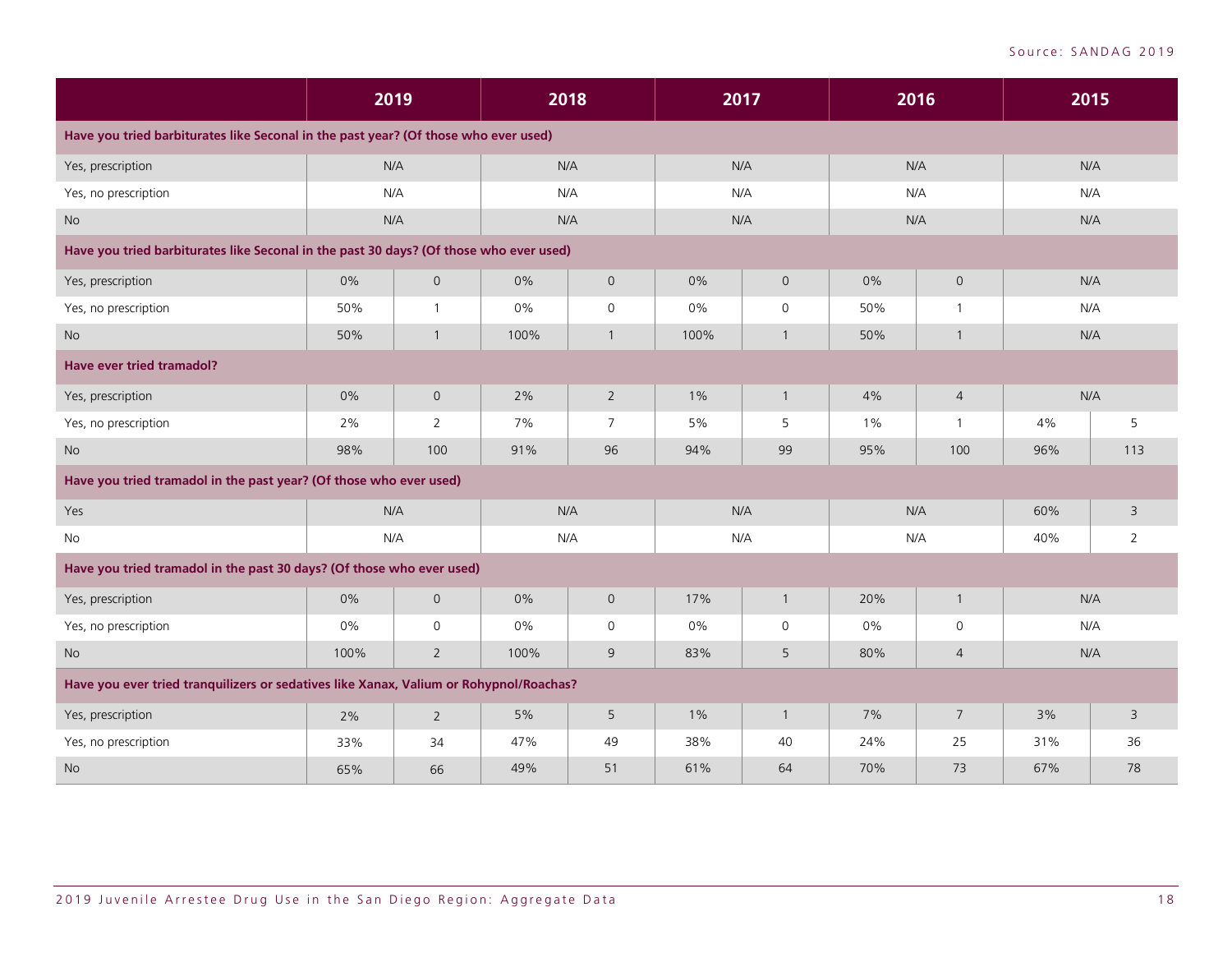|                                                                                                                                |       | 2019                |      | 2018                |       | 2017                   |       | 2016                |      | 2015           |
|--------------------------------------------------------------------------------------------------------------------------------|-------|---------------------|------|---------------------|-------|------------------------|-------|---------------------|------|----------------|
| Have you tried tranquilizers or sedatives like Xanax, Valium or Rohypnol/Roachas in the past year? (Of those who ever used)    |       |                     |      |                     |       |                        |       |                     |      |                |
| Yes, prescription                                                                                                              |       | N/A                 |      | N/A                 |       | N/A                    |       | N/A                 | 8%   | $\overline{3}$ |
| Yes, no prescription                                                                                                           |       | N/A                 |      | N/A                 |       | N/A                    |       | N/A                 | 72%  | 28             |
| No                                                                                                                             |       | N/A                 |      | N/A                 |       | N/A                    |       | N/A                 | 21%  | 8              |
| Have you tried tranquilizers or sedatives like Xanax, Valium or Rohypnol/Roachas in the past 30 days? (Of those who ever used) |       |                     |      |                     |       |                        |       |                     |      |                |
| Yes, prescription                                                                                                              | 0%    | $\mathsf{O}\xspace$ | 4%   | $\overline{2}$      | 2%    | $\mathbf{1}$           | 6%    | $\overline{2}$      |      | N/A            |
| Yes, no prescription                                                                                                           | 25%   | $\mathsf 9$         | 26%  | 14                  | 32%   | 13                     | 47%   | 15                  |      | N/A            |
| No                                                                                                                             | 75%   | 27                  | 70%  | 38                  | 66%   | 27                     | 47%   | 15                  |      | N/A            |
| Have you ever tried Soma?                                                                                                      |       |                     |      |                     |       |                        |       |                     |      |                |
| Yes, prescription                                                                                                              | 0%    | $\overline{0}$      | 0%   | $\mathbf 0$         | 0%    | $\mathsf{O}$           | 0%    | $\mathsf{O}$        | 0%   | $\mathsf{O}$   |
| Yes, no prescription                                                                                                           | $1\%$ | $\mathbf{1}$        | 2%   | 2                   | $1\%$ | $\overline{1}$         | 4%    | 4                   | 3%   | 3              |
| <b>No</b>                                                                                                                      | 99%   | 100                 | 98%  | 103                 | 99%   | 104                    | 96%   | 102                 | 97%  | 115            |
| Have you tried Soma in the past year? (Of those who ever used)                                                                 |       |                     |      |                     |       |                        |       |                     |      |                |
| Yes, prescription                                                                                                              |       | N/A                 |      | N/A                 |       | N/A                    |       | N/A                 | 0%   | $\mathsf{O}$   |
| Yes, no prescription                                                                                                           |       | N/A                 |      | N/A                 |       | N/A                    |       | N/A                 | 100% | 3              |
| No                                                                                                                             |       | N/A                 |      | N/A                 |       | N/A                    |       | N/A                 | 0%   | $\mathsf{O}$   |
| Have you tried Soma in the past 30 days? (Of those who ever used)                                                              |       |                     |      |                     |       |                        |       |                     |      |                |
| Yes, prescription                                                                                                              | 0%    | $\mathsf{O}\xspace$ | 0%   | $\mathsf{O}\xspace$ | XX%   | $\mathsf{X}\mathsf{X}$ | $0\%$ | $\mathsf{O}\xspace$ |      | N/A            |
| Yes, no prescription                                                                                                           | 0%    | $\mathsf{O}$        | 0%   | $\mathsf{O}$        | XX%   | XX                     | 0%    | $\mathsf{O}$        |      | N/A            |
| <b>No</b>                                                                                                                      | 100%  | $\mathbf{1}$        | 100% | $\overline{2}$      | XX%   | XX                     | 100%  | 4                   |      | N/A            |
| Have you ever tried Darvon or Darvocet?                                                                                        |       |                     |      |                     |       |                        |       |                     |      |                |
| Yes, prescription                                                                                                              | $0\%$ | $\mathsf O$         | 0%   | $\mathsf{O}$        | 0%    | $\mathsf{O}$           |       | N/A                 |      | N/A            |
| Yes, no prescription                                                                                                           | 0%    | $\mathsf{O}$        | 0%   | $\mathbf 0$         | $0\%$ | $\mathbf 0$            |       | N/A                 | N/A  |                |
| No                                                                                                                             | 100%  | 102                 | 100% | 105                 | 100%  | 105                    |       | N/A                 |      | N/A            |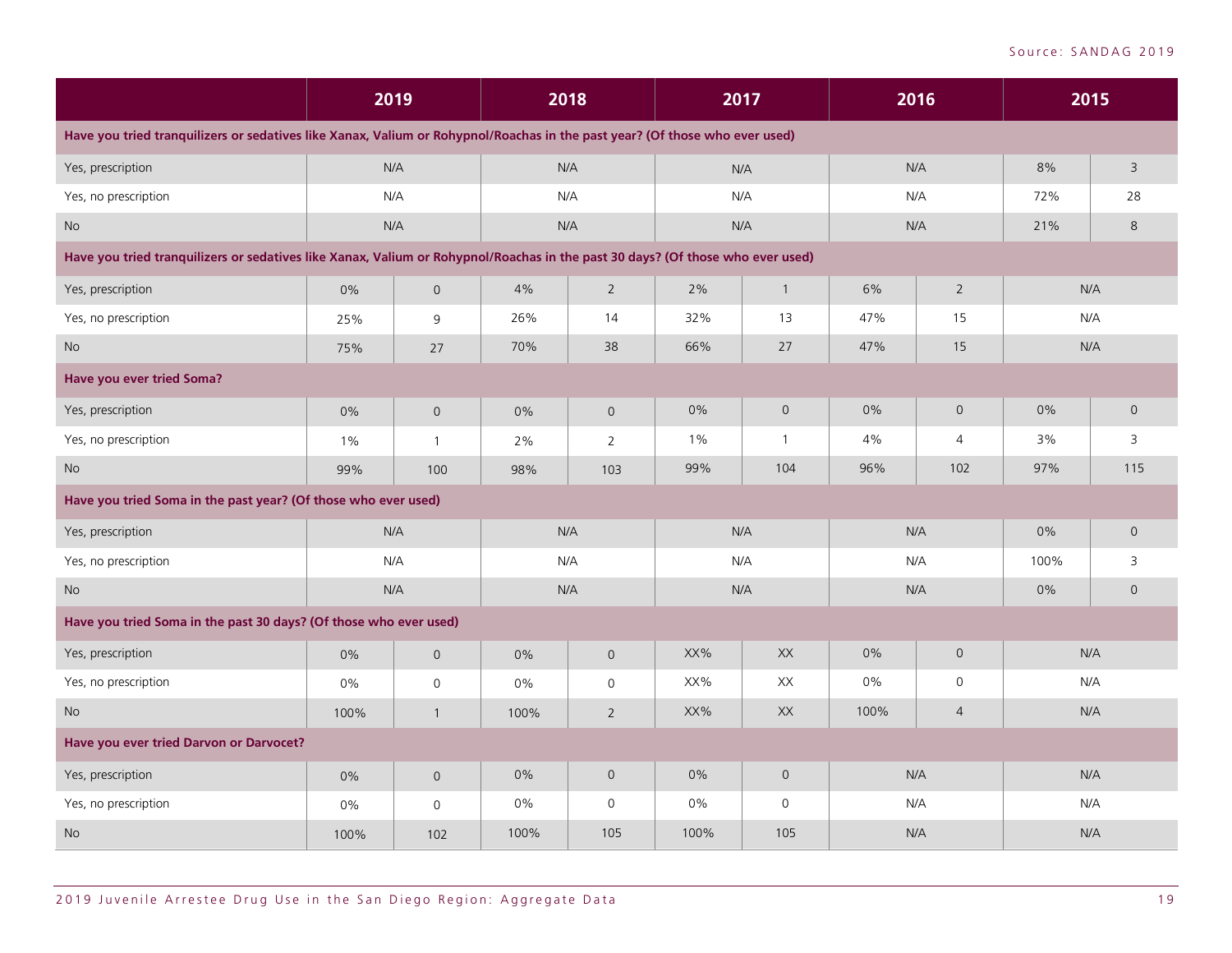|                                                                                                                                 | 2019 |                     | 2018 |             | 2017  |             | 2016 |                |       | 2015           |
|---------------------------------------------------------------------------------------------------------------------------------|------|---------------------|------|-------------|-------|-------------|------|----------------|-------|----------------|
| Have you tried Darvon or Darvocet in the past year? (Of those who ever used)                                                    |      |                     |      |             |       |             |      |                |       |                |
| Yes, prescription                                                                                                               | N/A  |                     |      | N/A         | N/A   |             |      | N/A            |       | N/A            |
| Yes, no prescription                                                                                                            | N/A  |                     |      | N/A         | N/A   |             |      | N/A            |       | N/A            |
| <b>No</b>                                                                                                                       | N/A  |                     |      | N/A         | N/A   |             | N/A  |                |       | N/A            |
| Have you tried Darvon or Darvocet in the past 30 days? (Of those who ever used)                                                 |      |                     |      |             |       |             |      |                |       |                |
| Yes, prescription                                                                                                               | N/A  |                     |      | N/A         | N/A   |             |      | N/A            |       | N/A            |
| Yes, no prescription                                                                                                            | N/A  |                     |      | N/A         | N/A   |             |      | N/A            |       | N/A            |
| <b>No</b>                                                                                                                       | N/A  |                     | N/A  |             | N/A   |             |      | N/A            |       | N/A            |
| Have you ever tried antidepressants like Zoloft, Prozac, or Paxil?                                                              |      |                     |      |             |       |             |      |                |       |                |
| Yes, prescription                                                                                                               | 18%  | 18                  | 19%  | 20          | 18%   | 19          | 14%  | 15             | 7%    | 8              |
| Yes, no prescription                                                                                                            | 0%   | $\mathsf{O}$        | 5%   | 5           | 2%    | 2           | 2%   | $\overline{2}$ | $1\%$ | $\mathbf{1}$   |
| <b>No</b>                                                                                                                       | 82%  | 83                  | 76%  | 80          | 80%   | 84          | 84%  | 89             | 92%   | 109            |
| Have you tried antidepressants like Zoloft, Prozac, or Paxil in the past year? (Of those who ever tried)                        |      |                     |      |             |       |             |      |                |       |                |
| Yes, prescription                                                                                                               | N/A  |                     |      | N/A         | N/A   |             |      | N/A            | 89%   | $\,8\,$        |
| Yes, no prescription                                                                                                            | N/A  |                     |      | N/A         | N/A   |             |      | N/A            | 11%   | $\mathbf{1}$   |
| No                                                                                                                              | N/A  |                     |      | N/A         | N/A   |             |      | N/A            | 0%    | $\mathsf{O}$   |
| Have you tried antidepressants like Zoloft, Prozac, or Paxil in the past 30 days? (Of those who ever used)                      |      |                     |      |             |       |             |      |                |       |                |
| Yes, prescription                                                                                                               | 44%  | 8                   | 24%  | 6           | 24%   | $\mathsf S$ | 47%  | $\,8\,$        |       | N/A            |
| Yes, no prescription                                                                                                            | 0%   | $\mathsf{O}\xspace$ | 0%   | $\mathbf 0$ | $0\%$ | $\mathbf 0$ | 6%   | $\mathbf{1}$   |       | N/A            |
| <b>No</b>                                                                                                                       | 56%  | 10                  | 76%  | 19          | 76%   | 16          | 47%  | 8              |       | N/A            |
| Have you ever tried inhalants like glue, paint, aerosols, nitrous, whippets, or "poppers"?                                      |      |                     |      |             |       |             |      |                |       |                |
| Yes                                                                                                                             | 8%   | 8                   | 13%  | 14          | 10%   | 11          | 10%  | 11             | 5%    | 6              |
| No                                                                                                                              | 92%  | 94                  | 87%  | 91          | 90%   | 94          | 90%  | 95             | 95%   | 112            |
| Have you tried inhalants like glue, paint, aerosols, nitrous, whippets, or "poppers" in the past year? (Of those who ever used) |      |                     |      |             |       |             |      |                |       |                |
| Yes                                                                                                                             | N/A  |                     |      | N/A         | N/A   |             | N/A  |                | 67%   | $\overline{4}$ |
| No                                                                                                                              | N/A  |                     |      | N/A         | N/A   |             | N/A  |                | 33%   | 2              |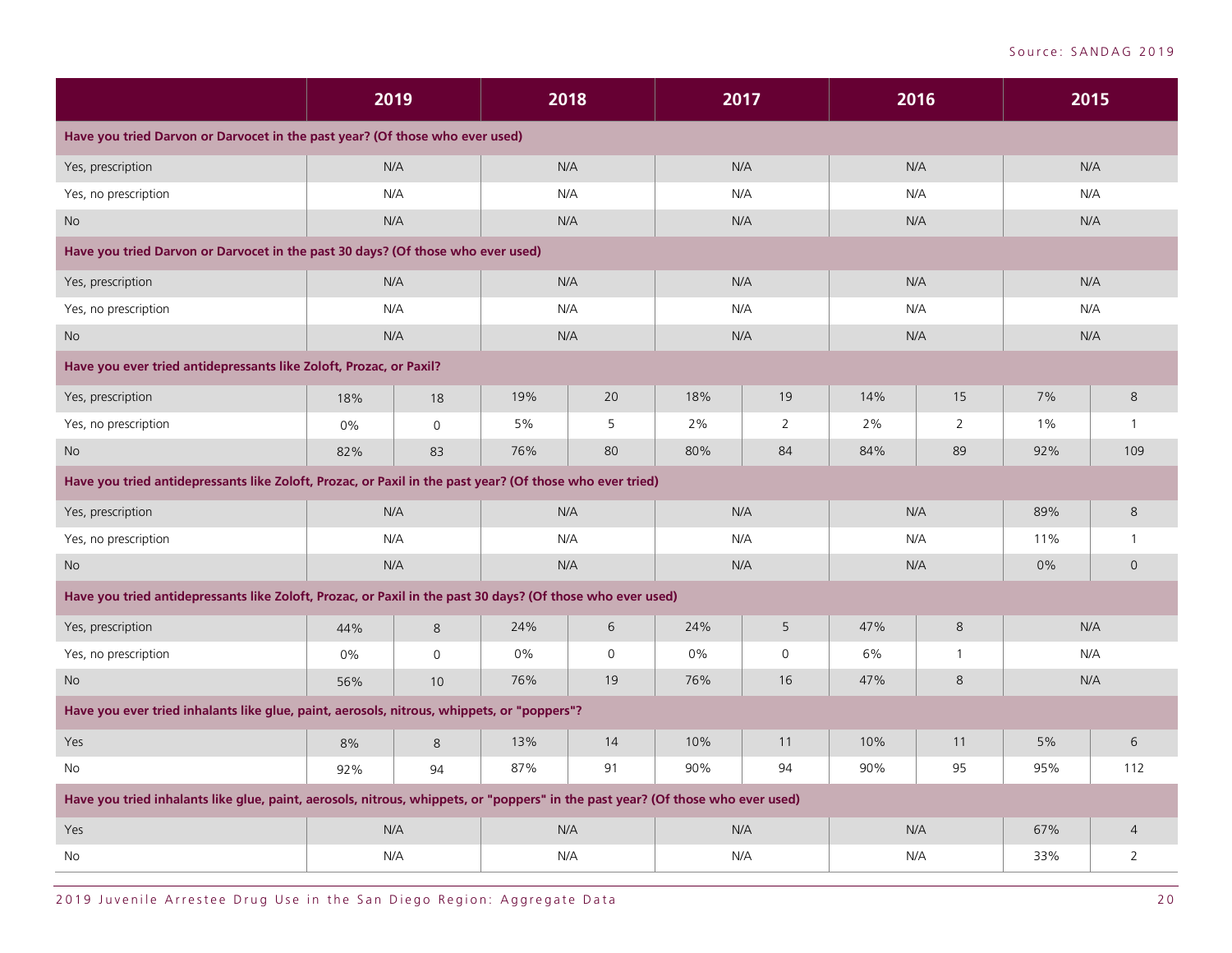|                                                                                                                                    | 2019 |                |       | 2018<br>2017<br>2016 |       |                | 2015 |                |       |                         |
|------------------------------------------------------------------------------------------------------------------------------------|------|----------------|-------|----------------------|-------|----------------|------|----------------|-------|-------------------------|
| Have you tried inhalants like glue, paint, aerosols, nitrous, whippets, or "poppers" in the past 30 days? (Of those who ever used) |      |                |       |                      |       |                |      |                |       |                         |
| Yes                                                                                                                                | 13%  | $\mathbf{1}$   | 43%   | 6                    | 18%   | $\overline{2}$ | 9%   | $\mathbf{1}$   | N/A   |                         |
| No                                                                                                                                 | 87%  | $\overline{7}$ | 57%   | 8                    | 82%   | 9              | 91%  | 10             | N/A   |                         |
| Have you ever tried Ketamine/Special K?                                                                                            |      |                |       |                      |       |                |      |                |       |                         |
| Yes                                                                                                                                | 2%   | $\overline{2}$ | $1\%$ | $\mathbf{1}$         | $1\%$ | $\overline{1}$ | 7%   | $\overline{7}$ | 3%    | $\overline{3}$          |
| No                                                                                                                                 | 98%  | 100            | 99%   | 103                  | 99%   | 104            | 93%  | 99             | 97%   | 114                     |
| Have you tried Ketamine/Special K in the past year? (Of those who ever used)                                                       |      |                |       |                      |       |                |      |                |       |                         |
| Yes                                                                                                                                | N/A  |                |       | N/A                  |       | N/A            |      | N/A            | 33%   | $\overline{1}$          |
| No                                                                                                                                 |      | N/A            |       | N/A                  |       | N/A            |      | N/A            | 67%   | $\overline{2}$          |
| Have you tried Ketamine/Special K in the past 30 days? (Of those who ever used)                                                    |      |                |       |                      |       |                |      |                |       |                         |
| Yes                                                                                                                                | 0%   | $\overline{0}$ | 0%    | $\mathsf{O}\xspace$  | 0%    | $\mathsf{O}$   | 29%  | $\overline{2}$ | N/A   |                         |
| No                                                                                                                                 | 100% | $\overline{2}$ | 100%  | $\mathbf{1}$         | 100%  | $\overline{1}$ | 71%  | 5              | N/A   |                         |
| Have you ever tried GHB?                                                                                                           |      |                |       |                      |       |                |      |                |       |                         |
| Yes                                                                                                                                | 3%   | $\overline{3}$ | 2%    | $\overline{2}$       | 1%    | $\mathbf{1}$   | 3%   | $\overline{3}$ | $1\%$ | $\overline{1}$          |
| No                                                                                                                                 | 97%  | 99             | 98%   | 103                  | 99%   | 104            | 97%  | 103            | 99%   | 116                     |
| Have you tried GHB in the past year? (Of those who ever used)                                                                      |      |                |       |                      |       |                |      |                |       |                         |
| Yes                                                                                                                                | N/A  |                |       | N/A                  |       | N/A            |      | N/A            | 100%  | $\overline{\mathbf{1}}$ |
| No                                                                                                                                 |      | N/A            |       | N/A                  |       | N/A            |      | N/A            | 0%    | $\mathsf{O}\xspace$     |
| Have you used GHB in the past 30 days? (Of those who ever used)                                                                    |      |                |       |                      |       |                |      |                |       |                         |
| Yes                                                                                                                                | 33%  | $\mathbf{1}$   | 0%    | $\mathbf 0$          | $0\%$ | $\overline{0}$ | 0%   | $\mathsf{O}$   | N/A   |                         |
| No                                                                                                                                 | 67%  | $\overline{2}$ | 100%  | $\overline{2}$       | 100%  | $\overline{1}$ | 100% | 3              | N/A   |                         |
| Have you ever tried LSD/acid?                                                                                                      |      |                |       |                      |       |                |      |                |       |                         |
| Yes                                                                                                                                | 19%  | 19             | 21%   | 22                   | 26%   | 27             | 18%  | 19             | 13%   | 15                      |
| No                                                                                                                                 | 81%  | 83             | 79%   | 83                   | 74%   | 78             | 82%  | 87             | 87%   | 102                     |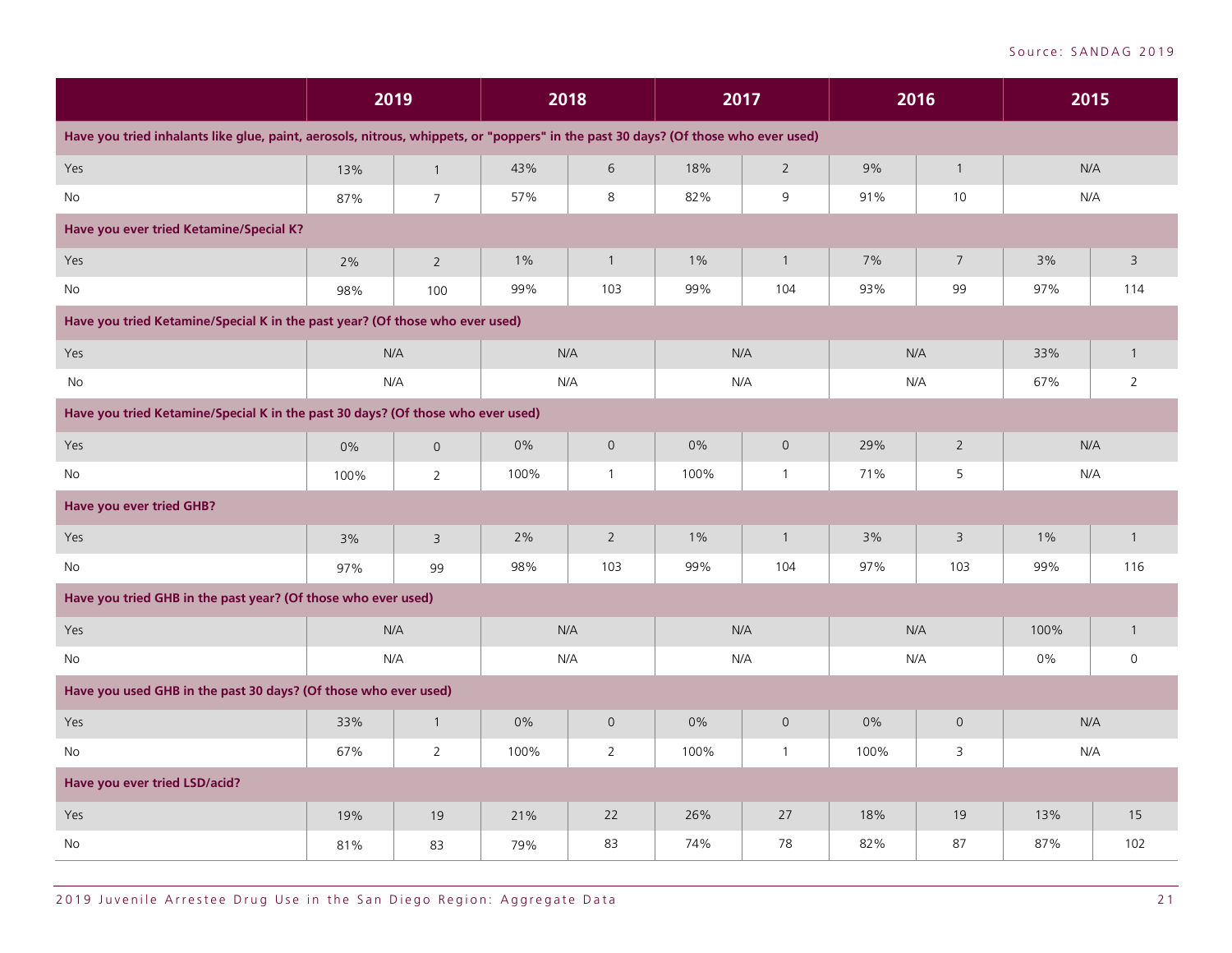|                                                                                                                       |     | 2019           | 2018  |                |      | 2017           |     | 2016           | 2015 |                          |
|-----------------------------------------------------------------------------------------------------------------------|-----|----------------|-------|----------------|------|----------------|-----|----------------|------|--------------------------|
| Have you used LSD/acid in the past year? (Of those who ever used)                                                     |     |                |       |                |      |                |     |                |      |                          |
| Yes                                                                                                                   | N/A |                |       | N/A            | N/A  |                |     | N/A            | 73%  | 11                       |
| No                                                                                                                    | N/A |                |       | N/A            | N/A  |                |     | N/A            | 27%  | 4                        |
| Have you used LSD/acid in the past 30 days? (Of those who ever used)                                                  |     |                |       |                |      |                |     |                |      |                          |
| Yes                                                                                                                   | 32% | 6              | 18%   | $\overline{4}$ | 15%  | $\overline{4}$ | 26% | $\sqrt{5}$     | N/A  |                          |
| <b>No</b>                                                                                                             | 68% | 13             | 82%   | 18             | 85%  | 23             | 74% | 14             | N/A  |                          |
| Have you ever tried hallucinogens like peyote, mescaline, or magic mushrooms?                                         |     |                |       |                |      |                |     |                |      |                          |
| Yes                                                                                                                   | 13% | 13             | 19%   | 20             | 24%  | 25             | 16% | 17             | 11%  | 13                       |
| No                                                                                                                    | 87% | 89             | 81%   | 85             | 76%  | 80             | 84% | 89             | 89%  | 105                      |
| Have you tried hallucinogens like peyote, mescaline, or magic mushrooms in the past year? (Of those who ever used)    |     |                |       |                |      |                |     |                |      |                          |
| Yes                                                                                                                   | N/A |                |       | N/A            | N/A  |                |     | N/A            | 46%  | 6                        |
| No                                                                                                                    | N/A |                |       | N/A            | N/A  |                |     | N/A            | 54%  | $\overline{7}$           |
| Have you tried hallucinogens like peyote, mescaline, or magic mushrooms in the past 30 days? (Of those who ever used) |     |                |       |                |      |                |     |                |      |                          |
| Yes                                                                                                                   | 15% | $\overline{2}$ | 25%   | 5              | 16%  | $\overline{4}$ | 24% | $\overline{4}$ | N/A  |                          |
| No                                                                                                                    | 85% | 11             | 75%   | 15             | 84%  | 21             | 76% | 13             | N/A  |                          |
| Have you ever tried PCP/Angel Dust?                                                                                   |     |                |       |                |      |                |     |                |      |                          |
| Yes                                                                                                                   | 6%  | 6              | 4%    | $\overline{4}$ | 7%   | $\overline{7}$ | 5%  | 5              | 2%   | $\overline{2}$           |
| No                                                                                                                    | 94% | 96             | 96%   | 101            | 93%  | 98             | 95% | 101            | 98%  | 116                      |
| Have you tried PCP/Angel Dust in the past year? (Of those who ever used)                                              |     |                |       |                |      |                |     |                |      |                          |
| Yes                                                                                                                   | N/A |                |       | N/A            | N/A  |                |     | N/A            | 50%  | $\mathbf{1}$             |
| No                                                                                                                    | N/A |                |       | N/A            | N/A  |                |     | N/A            | 50%  | $\overline{\phantom{a}}$ |
| Have you tried PCP/Angel Dust in the past 30 days? (Of those who ever used)                                           |     |                |       |                |      |                |     |                |      |                          |
| Yes                                                                                                                   | 17% | $\mathbf{1}$   | $0\%$ | $\overline{0}$ | 0%   | $\overline{0}$ | 20% | $\overline{1}$ | N/A  |                          |
| No                                                                                                                    | 83% | 5              | 100%  | $\overline{4}$ | 100% | $\overline{7}$ | 80% | $\overline{4}$ | N/A  |                          |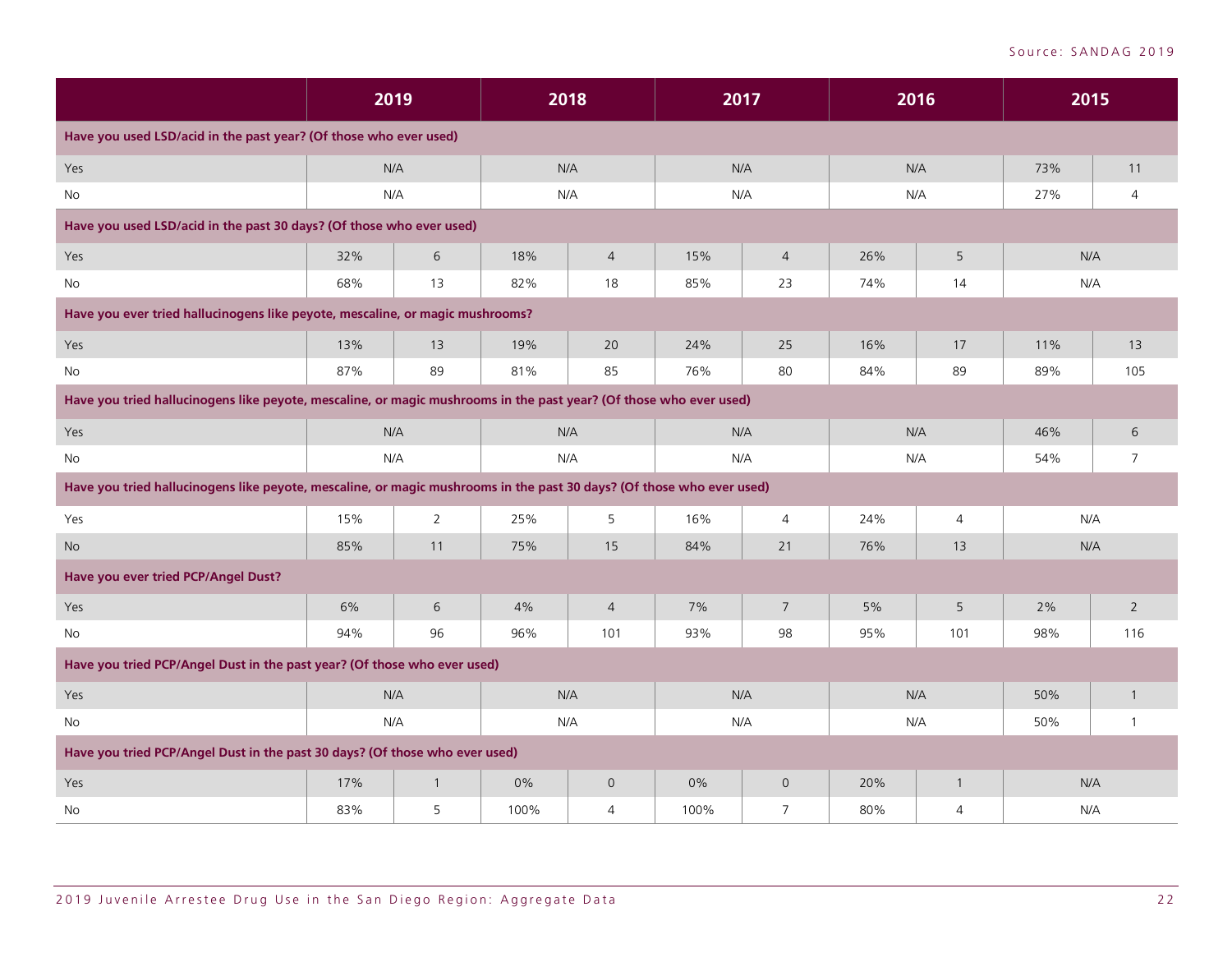|                                                                                   | 2019  |                |     | 2018           | 2017 |                | 2016 |                |     | 2015           |
|-----------------------------------------------------------------------------------|-------|----------------|-----|----------------|------|----------------|------|----------------|-----|----------------|
| Have you ever tried liquid cold medicine?                                         |       |                |     |                |      |                |      |                |     |                |
| Yes, prescription                                                                 | 10%   | 10             | 16% | 17             | 10%  | 11             | 11%  | 12             | 3%  | $\overline{3}$ |
| Yes, no prescription                                                              | 13%   | 13             | 18% | 19             | 23%  | 24             | 12%  | 13             | 17% | 20             |
| <b>No</b>                                                                         | 77%   | 79             | 66% | 69             | 67%  | 70             | 76%  | 81             | 81% | 95             |
| Have you tried liquid cold medicine in the past year? (Of those who ever used)    |       |                |     |                |      |                |      |                |     |                |
| Yes, prescription                                                                 | N/A   |                |     | N/A            | N/A  |                | N/A  |                | 9%  | $2^{\circ}$    |
| Yes, no prescription                                                              | N/A   |                |     | N/A            | N/A  |                | N/A  |                | 70% | 16             |
| No                                                                                | N/A   |                |     | N/A            | N/A  |                | N/A  |                | 22% | 5              |
| Have you tried liquid cold medicine in the past 30 days? (Of those who ever used) |       |                |     |                |      |                |      |                |     |                |
| Yes, prescription                                                                 | 0%    | $\mathsf{O}$   | 6%  | $2^{\circ}$    | 9%   | 3              | 8%   | $\overline{2}$ |     | N/A            |
| Yes, no prescription                                                              | 17%   | $\overline{4}$ | 6%  | $\overline{2}$ | 23%  | 8              | 24%  | 6              |     | N/A            |
| $\rm No$                                                                          | 83%   | 19             | 89% | 32             | 69%  | 24             | 68%  | 17             |     | N/A            |
| Have you ever tried Coricidin?                                                    |       |                |     |                |      |                |      |                |     |                |
| Yes                                                                               | 17%   | 17             | 13% | 14             | 20%  | 21             | 10%  | 11             | 21% | 25             |
| <b>No</b>                                                                         | 83%   | 85             | 87% | 91             | 80%  | 83             | 90%  | 95             | 79% | 93             |
| Have you tried Coricidin in the past year? (Of those who ever used)               |       |                |     |                |      |                |      |                |     |                |
| Yes                                                                               | N/A   |                |     | N/A            | N/A  |                | N/A  |                | 56% | 14             |
| No                                                                                | N/A   |                |     | N/A            | N/A  |                | N/A  |                | 44% | 11             |
| Have you tried Coricidin in the past 30 days? (Of those who ever used)            |       |                |     |                |      |                |      |                |     |                |
| Yes                                                                               | 18%   | $\overline{3}$ | 14% | $\overline{2}$ | 19%  | $\overline{4}$ | 18%  | $\overline{2}$ |     | N/A            |
| No                                                                                | 82%   | 14             | 86% | 12             | 81%  | 17             | 82%  | $\mathsf 9$    |     | N/A            |
| Have you ever tried Kratom?                                                       |       |                |     |                |      |                |      |                |     |                |
| Yes                                                                               | $1\%$ | $\mathbf{1}$   |     | N/A            | N/A  |                | N/A  |                |     | N/A            |
| No                                                                                | 99%   | 101            |     | N/A            | N/A  |                | N/A  |                |     | N/A            |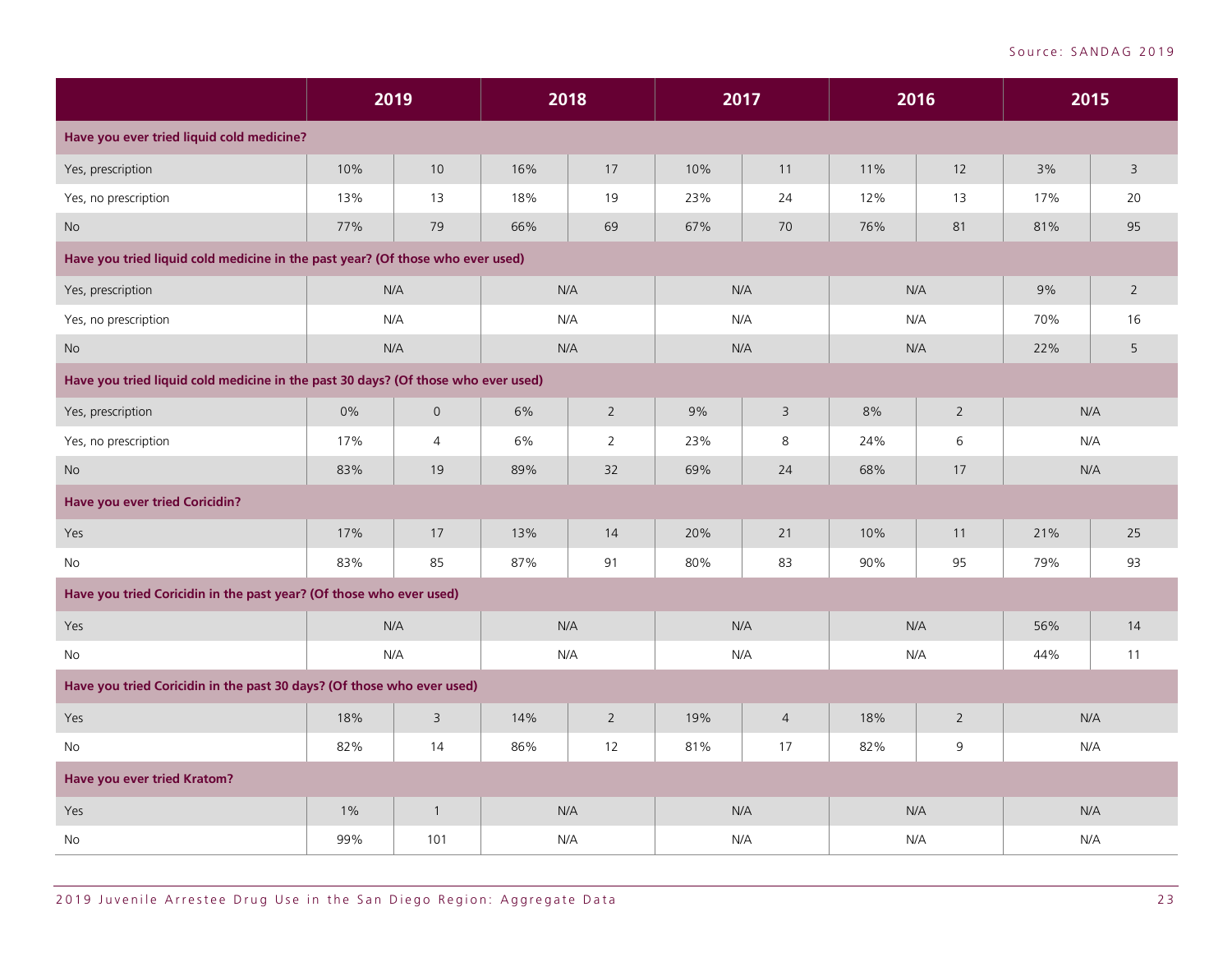|                                                                                                               | 2019  |                | 2018 |                     | 2017 |                | 2016 |                     | 2015 |              |
|---------------------------------------------------------------------------------------------------------------|-------|----------------|------|---------------------|------|----------------|------|---------------------|------|--------------|
| Have you ever tried Kratom in the past 30 days? (Of those who ever used)                                      |       |                |      |                     |      |                |      |                     |      |              |
| Yes                                                                                                           | 0%    | $\overline{0}$ | N/A  |                     | N/A  |                | N/A  |                     | N/A  |              |
| No                                                                                                            | 100%  | $\mathbf{1}$   | N/A  |                     | N/A  |                | N/A  |                     | N/A  |              |
| Have you ever tried spice/K2?                                                                                 |       |                |      |                     |      |                |      |                     |      |              |
| Yes                                                                                                           | 16%   | 16             | 14%  | 15                  | 25%  | 26             | 27%  | 29                  | 48%  | 57           |
| No                                                                                                            | 84%   | 86             | 86%  | 90                  | 75%  | 78             | 73%  | 77                  | 52%  | 61           |
| Have you used spice/K2 in the past year? (Of those who ever used)                                             |       |                |      |                     |      |                |      |                     |      |              |
| Yes                                                                                                           | N/A   |                | N/A  |                     | N/A  |                | N/A  |                     | 75%  | 42           |
| No                                                                                                            | N/A   |                | N/A  |                     | N/A  |                | N/A  |                     | 25%  | 14           |
| Have you tried spice/K2 in the past 30 days? (Of those who ever used)                                         |       |                |      |                     |      |                |      |                     |      |              |
| Yes                                                                                                           | 13%   | $\overline{2}$ | 7%   | $\mathbf{1}$        | 8%   | $\overline{2}$ | 17%  | 5                   | N/A  |              |
| <b>No</b>                                                                                                     | 88%   | 14             | 93%  | 14                  | 92%  | 24             | 83%  | 24                  | N/A  |              |
| (If yes to spice) Did you use spice as an alternative to marijuana?                                           |       |                |      |                     |      |                |      |                     |      |              |
| Yes                                                                                                           | 13%   | $\overline{2}$ | 29%  | $\overline{4}$      | 46%  | 12             | 45%  | 13                  | 83%  | 45           |
| No                                                                                                            | 88%   | 14             | 71%  | 10                  | 54%  | 14             | 55%  | 16                  | 17%  | 9            |
| (If yes to spice) Did you use spice to avoid a positive drug test?                                            |       |                |      |                     |      |                |      |                     |      |              |
| Yes                                                                                                           | 13%   | $\overline{2}$ | 0%   | $\mathsf{O}$        | 38%  | 10             | 38%  | 11                  | 43%  | 23           |
| No                                                                                                            | 88%   | 14             | 100% | 14                  | 62%  | 16             | 62%  | 18                  | 57%  | 30           |
| Before you began using heroin, were you hooked on prescription-type opiates? (Of those who ever tried heroin) |       |                |      |                     |      |                |      |                     |      |              |
| Yes                                                                                                           | $0\%$ | $\mathbf 0$    | 0%   | $\mathsf{O}\xspace$ | 0%   | $\mathsf O$    | 33%  | $\overline{2}$      | 0%   | $\mathsf{O}$ |
| <b>No</b>                                                                                                     | 100%  | $\overline{4}$ | 100% | $\overline{2}$      | 100% | 11             | 67%  | $\overline{4}$      | 100% | 9            |
| Which prescription-type opiates were you hooked on? (Of those who were ever hooked)*                          |       |                |      |                     |      |                |      |                     |      |              |
| OxyContin                                                                                                     |       | N/A            | N/A  |                     | N/A  |                | 100% | $\overline{2}$      | N/A  |              |
| Vicodin                                                                                                       | N/A   |                | N/A  |                     | N/A  |                | 100% | 2                   | N/A  |              |
| Dilaudid                                                                                                      | N/A   |                | N/A  |                     | N/A  |                | 0%   | $\mathsf{O}\xspace$ | N/A  |              |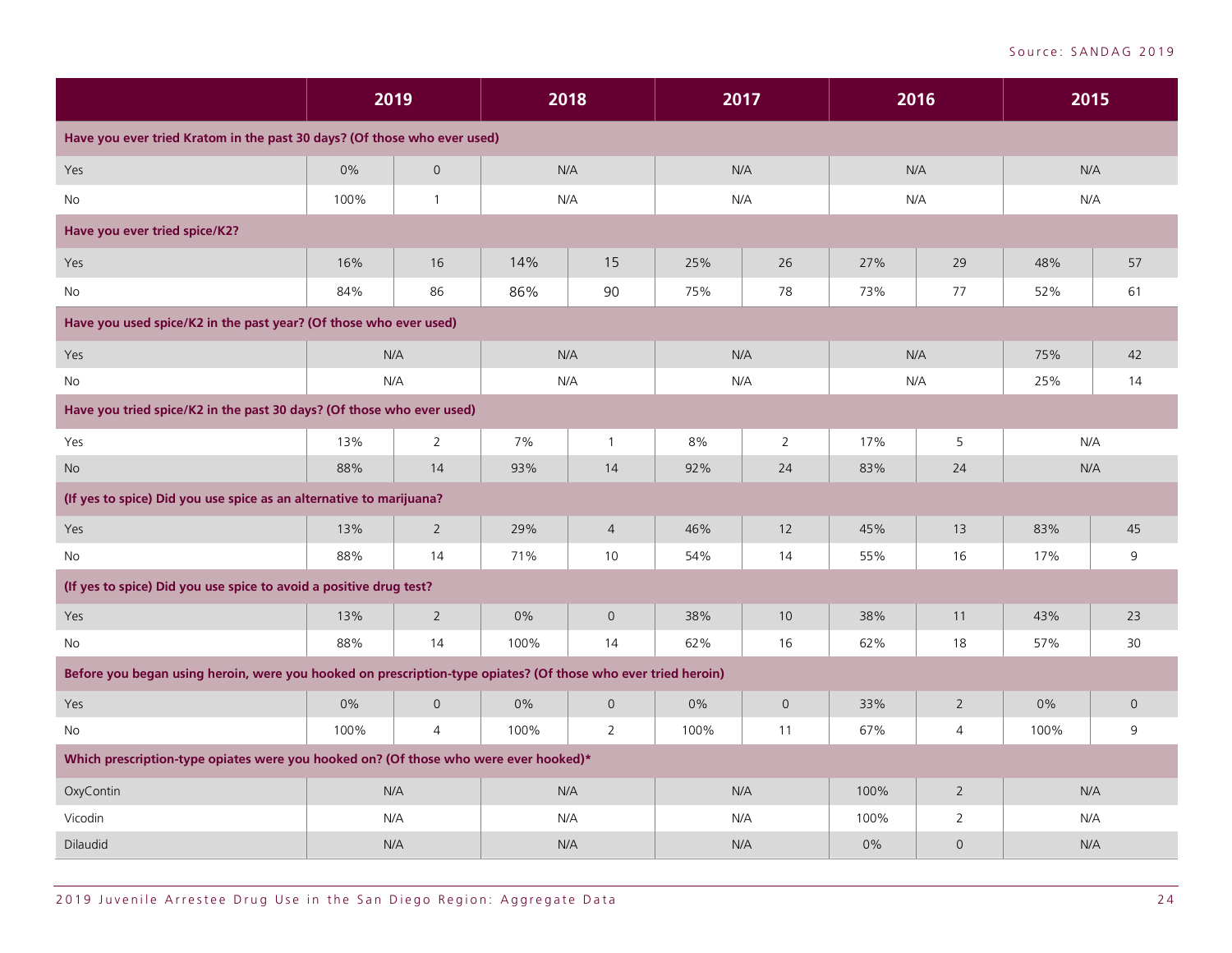|                                                                                  | 2019  |                     |       | 2018                |     | 2017                |       | 2016                | 2015  |                     |
|----------------------------------------------------------------------------------|-------|---------------------|-------|---------------------|-----|---------------------|-------|---------------------|-------|---------------------|
| Fentanyl                                                                         | N/A   |                     |       | N/A                 |     | N/A                 | $0\%$ | $\mathsf{O}\xspace$ | N/A   |                     |
| Percocet                                                                         | N/A   |                     |       | N/A                 | N/A |                     | 50%   | $\mathbf{1}$        | N/A   |                     |
| Demerol                                                                          | N/A   |                     |       | N/A                 | N/A |                     | 0%    | $\mathsf{O}$        | N/A   |                     |
| Morphine                                                                         | N/A   |                     |       | N/A                 | N/A |                     | $0\%$ | $\overline{0}$      | N/A   |                     |
| Methadone                                                                        | N/A   |                     |       | N/A                 |     | N/A                 | 0%    | $\mathsf{O}\xspace$ | N/A   |                     |
| Other                                                                            | N/A   |                     |       | N/A                 | N/A |                     | $0\%$ | $\mathbf 0$         | N/A   |                     |
| <b>TOTAL</b>                                                                     | N/A   |                     |       | N/A                 |     | N/A                 |       | $\overline{2}$      | N/A   |                     |
| Did you begin to use heroin as a substitute for prescription-type opiates?       |       |                     |       |                     |     |                     |       |                     |       |                     |
| Yes                                                                              | N/A   |                     |       | N/A                 | N/A |                     | 50%   | $\mathbf{1}$        | N/A   |                     |
| No                                                                               | N/A   |                     |       | N/A                 | N/A |                     | 50%   | $\mathbf{1}$        | N/A   |                     |
| Why did you begin to use heroin as a substitute for prescription-type opiates?   |       |                     |       |                     |     |                     |       |                     |       |                     |
| Easier to get                                                                    | N/A   |                     |       | N/A                 |     | N/A                 | $0\%$ | $\circ$             | N/A   |                     |
| Cheaper                                                                          | N/A   |                     |       | N/A                 |     | N/A                 | 100%  | $\mathbf{1}$        | N/A   |                     |
| Better high                                                                      | N/A   |                     |       | N/A                 | N/A |                     | $0\%$ | $\overline{0}$      | N/A   |                     |
| Other                                                                            | N/A   |                     |       | N/A                 | N/A |                     | 0%    | $\mathsf O$         | N/A   |                     |
| Of all the substances you have tried, which one was the very first one you used? |       |                     |       |                     |     |                     |       |                     |       |                     |
| Alcohol                                                                          | 27%   | 26                  | 43%   | 43                  | 25% | 24                  | 42%   | 41                  | 26%   | 28                  |
| Tobacco                                                                          | 12%   | 11                  | 9%    | 9                   | 15% | 14                  | 19%   | 18                  | 17%   | 18                  |
| Marijuana                                                                        | 58%   | 55                  | 45%   | 45                  | 56% | 53                  | 39%   | 38                  | 56%   | 61                  |
| Cocaine                                                                          | 0%    | $\mathsf{O}\xspace$ | 0%    | $\mathsf{O}\xspace$ | 0%  | $\mathsf{O}\xspace$ | 0%    | $\mathsf{O}\xspace$ | 0%    | $\mathsf{O}\xspace$ |
| Meth/crystal                                                                     | 0%    | $\overline{O}$      | 0%    | $\mathsf{O}\xspace$ | 0%  | $\mathsf{O}\xspace$ | 0%    | $\mathbf 0$         | 0%    | $\mathsf{O}\xspace$ |
| Ecstasy                                                                          | 0%    | $\mathsf{O}\xspace$ | 0%    | $\mathsf{O}\xspace$ | 0%  | $\mathsf{O}\xspace$ | 0%    | $\mathsf{O}\xspace$ | 1%    | $\mathbf{1}$        |
| Inhalants                                                                        | $0\%$ | $\mathsf{O}\xspace$ | 0%    | $\mathsf{O}\xspace$ | 0%  | $\mathsf{O}\xspace$ | 0%    | $\mathsf{O}$        | $0\%$ | $\mathsf{O}\xspace$ |
| Other                                                                            | 3%    | $\mathsf 3$         | $2\%$ | $\overline{2}$      | 4%  | $\overline{4}$      | 0%    | $\mathsf{O}\xspace$ | $1\%$ | $\mathbf{1}$        |
| Have you ever vaped?                                                             |       |                     |       |                     |     |                     |       |                     |       |                     |
| Yes                                                                              | 76%   | 78                  |       | N/A                 |     | N/A                 | N/A   |                     | N/A   |                     |
| <b>No</b>                                                                        | 24%   | 24                  |       | N/A                 |     | N/A                 | N/A   |                     | N/A   |                     |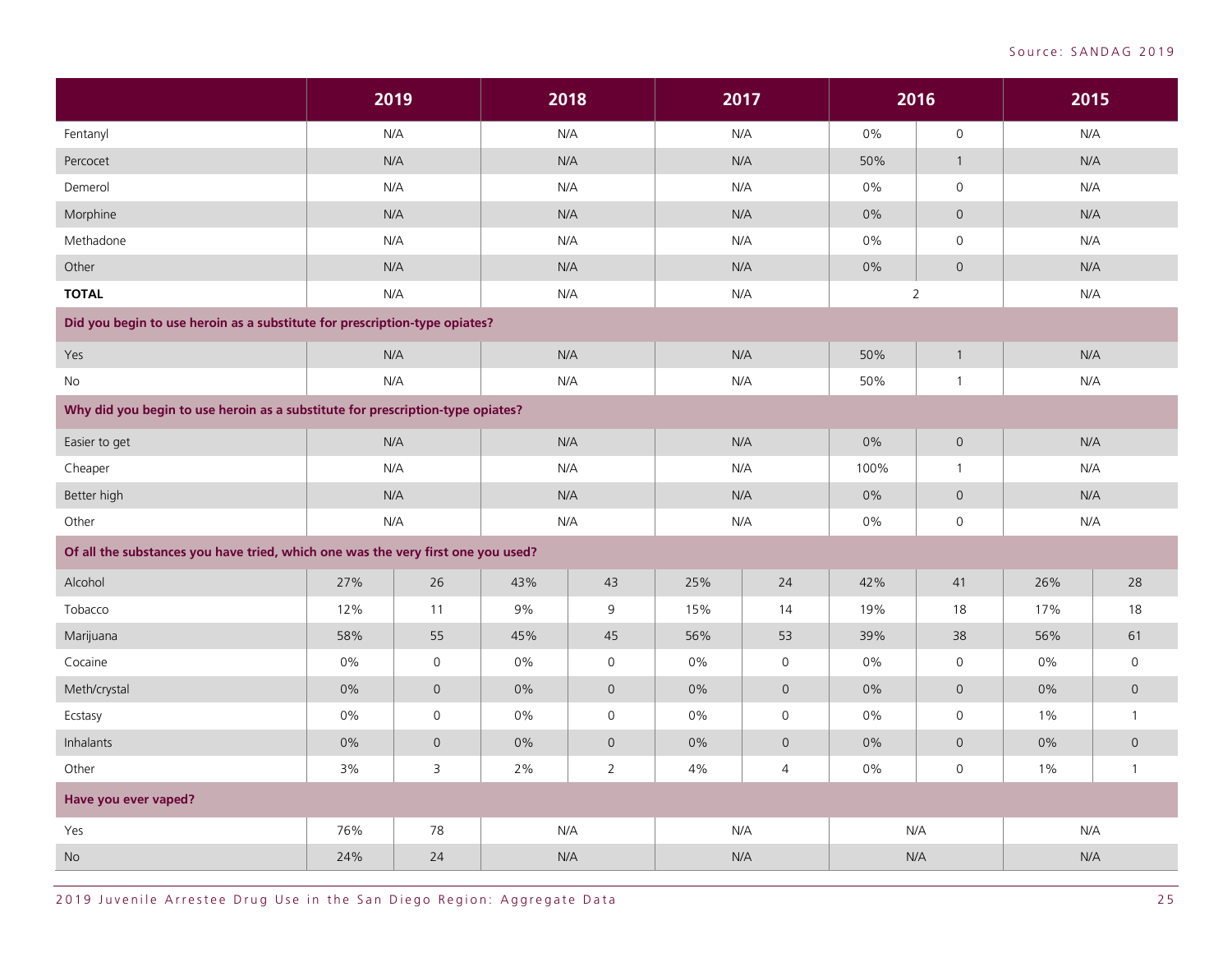|                                                               | 2019  |                | 2018 | 2017 | 2016 | 2015 |
|---------------------------------------------------------------|-------|----------------|------|------|------|------|
| How many days have you vaped in the past 30 days?             |       |                |      |      |      |      |
| Mean (SD)                                                     |       | 12.76 (11.62)  | N/A  | N/A  | N/A  | N/A  |
| Median                                                        |       | 10.00          | N/A  | N/A  | N/A  | N/A  |
| Range                                                         |       | $1 - 30$       | N/A  | N/A  | N/A  | N/A  |
| None                                                          | 41%   | 32             | N/A  | N/A  | N/A  | N/A  |
| What substances have you ever vaped?                          |       |                |      |      |      |      |
| Flavored nicotine                                             | 90%   | 70             | N/A  | N/A  | N/A  | N/A  |
| Non-flavored nicotine                                         | 26%   | 20             | N/A  | N/A  | N/A  | N/A  |
| THC/marijuana/cannabis                                        | 73%   | 57             | N/A  | N/A  | N/A  | N/A  |
| Other                                                         | $1\%$ | $\overline{1}$ | N/A  | N/A  | N/A  | N/A  |
| <b>TOTAL</b>                                                  |       | 78             | N/A  | N/A  | N/A  | N/A  |
| Have you ever vaped at school? (Of those who have ever vaped) |       |                |      |      |      |      |
| Yes                                                           | 49%   | 38             | N/A  | N/A  | N/A  | N/A  |
| <b>No</b>                                                     | 51%   | 40             | N/A  | N/A  | N/A  | N/A  |
| Do you prefer vaping or smoking nicotine?                     |       |                |      |      |      |      |
| Vaping                                                        | 65%   | 42             | N/A  | N/A  | N/A  | N/A  |
| Smoking                                                       | 35%   | 23             | N/A  | N/A  | N/A  | N/A  |
| Why do you prefer vaping?                                     |       |                |      |      |      |      |
| Prefer flavor/taste                                           | 38%   | 15             | N/A  | N/A  | N/A  | N/A  |
| Better smell                                                  | 18%   | $\overline{7}$ | N/A  | N/A  | N/A  | N/A  |
| Less chemicals/safer than cigarettes                          | 28%   | 11             | N/A  | N/A  | N/A  | N/A  |
| Better high/feeling                                           | 13%   | 5              | N/A  | N/A  | N/A  | N/A  |
| More smoke                                                    | 10%   | $\overline{4}$ | N/A  | N/A  | N/A  | N/A  |
| More subtle/less noticeable                                   | 13%   | 5              | N/A  | N/A  | N/A  | N/A  |
| <b>TOTAL</b>                                                  | 39    |                | N/A  | N/A  | N/A  | N/A  |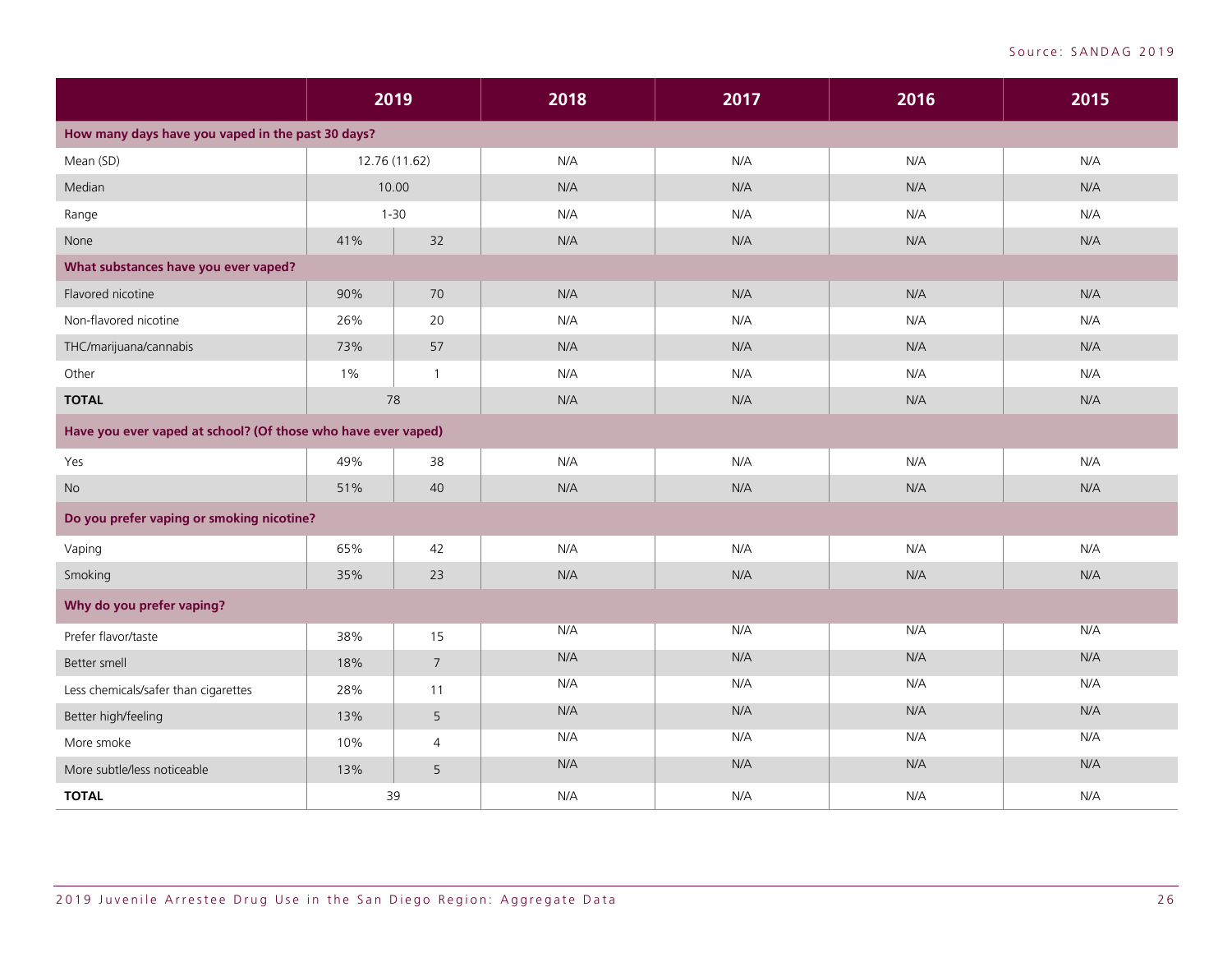|                                                                                                                      | 2019  |                | 2018 |                     | 2017  |              | 2016  |                | 2015 |
|----------------------------------------------------------------------------------------------------------------------|-------|----------------|------|---------------------|-------|--------------|-------|----------------|------|
| Why do you prefer smoking cigarettes?                                                                                |       |                |      |                     |       |              |       |                |      |
| Less chemicals/safer than vaping                                                                                     | 35%   | 6              |      | N/A                 |       | N/A          | N/A   |                | N/A  |
| Better high/feeling                                                                                                  | 6%    | $\mathbf{1}$   |      | N/A                 | N/A   |              | N/A   |                | N/A  |
| More smoke                                                                                                           | 18%   | 3              |      | N/A                 |       | N/A          |       | N/A            | N/A  |
| Less expensive                                                                                                       | 12%   | $\overline{2}$ | N/A  |                     |       | N/A          |       | N/A            | N/A  |
| Like experience of a cigarette                                                                                       | 24%   | $\overline{4}$ | N/A  |                     |       | N/A          |       | N/A            | N/A  |
| Less messy                                                                                                           | 6%    | $\mathbf{1}$   | N/A  |                     |       | N/A          |       | N/A            | N/A  |
| Too long to charge                                                                                                   | 6%    | $\mathbf{1}$   | N/A  |                     |       | N/A          |       | N/A            | N/A  |
| <b>TOTAL</b>                                                                                                         | 17    |                |      | N/A                 |       | N/A          |       | N/A            | N/A  |
| Do you think vaping is less harmful than smoking?                                                                    |       |                |      |                     |       |              |       |                |      |
| Yes                                                                                                                  | 35%   | 23             |      | N/A                 |       | N/A          |       | N/A            | N/A  |
| No                                                                                                                   | 65%   | 42             |      | N/A                 |       | N/A          |       | N/A            | N/A  |
| Have you ever had a drug overdose? (Not including alcohol)                                                           |       |                |      |                     |       |              |       |                |      |
| Yes                                                                                                                  | 9%    | $\mathsf 9$    | 8%   | 8                   | 13%   | 14           | 8%    | $\mathsf 9$    | N/A  |
| No                                                                                                                   | 91%   | 93             | 92%  | 97                  | 87%   | 91           | 92%   | 97             | N/A  |
| What drug(s) have you ever overdosed on? (Of those who ever overdosed on an opiate)*                                 |       |                |      |                     |       |              |       |                |      |
| Crack                                                                                                                | 0%    | $\overline{0}$ | 0%   | $\mathsf{O}$        | $0\%$ | $\mathsf{O}$ | 0%    | $\mathsf O$    | N/A  |
| Powder cocaine                                                                                                       | $0\%$ | $\mathsf O$    | 0%   | $\mathsf{O}\xspace$ | 0%    | $\mathsf{O}$ | 11%   | $\mathbf{1}$   | N/A  |
| Meth                                                                                                                 | 33%   | 3              | 25%  | $2^{\circ}$         | 38%   | 5            | 44%   | $\overline{4}$ | N/A  |
| Heroin                                                                                                               | 0%    | 0              | 0%   | $\mathsf{O}$        | 8%    | 1            | $0\%$ | $\mathsf{O}$   | N/A  |
| Other                                                                                                                | 78%   | $\overline{7}$ | 100% | 8                   | 69%   | 9            | 67%   | 6              | N/A  |
| Have you ever had naloxone/Narcan administered to you when you overdosed? (Of those who ever overdosed on an opiate) |       |                |      |                     |       |              |       |                |      |
| Yes                                                                                                                  | N/A   |                | 25%  | $\overline{1}$      | 0%    | $\mathbf 0$  | 100%  | $\mathbf{1}$   | N/A  |
| No                                                                                                                   | N/A   |                | 75%  | 3                   | 100%  | 3            | 0%    | $\mathsf O$    | N/A  |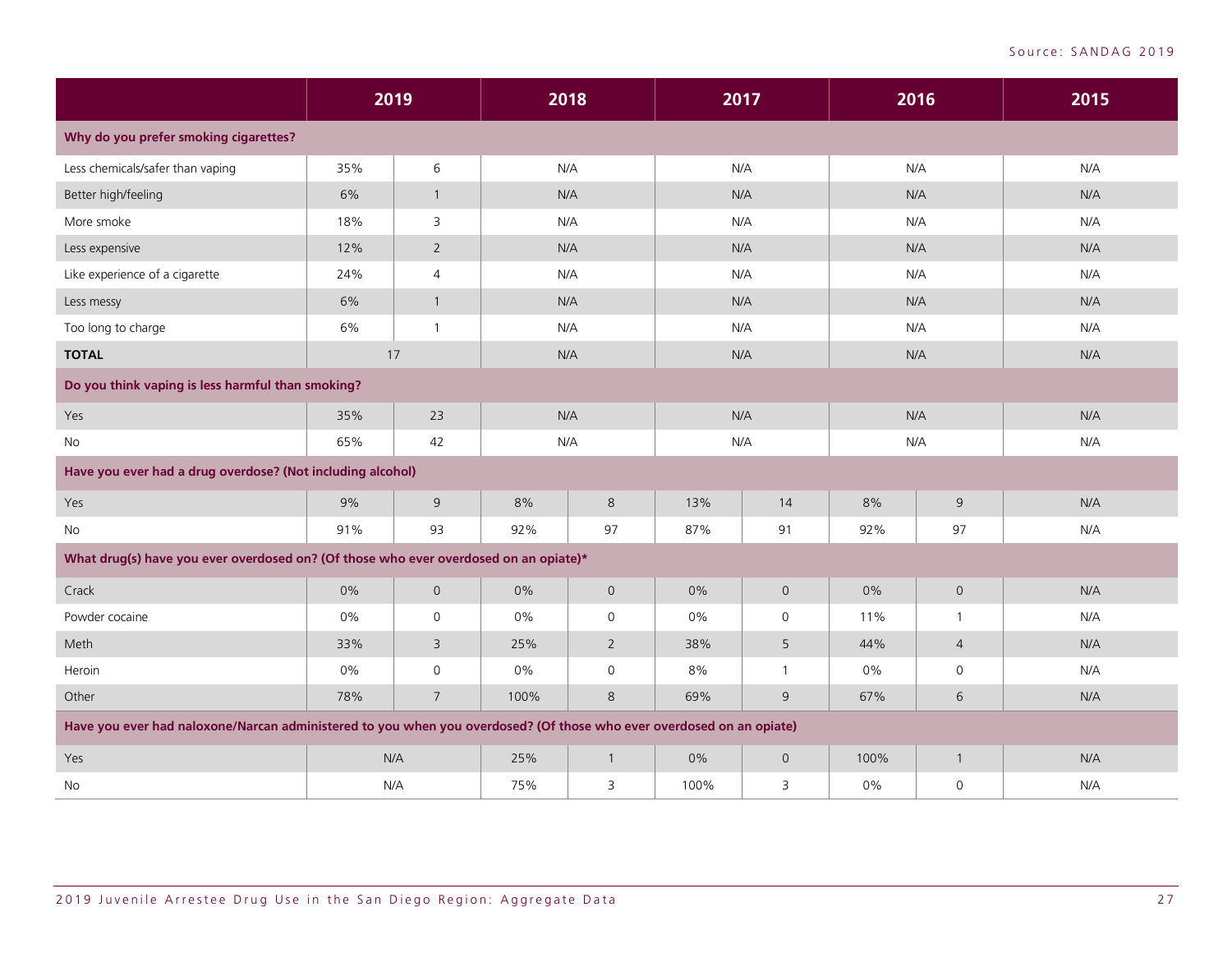|                                                                                                                         | 2019 |      | 2018 |      | 2017 |      | 2016 | 2015 |
|-------------------------------------------------------------------------------------------------------------------------|------|------|------|------|------|------|------|------|
| If you wanted to obtain naloxone in San Diego County, would you know how to? (Of those who ever overdosed on an opiate) |      |      |      |      |      |      |      |      |
| Yes                                                                                                                     | N/A  | 0%   |      | 0%   |      | 0%   | 0    | N/A  |
| No                                                                                                                      | N/A  | 100% |      | 100% |      | 100% |      | N/A  |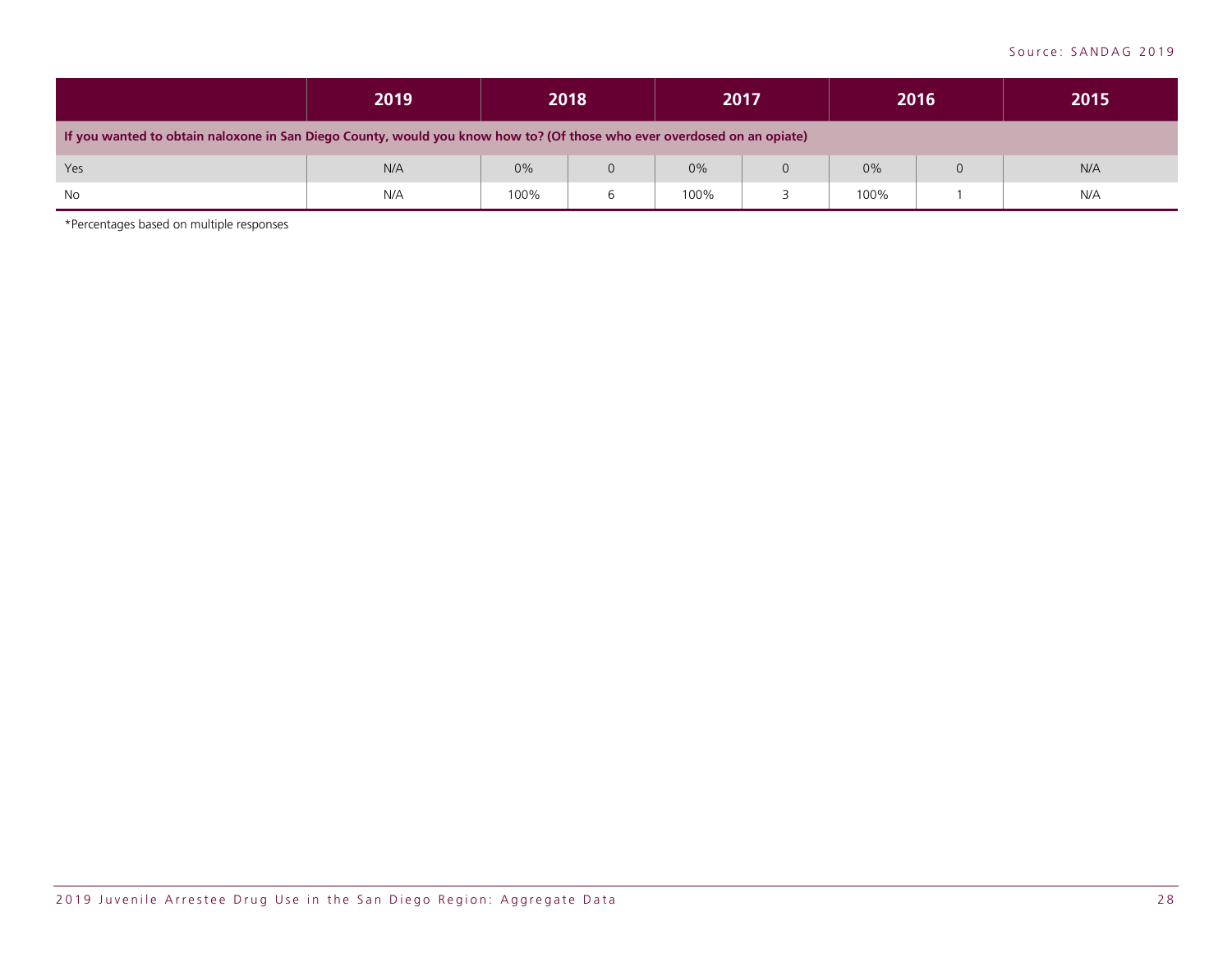# <span id="page-30-0"></span>Views on drugs

|                                                                  | 2019  |                |       | 2018                | 2017  |              | 2016  |                     | 2015      |                |
|------------------------------------------------------------------|-------|----------------|-------|---------------------|-------|--------------|-------|---------------------|-----------|----------------|
| <b>TOTAL</b>                                                     | 102   |                |       | 105                 | 106   |              | 106   |                     | 118       |                |
| What is your main source of information on what drugs do to you? |       |                |       |                     |       |              |       |                     |           |                |
| Parents                                                          | 10%   | 10             | 2%    | $\overline{2}$      | 10%   | 10           | 2%    | $\overline{2}$      | 4%        | 5              |
| Friends                                                          | 26%   | 27             | 30%   | 30                  | 19%   | 20           | 24%   | 25                  | 30%       | 34             |
| School                                                           | 20%   | 20             | 17%   | 17                  | 13%   | 14           | 15%   | 16                  | 14%       | 16             |
| ${\sf TV}$                                                       | $4\%$ | $\overline{4}$ | 5%    | 5                   | $1\%$ | $\mathbf{1}$ | 4%    | 4                   | $4\%$     | 5              |
| Movies                                                           | $2\%$ | $\overline{2}$ | 0%    | $\mathsf{O}\xspace$ | $1\%$ | $\mathbf{1}$ | 0%    | $\mathsf{O}\xspace$ | $1\%$     | $\overline{1}$ |
| Internet                                                         | 14%   | 14             | 22%   | 22                  | 9%    | 9            | 15%   | 16                  | 11%       | 12             |
| Radio                                                            | 0%    | $\mathsf{O}$   | $1\%$ | $\mathbf{1}$        | $1\%$ | $\mathbf{1}$ | $1\%$ | $\mathbf{1}$        | <b>NA</b> |                |
| Other                                                            | 25%   | 25             | 24%   | 24                  | 47%   | 49           | 39%   | $41$                | 35%       | 39             |
| How bad for you do you think alcohol is?                         |       |                |       |                     |       |              |       |                     |           |                |
| Not at all bad                                                   | 16%   | 16             | 12%   | 12                  | 13%   | 14           | 8%    | 9                   | 13%       | 15             |
| A little bad                                                     | 47%   | 48             | 55%   | 56                  | 50%   | 53           | 47%   | 50                  | 46%       | 53             |
| Very bad                                                         | 29%   | 30             | 24%   | 24                  | 29%   | 30           | 36%   | 38                  | 31%       | 36             |
| Extremely bad                                                    | 8%    | 8              | 10%   | 10                  | $8\%$ | 8            | 8%    | 9                   | 10%       | 12             |
| How bad for you do you think smoking tobacco is?                 |       |                |       |                     |       |              |       |                     |           |                |
| Not at all bad                                                   | 15%   | 15             | 11%   | 11                  | 13%   | 13           | 13%   | 14                  | 6%        | $\overline{7}$ |
| A little bad                                                     | 27%   | 28             | 29%   | 30                  | 29%   | 30           | 21%   | 22                  | 25%       | 29             |
| Very bad                                                         | 29%   | 30             | 48%   | 49                  | 40%   | 42           | 42%   | 44                  | 42%       | 49             |
| Extremely bad                                                    | 28%   | 29             | 12%   | 12                  | 18%   | 19           | 23%   | 24                  | 27%       | 31             |
| How bad do you think vaping nicotine products are?               |       |                |       |                     |       |              |       |                     |           |                |
| Not at all bad                                                   | 23%   | 23             |       | N/A                 | N/A   |              | N/A   |                     | N/A       |                |
| A little bad                                                     | 37%   | 37             |       | N/A                 | N/A   |              | N/A   |                     | N/A       |                |
| Very bad                                                         | 21%   | 21             |       | N/A                 | N/A   |              | N/A   |                     | N/A       |                |
| Extremely bad                                                    | 20%   | 20             |       | N/A                 | N/A   |              | N/A   |                     | N/A       |                |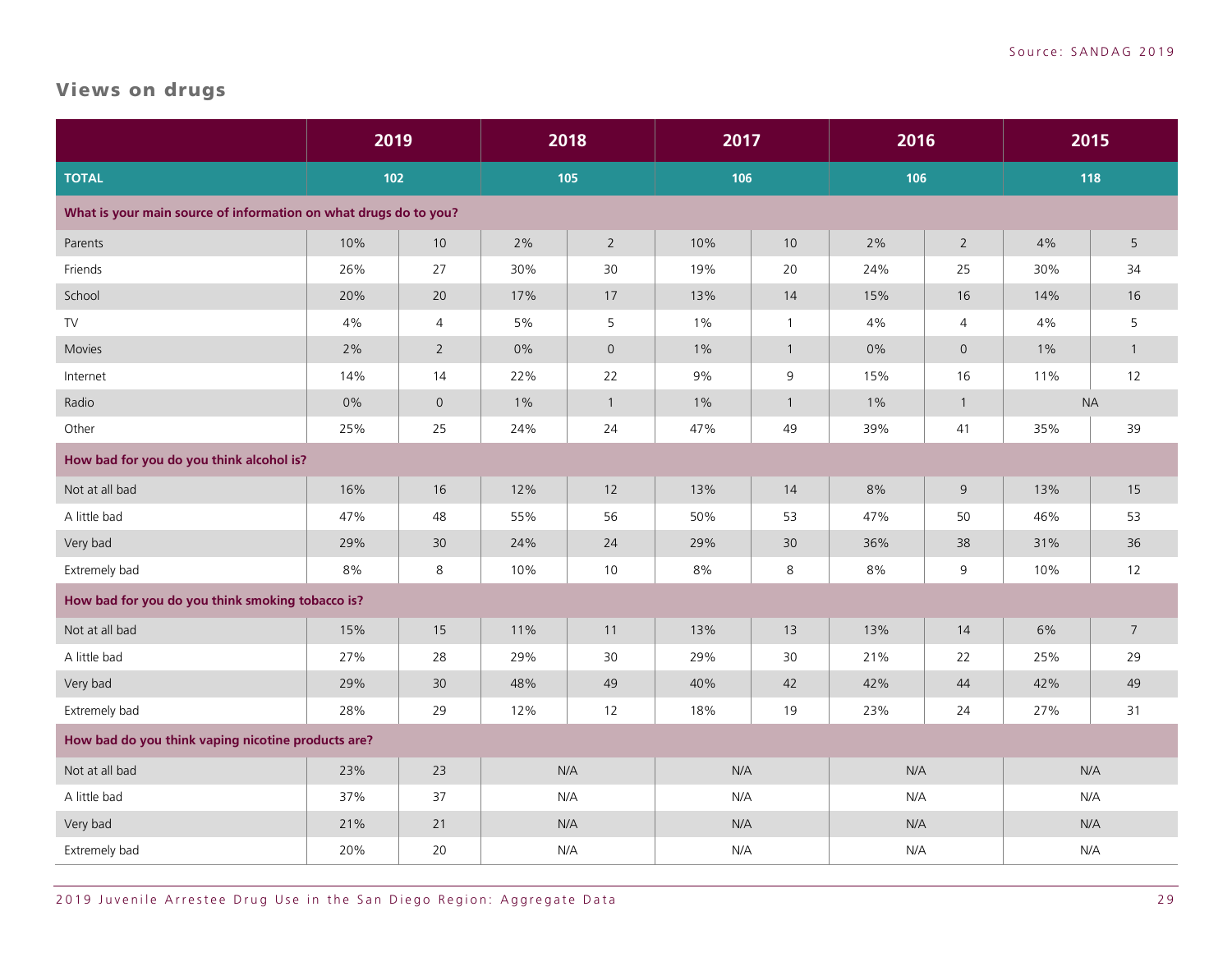|                                                 | 2019  |                |       | 2018                | 2017  |                | 2016  |                     |       | 2015           |
|-------------------------------------------------|-------|----------------|-------|---------------------|-------|----------------|-------|---------------------|-------|----------------|
| How bad for you do you think marijuana is?      |       |                |       |                     |       |                |       |                     |       |                |
| Not at all bad                                  | 48%   | 49             | 56%   | 57                  | 58%   | 61             | 45%   | 48                  | 57%   | 65             |
| A little bad                                    | 35%   | 36             | 33%   | 34                  | 28%   | 30             | 30%   | 32                  | 25%   | 28             |
| Very bad                                        | $5\%$ | 5              | 8%    | $8\phantom{1}$      | 4%    | $\overline{4}$ | 13%   | 14                  | 11%   | 12             |
| Extremely bad                                   | 12%   | 12             | 3%    | 3                   | 10%   | 11             | 11%   | 12                  | 8%    | 9              |
| How bad for you do you think crack is?          |       |                |       |                     |       |                |       |                     |       |                |
| Not at all bad                                  | $2\%$ | $\overline{2}$ | 2%    | $\overline{2}$      | 3%    | $\mathsf{3}$   | 0%    | $\mathsf{O}\xspace$ | $2\%$ | $2^{\circ}$    |
| A little bad                                    | 2%    | $\overline{2}$ | 3%    | 3                   | 3%    | 3              | 6%    | 6                   | 3%    | 3              |
| Very bad                                        | 25%   | 24             | 28%   | 28                  | 38%   | 39             | 29%   | 30                  | 31%   | 36             |
| Extremely bad                                   | 71%   | 68             | 67%   | 68                  | 56%   | 57             | 65%   | 68                  | 64%   | 74             |
| How bad for you do you think powder cocaine is? |       |                |       |                     |       |                |       |                     |       |                |
| Not at all bad                                  | $1\%$ | $\mathbf{1}$   | 3%    | $\overline{3}$      | 3%    | 3              | 2%    | $\overline{2}$      | 3%    | 3              |
| A little bad                                    | 5%    | 5              | 8%    | 8                   | 11%   | 11             | 4%    | $\overline{4}$      | 3%    | $\overline{4}$ |
| Very bad                                        | 33%   | 32             | 29%   | 30                  | 39%   | 41             | 32%   | 32                  | 38%   | 44             |
| Extremely bad                                   | 61%   | 60             | 60%   | 61                  | 47%   | 49             | 62%   | 63                  | 56%   | 64             |
| How bad for you do you think heroin is?         |       |                |       |                     |       |                |       |                     |       |                |
| Not at all bad                                  | 0%    | $\mathbf 0$    | 2%    | $\overline{2}$      | 2%    | $2^{\circ}$    | 0%    | $\mathbf 0$         | 2%    | $2^{\circ}$    |
| A little bad                                    | 0%    | $\mathsf{O}$   | 0%    | $\mathsf{O}\xspace$ | $1\%$ | $\mathbf{1}$   | 0%    | $\mathsf{O}$        | $1\%$ | $\mathbf{1}$   |
| Very bad                                        | 15%   | 15             | 15%   | 15                  | 22%   | 23             | 13%   | 13                  | 14%   | 16             |
| Extremely bad                                   | 85%   | 83             | 83%   | 86                  | 75%   | 79             | 87%   | 90                  | 83%   | 95             |
| How bad for you do you think meth is?           |       |                |       |                     |       |                |       |                     |       |                |
| Not at all bad                                  | 2%    | $\overline{2}$ | $1\%$ | $\overline{1}$      | 2%    | $\overline{2}$ | $1\%$ | $\mathbf{1}$        | $1\%$ | $\mathbf{1}$   |
| A little bad                                    | 2%    | $\overline{2}$ | $5\%$ | 5                   | 7%    | $\overline{7}$ | 4%    | 4                   | 5%    | 6              |
| Very bad                                        | 18%   | 18             | 17%   | 18                  | 24%   | 25             | 16%   | 17                  | 17%   | 19             |
| Extremely bad                                   | 78%   | 76             | 77%   | 80                  | 67%   | 70             | 79%   | 82                  | 77%   | 88             |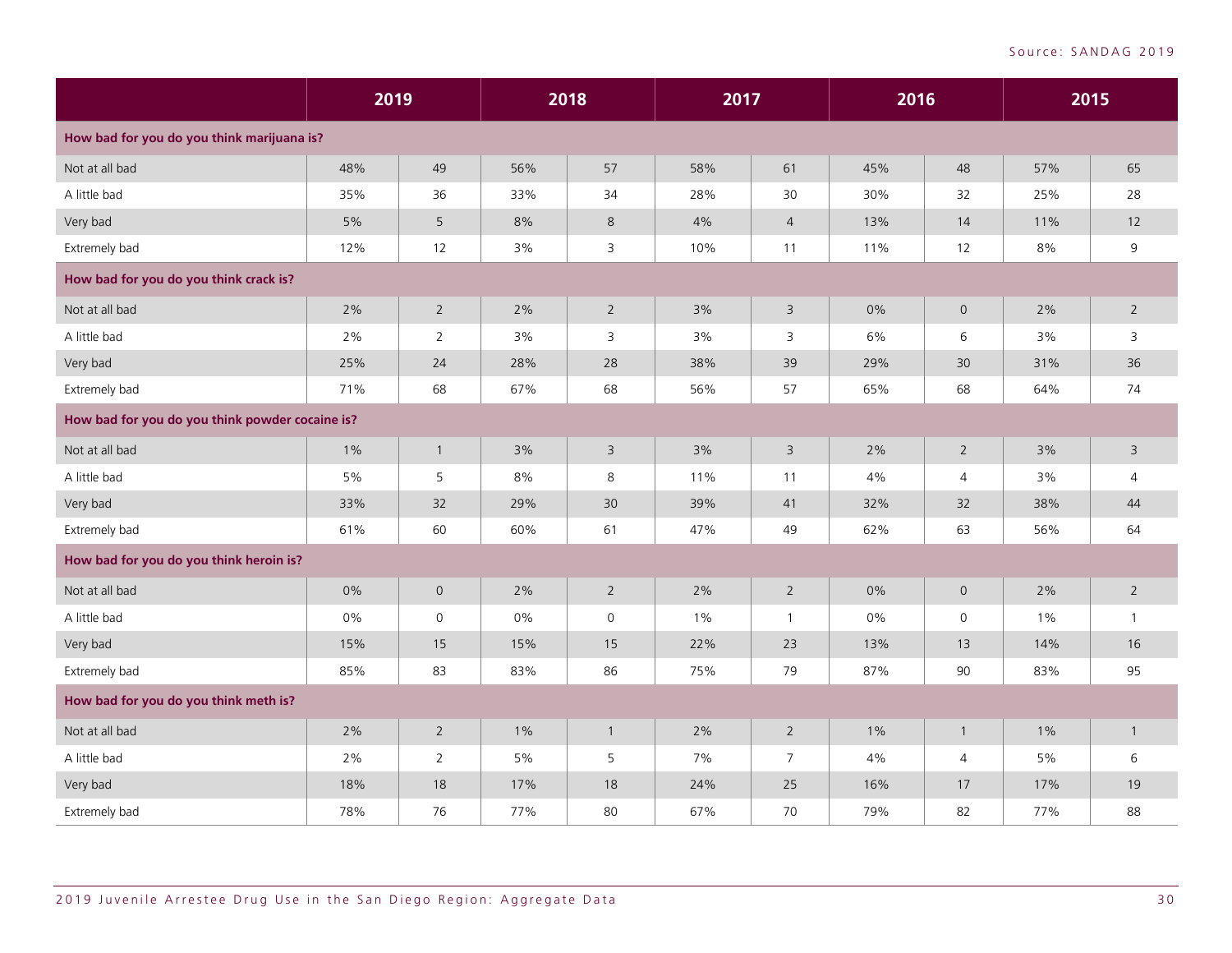|                                                                             | 2019 |                |       | 2018           | 2017 |                | 2016  |                |       | 2015           |
|-----------------------------------------------------------------------------|------|----------------|-------|----------------|------|----------------|-------|----------------|-------|----------------|
| How bad for you do you think painkillers are (when taken not prescribed)?   |      |                |       |                |      |                |       |                |       |                |
| Not at all bad                                                              | 5%   | 5              | $5\%$ | 5              | 8%   | 8              | $2\%$ | $\sqrt{2}$     | $6\%$ | $\overline{7}$ |
| A little bad                                                                | 14%  | 14             | 25%   | 25             | 21%  | 21             | 15%   | 15             | 23%   | 25             |
| Very bad                                                                    | 36%  | 36             | 29%   | 29             | 47%  | 47             | 41%   | 42             | 36%   | 39             |
| Extremely bad                                                               | 44%  | 44             | 42%   | 42             | 24%  | 24             | 43%   | 44             | 34%   | 37             |
| How bad for you do you think tranquilizers are (when taken not prescribed)? |      |                |       |                |      |                |       |                |       |                |
| Not at all bad                                                              | 5%   | 5              | 6%    | 6              | 11%  | 11             | $1\%$ | $\mathbf{1}$   | 5%    | 5              |
| A little bad                                                                | 14%  | 13             | 22%   | 23             | 16%  | 16             | 15%   | 15             | 23%   | 23             |
| Very bad                                                                    | 27%  | 26             | 27%   | 28             | 45%  | 45             | 37%   | 38             | 32%   | 32             |
| Extremely bad                                                               | 54%  | 51             | 45%   | 46             | 29%  | 29             | 48%   | 49             | 41%   | 41             |
| How bad for you do you think OxyContin is (when taken not prescribed)?      |      |                |       |                |      |                |       |                |       |                |
| Not at all bad                                                              | 3%   | 3              | 2%    | $\overline{2}$ | 10%  | 9              | 1%    | $\mathbf{1}$   | 4%    | $\overline{4}$ |
| A little bad                                                                | 14%  | 13             | 15%   | 14             | 16%  | 15             | 8%    | 8              | 12%   | 12             |
| Very bad                                                                    | 25%  | 23             | 30%   | 27             | 46%  | 42             | 35%   | 33             | 43%   | 44             |
| Extremely bad                                                               | 58%  | 54             | 53%   | 48             | 28%  | 26             | 56%   | 53             | 41%   | 42             |
| How bad for you do you think ecstasy is?                                    |      |                |       |                |      |                |       |                |       |                |
| Not at all bad                                                              | 4%   | $\overline{4}$ | 6%    | 6              | 4%   | $\overline{4}$ | 2%    | $\overline{2}$ | 5%    | 5              |
| A little bad                                                                | 9%   | 8              | 14%   | 14             | 19%  | 18             | 15%   | 15             | 19%   | 20             |
| Very bad                                                                    | 27%  | 25             | 31%   | 31             | 43%  | 41             | 32%   | 32             | 35%   | 37             |
| Extremely bad                                                               | 61%  | 57             | 49%   | 49             | 34%  | 33             | 51%   | 51             | 42%   | 45             |
| How bad for you do you think LSD/acid is?                                   |      |                |       |                |      |                |       |                |       |                |
| Not at all bad                                                              | 8%   | $\,8\,$        | 8%    | $\,8\,$        | 9%   | $\overline{9}$ | 4%    | $\overline{4}$ | 6%    | 6              |
| A little bad                                                                | 14%  | 14             | 18%   | 18             | 18%  | 17             | 15%   | 15             | 12%   | 13             |
| Very bad                                                                    | 20%  | 19             | 28%   | 28             | 39%  | 38             | 26%   | 26             | 36%   | 38             |
| Extremely bad                                                               | 58%  | 56             | 46%   | 46             | 34%  | 33             | 56%   | 57             | 47%   | 50             |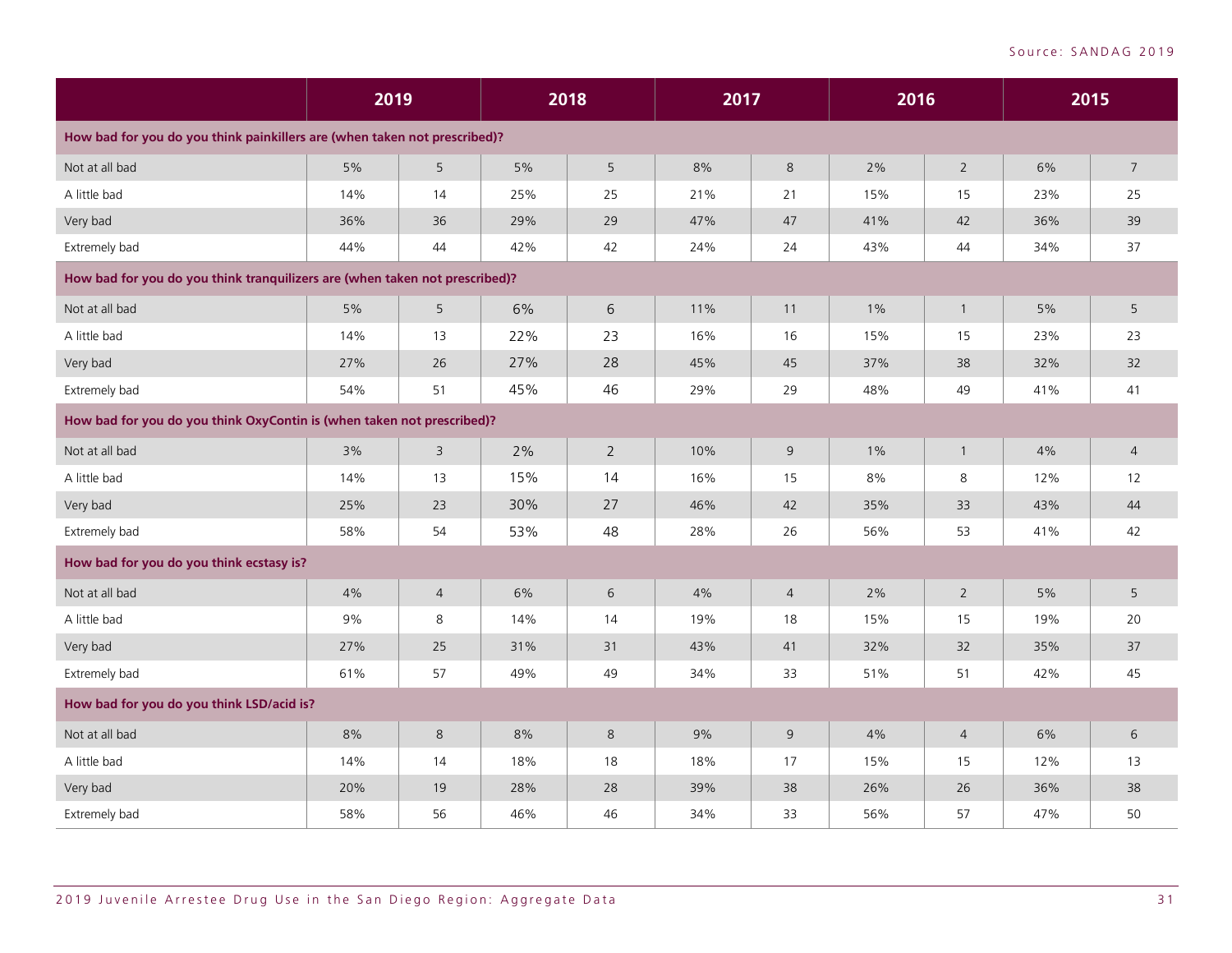|                                                                 | 2019 |                |       | 2018           | 2017  |                | 2016 |                | 2015  |                |
|-----------------------------------------------------------------|------|----------------|-------|----------------|-------|----------------|------|----------------|-------|----------------|
| How bad for you do you think inhalants are?                     |      |                |       |                |       |                |      |                |       |                |
| Not at all bad                                                  | 3%   | $\overline{3}$ | $1\%$ | $\mathbf{1}$   | 2%    | $\overline{2}$ | 0%   | $\mathbf{0}$   | $1\%$ | $\mathbf{1}$   |
| A little bad                                                    | 11%  | 10             | 7%    | $\overline{7}$ | 14%   | 13             | 5%   | 5              | 12%   | 12             |
| Very bad                                                        | 20%  | 18             | 28%   | 27             | 32%   | 30             | 35%  | 36             | 25%   | 26             |
| Extremely bad                                                   | 66%  | 59             | 63%   | 60             | 53%   | 50             | 60%  | 61             | 62%   | 63             |
| How bad for you do you think hallucinogens are?                 |      |                |       |                |       |                |      |                |       |                |
| Not at all bad                                                  | 4%   | $\sqrt{4}$     | 10%   | 10             | 10%   | $10$           | 7%   | $\overline{7}$ | 11%   | 11             |
| A little bad                                                    | 14%  | 13             | 18%   | 18             | 28%   | 27             | 17%  | 17             | 16%   | 16             |
| Very bad                                                        | 30%  | 28             | 28%   | 28             | 25%   | 24             | 24%  | 24             | 26%   | 27             |
| Extremely bad                                                   | 52%  | 48             | 44%   | 44             | 37%   | 36             | 53%  | 54             | 47%   | 48             |
| How bad for you do you think GHB is?                            |      |                |       |                |       |                |      |                |       |                |
| Not at all bad                                                  | 3%   | $\overline{3}$ | $1\%$ | $\mathbf{1}$   | $1\%$ | $\mathbf{1}$   | 2%   | $\overline{2}$ | $1\%$ | $\mathbf{1}$   |
| A little bad                                                    | 5%   | 5              | 8%    | $\overline{7}$ | 13%   | 11             | 8%   | $\overline{7}$ | 8%    | $\overline{7}$ |
| Very bad                                                        | 33%  | 30             | 43%   | 38             | 46%   | 39             | 32%  | 29             | 38%   | 32             |
| Extremely bad                                                   | 58%  | 53             | 48%   | 43             | 40%   | 34             | 58%  | 53             | 53%   | 45             |
| How bad for you do you think spice/K2 is?                       |      |                |       |                |       |                |      |                |       |                |
| Not at all bad                                                  | 2%   | $\overline{2}$ | 3%    | $\overline{3}$ | 3%    | $\overline{3}$ | 0%   | $\overline{0}$ | 6%    | 6              |
| A little bad                                                    | 7%   | 6              | 6%    | 6              | 9%    | 9              | 7%   | 7              | 18%   | 19             |
| Very bad                                                        | 24%  | 21             | 40%   | 37             | 35%   | 35             | 20%  | 19             | 28%   | 30             |
| Extremely bad                                                   | 67%  | 58             | 51%   | 47             | 53%   | 54             | 73%  | 70             | 49%   | 53             |
| How easy is it usually to get alcohol? (Of those who ever used) |      |                |       |                |       |                |      |                |       |                |
| Very easy                                                       | 51%  | 36             | 47%   | 36             | 42%   | 33             | 34%  | 24             | 49%   | 37             |
| Easy                                                            | 28%  | 20             | 40%   | 31             | 37%   | 29             | 54%  | 38             | 29%   | 22             |
| Difficult                                                       | 18%  | 13             | 9%    | $\overline{7}$ | 18%   | 14             | 9%   | 6              | 19%   | 14             |
| Very difficult                                                  | 3%   | $\overline{2}$ | $4\%$ | 3              | 3%    | $\overline{2}$ | 3%   | $\overline{2}$ | 3%    | $\overline{2}$ |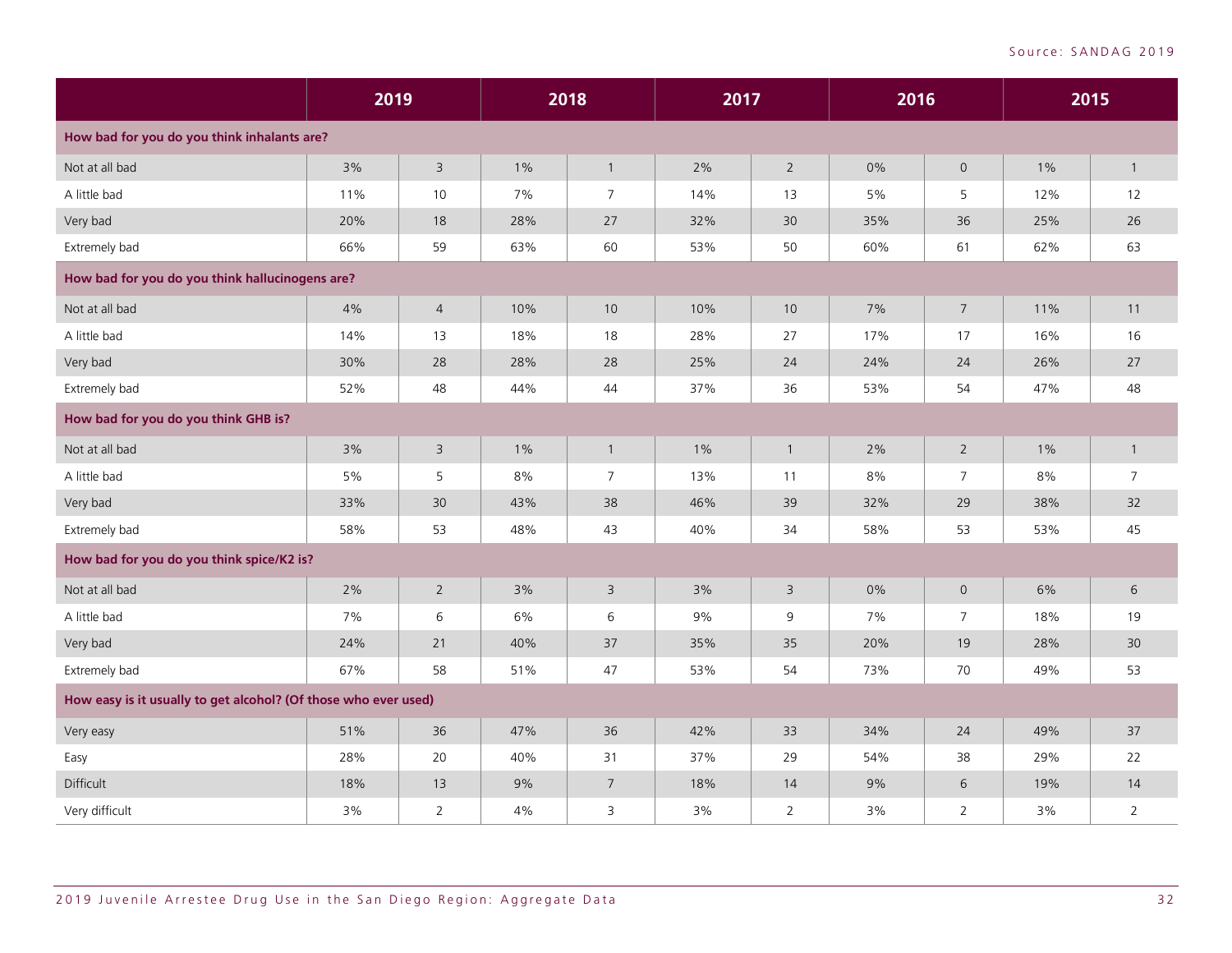|                                                                        | 2019  |                |       | 2018                | 2017 |                 | 2016 |                 | 2015  |                |
|------------------------------------------------------------------------|-------|----------------|-------|---------------------|------|-----------------|------|-----------------|-------|----------------|
| How easy is it usually to get tobacco? (Of those who ever used)        |       |                |       |                     |      |                 |      |                 |       |                |
| Very easy                                                              | 47%   | 26             | 47%   | 29                  | 44%  | 30              | 51%  | 36              | 56%   | 37             |
| Easy                                                                   | 45%   | 25             | 32%   | 20                  | 43%  | 29              | 39%  | 27              | 32%   | 21             |
| Difficult                                                              | 7%    | $\overline{4}$ | 16%   | 10                  | 10%  | $7\overline{ }$ | 7%   | $5\phantom{.0}$ | 11%   | $\overline{7}$ |
| Very difficult                                                         | $0\%$ | $\mathbf 0$    | $5\%$ | 3                   | 3%   | $\overline{2}$  | 3%   | $\overline{2}$  | 2%    | $\mathbf{1}$   |
| How easy is it usually to get marijuana? (Of those who ever used)      |       |                |       |                     |      |                 |      |                 |       |                |
| Very easy                                                              | 57%   | 43             | 69%   | 59                  | 57%  | 47              | 65%  | 46              | 59%   | 48             |
| Easy                                                                   | 33%   | 25             | 21%   | 18                  | 32%  | 26              | 31%  | 22              | 33%   | 27             |
| Difficult                                                              | 8%    | 6              | 6%    | 5                   | 11%  | 9               | 4%   | 3               | 6%    | 5              |
| Very difficult                                                         | $1\%$ | $\overline{1}$ | 4%    | 3                   | 0%   | 0               | 0%   | $\mathsf{O}$    | $1\%$ | -1             |
| How easy is it usually to get crack? (Of those who ever used)          |       |                |       |                     |      |                 |      |                 |       |                |
| Very easy                                                              | 67%   | $\overline{2}$ | 20%   | $\mathbf{1}$        | 17%  | $\overline{1}$  | 13%  | $\overline{1}$  | 13%   | $\mathbf{1}$   |
| Easy                                                                   | 0%    | $\mathsf{O}$   | $0\%$ | $\mathsf{O}\xspace$ | 50%  | 3               | 50%  | $\overline{4}$  | 25%   | $\overline{2}$ |
| Difficult                                                              | 33%   | $\overline{1}$ | 80%   | $\overline{4}$      | 33%  | $\overline{2}$  | 38%  | $\overline{3}$  | 50%   | $\overline{4}$ |
| Very difficult                                                         | 0%    | $\mathbf 0$    | 0%    | 0                   | 0%   | 0               | 0%   | $\mathbf 0$     | 13%   | $\mathbf{1}$   |
| How easy is it usually to get powder cocaine? (Of those who ever used) |       |                |       |                     |      |                 |      |                 |       |                |
| Very easy                                                              | 19%   | $\overline{3}$ | 20%   | $\overline{3}$      | 10%  | $\overline{2}$  | 40%  | 6               | 11%   | $2^{\circ}$    |
| Easy                                                                   | 31%   | 5              | 27%   | $\overline{4}$      | 40%  | 8               | 40%  | 6               | 56%   | 10             |
| Difficult                                                              | 38%   | $6\,$          | 40%   | 6                   | 40%  | $8\phantom{1}$  | 20%  | $\overline{3}$  | 22%   | $\overline{4}$ |
| Very difficult                                                         | 13%   | $\overline{2}$ | 13%   | $\overline{2}$      | 10%  | $\overline{2}$  | 0%   | $\mathsf{O}$    | 11%   | $\overline{2}$ |
| How easy is it usually to get heroin? (Of those who ever used)         |       |                |       |                     |      |                 |      |                 |       |                |
| Very easy                                                              | 50%   | $\overline{1}$ |       | N/A                 | 14%  | $\mathbf{1}$    | 25%  | $\mathbf{1}$    | 33%   | $\mathbf{1}$   |
| Easy                                                                   | 0%    | $\mathsf{O}$   |       | N/A                 | 43%  | 3               | 25%  | $\overline{1}$  | $0\%$ | 0              |
| Difficult                                                              | 50%   | $\overline{1}$ |       | N/A                 | 43%  | $\overline{3}$  | 50%  | $\overline{2}$  | 67%   | $\overline{2}$ |
| Very difficult                                                         | $0\%$ | $\mathbf 0$    |       | N/A                 | 0%   | $\Omega$        | 0%   | $\mathsf 0$     | $0\%$ | $\mathsf{O}$   |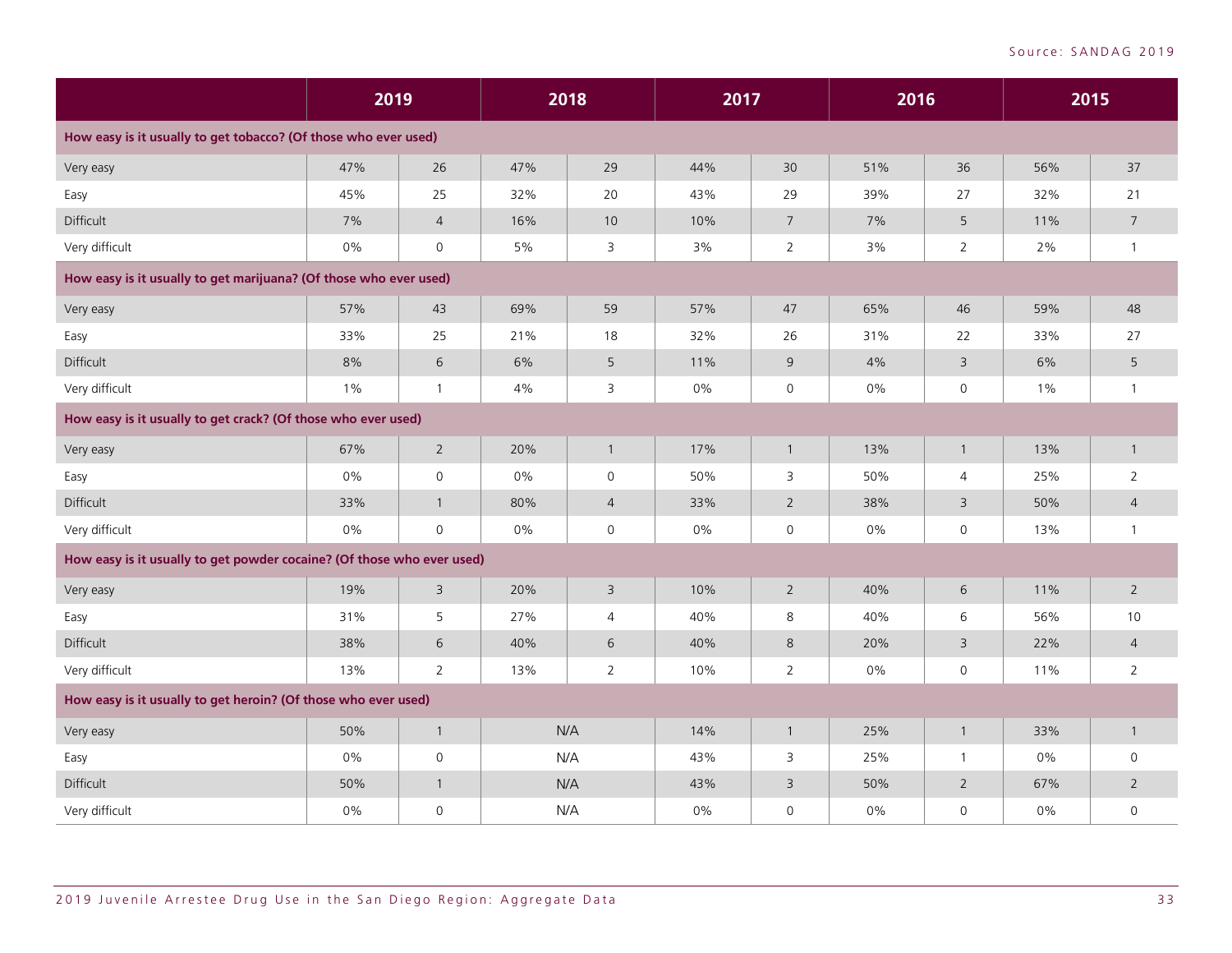|                                                                                     | 2019 |                |       | 2018           | 2017  |                | 2016  |                |       | 2015           |
|-------------------------------------------------------------------------------------|------|----------------|-------|----------------|-------|----------------|-------|----------------|-------|----------------|
| How easy is it usually to get meth? (Of those who ever used)                        |      |                |       |                |       |                |       |                |       |                |
| Very easy                                                                           | 44%  | $\,8\,$        | 33%   | $\overline{4}$ | 50%   | 10             | 40%   | 10             | 33%   | 8              |
| Easy                                                                                | 39%  | $\overline{7}$ | 33%   | 4              | 40%   | 8              | 20%   | 5              | 42%   | 10             |
| Difficult                                                                           | 6%   | $\mathbf{1}$   | 33%   | $\overline{4}$ | 10%   | $2^{\circ}$    | 28%   | $\overline{7}$ | 17%   | $\overline{4}$ |
| Very difficult                                                                      | 11%  | $\overline{2}$ | $0\%$ | $\mathsf{O}$   | 0%    | $\mathsf{O}$   | 12%   | 3              | 8%    | $\overline{2}$ |
| How easy is it usually to get ecstasy? (Of those who ever used)                     |      |                |       |                |       |                |       |                |       |                |
| Very easy                                                                           | 11%  | $\overline{1}$ | 44%   | $\overline{4}$ | 25%   | $2^{\circ}$    | 18%   | $\overline{2}$ | 36%   | $\overline{4}$ |
| Easy                                                                                | 33%  | 3              | 22%   | $\overline{2}$ | 38%   | 3              | 45%   | 5              | 18%   | 2              |
| Difficult                                                                           | 33%  | $\overline{3}$ | 33%   | $\overline{3}$ | 25%   | $2^{\circ}$    | 27%   | 3              | 45%   | 5              |
| Very difficult                                                                      | 22%  | $\overline{2}$ | 0%    | $\mathsf{O}$   | 13%   | $\mathbf{1}$   | 9%    | $\mathbf{1}$   | $0\%$ | 0              |
| The last time you used alcohol, how did you get it? (Of those who had used alcohol) |      |                |       |                |       |                |       |                |       |                |
| Bought from a store                                                                 | 15%  | 13             | 17%   | 15             | 16%   | 14             | 5%    | $\overline{4}$ | 13%   | 13             |
| Had someone else buy it                                                             | 18%  | 15             | 22%   | 20             | 15%   | 13             | 13%   | 11             | 12%   | 12             |
| Took it from a store                                                                | 9%   | 8              | 16%   | 14             | 23%   | 20             | 13%   | 11             | 8%    | 8              |
| Took it from my home                                                                | 7%   | 6              | 9%    | 8              | 11%   | 10             | 5%    | $\overline{4}$ | 7%    | $\overline{7}$ |
| Took it from other person's home                                                    | 7%   | 6              | 3%    | $\overline{3}$ | $1\%$ | $\mathbf{1}$   | 1%    | $\mathbf{1}$   | 2%    | $\overline{2}$ |
| Parents/guardians gave it to me                                                     | 0%   | $\mathbf 0$    | 2%    | $\overline{2}$ | 1%    | $\mathbf{1}$   | $1\%$ | $\mathbf{1}$   | $1\%$ | $\mathbf{1}$   |
| Other person 21 or older gave it to me                                              | 26%  | 22             | 17%   | 15             | 14%   | 12             | 27%   | 24             | 27%   | 26             |
| Other person under 21 gave it to me                                                 | 14%  | $12$           | 14%   | 13             | 15%   | 13             | 31%   | 27             | 19%   | 18             |
| Other                                                                               | 4%   | $\overline{4}$ | 0%    | $\mathbf 0$    | 5%    | $\overline{4}$ | 5%    | $\overline{4}$ | 10%   | 10             |
| How easy was it to get prescription-type drugs without a prescription?              |      |                |       |                |       |                |       |                |       |                |
| Very easy                                                                           | 14%  | 6              | 25%   | 14             | 22%   | 11             | 10%   | $\overline{4}$ | 29%   | 15             |
| Easy                                                                                | 36%  | 15             | 37%   | 21             | 48%   | 24             | 41%   | 16             | 27%   | 14             |
| Difficult                                                                           | 33%  | 14             | 35%   | 20             | 18%   | 9              | 44%   | 17             | 35%   | 18             |
| Very difficult                                                                      | 17%  | $\overline{7}$ | 4%    | $\overline{2}$ | 12%   | 6              | 5%    | $\overline{2}$ | 8%    | 4              |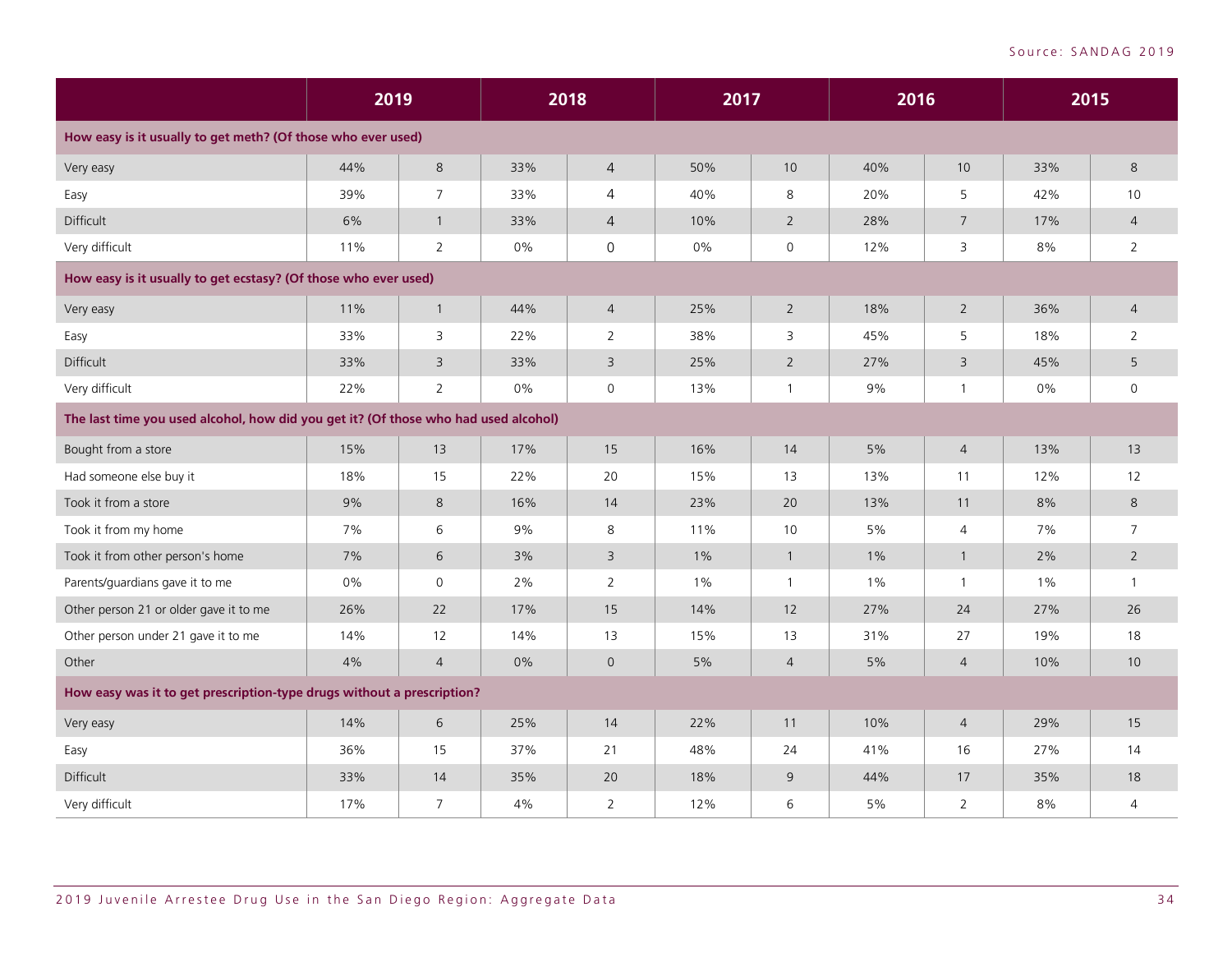|                                                                                                                                                  | 2019  |                |     | 2018         | 2017  |                | 2016 |                |       | 2015            |
|--------------------------------------------------------------------------------------------------------------------------------------------------|-------|----------------|-----|--------------|-------|----------------|------|----------------|-------|-----------------|
| How did you obtain prescription drugs without a prescription? (Of those who had obtained prescription drugs without a prescription)*             |       |                |     |              |       |                |      |                |       |                 |
| Received from another person                                                                                                                     | 69%   | 29             | 79% | 44           | 77%   | 37             | 87%  | 34             | 78%   | 40              |
| Bought from another person                                                                                                                       | 67%   | 28             | 61% | 34           | 56%   | 27             | 51%  | 20             | 61%   | 31              |
| Stole from a pharmacy                                                                                                                            | 7%    | 3              | 9%  | 5            | 8%    | $\overline{4}$ | 13%  | 5              | 10%   | 5               |
| Stole from another person                                                                                                                        | 29%   | 12             | 36% | 20           | 29%   | 14             | 31%  | 12             | 20%   | 10 <sup>°</sup> |
| Other                                                                                                                                            | $2\%$ | $\overline{1}$ | 0%  | $\mathsf{O}$ | 0%    | $\mathbf 0$    | 0%   | $\mathsf{O}$   | 2%    |                 |
| <b>TOTAL</b>                                                                                                                                     | 42    |                |     | 56           | 48    |                | 39   |                | 51    |                 |
| Who has ever given you prescription-type drugs that were not prescribed to you? (Of those ever given prescription-type drugs by another person)* |       |                |     |              |       |                |      |                |       |                 |
| Family                                                                                                                                           | 3%    | $\overline{1}$ | 12% | 5            | 11%   | $\overline{4}$ | 6%   | $\overline{2}$ | 13%   | 5               |
| Friend                                                                                                                                           | 83%   | 24             | 79% | 34           | 78%   | 28             | 88%  | 30             | 83%   | 33              |
| Casual acquaintance                                                                                                                              | 28%   | 8              | 65% | 28           | 28%   | 10             | 29%  | 10             | 23%   | 9               |
| Someone you didn't know                                                                                                                          | 21%   | 6              | 26% | 11           | 25%   | 9              | 12%  | $\overline{4}$ | 18%   | $\overline{7}$  |
| <b>TOTAL</b>                                                                                                                                     | 29    |                |     | 43           | 36    |                | 34   |                |       | 40              |
| Who have you ever taken or stolen prescription-type drugs from? (Of those who have ever stolen prescription drugs from another person)*          |       |                |     |              |       |                |      |                |       |                 |
| Family                                                                                                                                           | 17%   | $\overline{2}$ | 55% | 11           | 54%   | $\overline{7}$ | 50%  | 6              | 50%   | 5               |
| Friends                                                                                                                                          | 50%   | 6              | 30% | 6            | 31%   | $\overline{4}$ | 17%  | 2              | 30%   | 3               |
| Casual acquaintance                                                                                                                              | 42%   | 5              | 25% | 5            | 38%   | 5              | 17%  | $\overline{2}$ | 20%   | $\overline{2}$  |
| Someone you didn't know                                                                                                                          | 33%   | $\overline{4}$ | 45% | 9            | 54%   | $\overline{7}$ | 25%  | 3              | 30%   | 3               |
| Other                                                                                                                                            | 0%    | $\mathbf{O}$   | 0%  | $\mathbf{0}$ | 0%    | $\overline{0}$ | 17%  | $\overline{2}$ |       | N/A             |
| <b>TOTAL</b>                                                                                                                                     | 12    |                |     | 20           | 13    |                | 12   |                |       | 10              |
| Have you ever obtained a medical marijuana ID card?                                                                                              |       |                |     |              |       |                |      |                |       |                 |
| Yes                                                                                                                                              | N/A   |                |     | N/A          | 4%    | $\overline{4}$ | 6%   | 6              | $0\%$ | $\overline{0}$  |
| No                                                                                                                                               | N/A   |                |     | N/A          | 96%   | 101            | 94%  | 98             | 100%  | 118             |
| Do you currently have a valid medical marijuana ID card? (Of those who had obtained one)                                                         |       |                |     |              |       |                |      |                |       |                 |
| Yes                                                                                                                                              | N/A   |                |     | N/A          | $0\%$ | $\mathbf 0$    | 67%  | $\overline{4}$ |       | N/A             |
| No                                                                                                                                               | N/A   |                |     | N/A          | 100%  | $\overline{4}$ | 33%  | $\overline{2}$ |       | N/A             |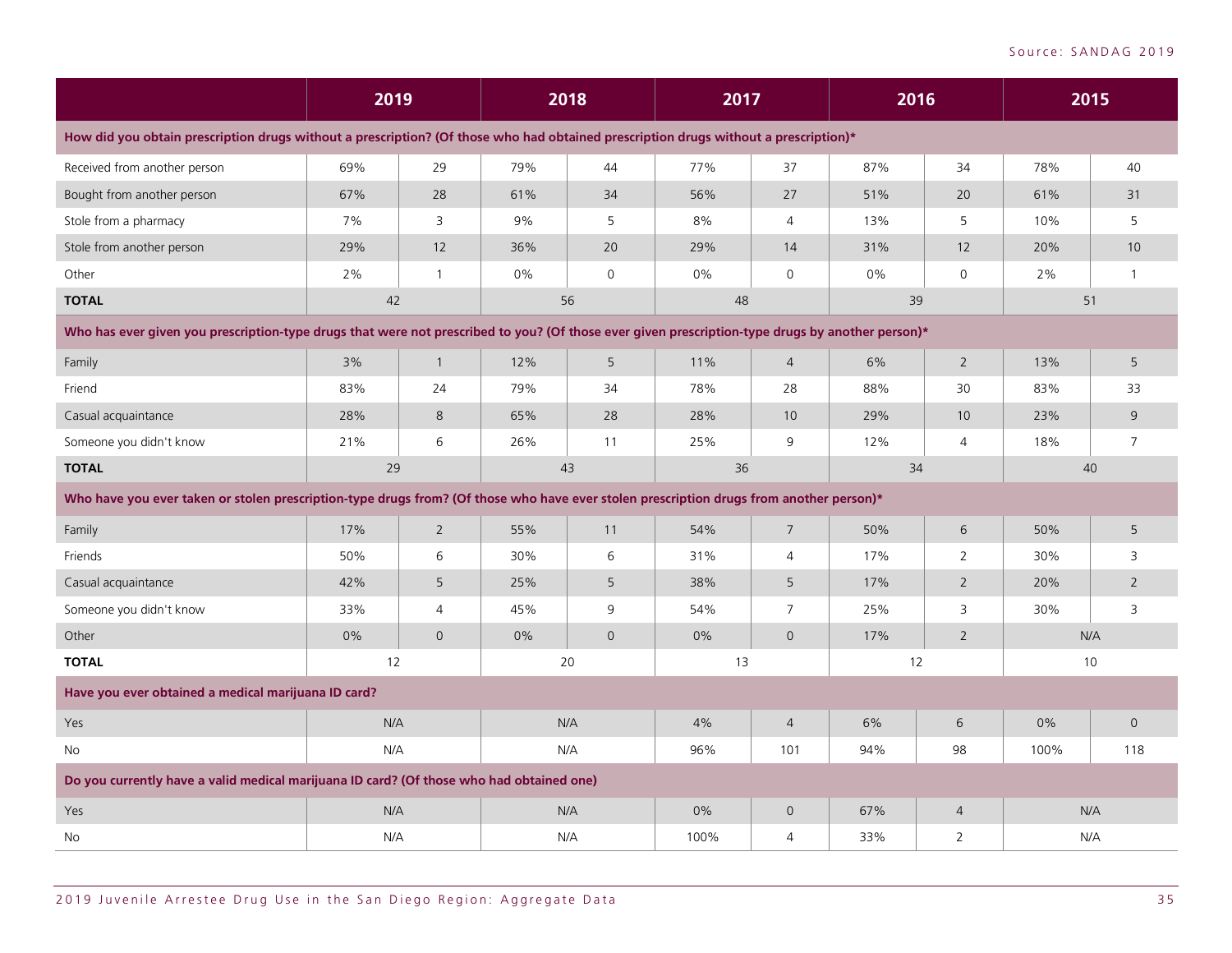|                                                                                | 2019 | 2018<br>2017<br>2016 |       |                | 2015 |                |       |                |
|--------------------------------------------------------------------------------|------|----------------------|-------|----------------|------|----------------|-------|----------------|
| Do you also have a card for growing marijuana? (Of those who had obtained one) |      |                      |       |                |      |                |       |                |
| Yes                                                                            | N/A  | N/A                  | 0%    | $\overline{0}$ | 33%  | $\overline{2}$ | N/A   |                |
| No                                                                             | N/A  | N/A                  | 100%  | 4              | 67%  | $\overline{4}$ | N/A   |                |
| Have you ever thought about getting a medical marijuana ID card?               |      |                      |       |                |      |                |       |                |
| Yes                                                                            | N/A  | N/A                  | 51%   | 52             | 52%  | 51             | N/A   |                |
| No                                                                             | N/A  | N/A                  | 49%   | 49             | 48%  | 47             | N/A   |                |
| Why haven't you gotten a medical marijuana ID card?*                           |      |                      |       |                |      |                |       |                |
| Too expensive                                                                  | N/A  | N/A                  | 0%    | $\overline{0}$ | 4%   | $\overline{2}$ | 58%   | 42             |
| Don't want to be part of system                                                | N/A  | N/A                  | 0%    | 0              | 0%   | 0              | 4%    | 3              |
| No medical issues                                                              | N/A  | N/A                  | 6%    | 3              | 0%   | $\overline{0}$ | $0\%$ | $\overline{0}$ |
| Easier to get off the street                                                   | N/A  | N/A                  | 4%    | $\overline{2}$ | 2%   | $\mathbf{1}$   | $0\%$ | $\mathbf 0$    |
| Better quality on the street                                                   | N/A  | N/A                  | $0\%$ | $\Omega$       | 0%   | $\overline{0}$ | 0%    | $\overline{0}$ |
| Too young                                                                      | N/A  | N/A                  | 60%   | 30             | 67%  | 32             | 74%   | 52             |
| Cheaper on the street                                                          | N/A  | N/A                  | $0\%$ | $\Omega$       | 0%   | $\overline{0}$ | $0\%$ | $\overline{0}$ |
| Other                                                                          | N/A  | N/A                  | 38%   | 20             | 31%  | 15             | 75%   | 53             |
| <b>TOTAL</b>                                                                   | N/A  | N/A                  | 52    |                | 48   |                | 73    |                |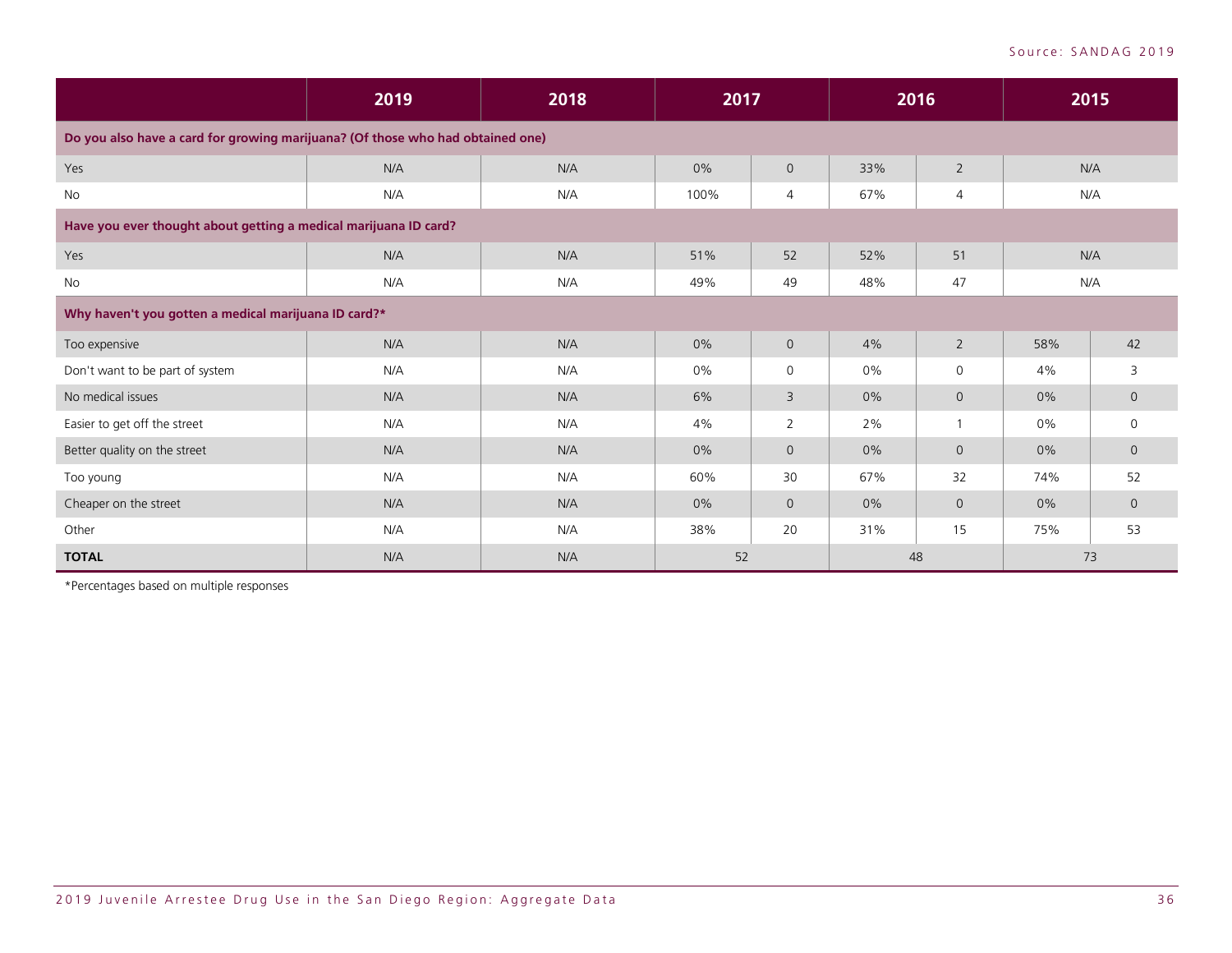#### <span id="page-38-0"></span>Treatment

|                                                                                            | 2019      |                | 2018      |                 | 2017       |                | 2016       |                     | 2015       |                     |
|--------------------------------------------------------------------------------------------|-----------|----------------|-----------|-----------------|------------|----------------|------------|---------------------|------------|---------------------|
| <b>TOTAL</b>                                                                               |           | $102$          |           | 105             |            | 106            |            | 106                 |            | 118                 |
| Have you ever had treatment for alcohol or drugs?                                          |           |                |           |                 |            |                |            |                     |            |                     |
| Yes                                                                                        | 35%       | 36             | 30%       | 31              | 40%        | 42             | 34%        | 36                  | 34%        | 39                  |
| No                                                                                         | 65%       | 66             | 70%       | 74              | 60%        | 64             | 66%        | 70                  | 66%        | 77                  |
| For what drugs? (Of those who ever had treatment)*                                         |           |                |           |                 |            |                |            |                     |            |                     |
| Alcohol                                                                                    | 53%       | 19             | 52%       | 16              | 55%        | 23             | 57%        | 20                  | 38%        | 15                  |
| Marijuana                                                                                  | 72%       | 26             | 84%       | 26              | 64%        | 27             | 86%        | 30                  | 87%        | 34                  |
| Cocaine/crack                                                                              | 6%        | $\overline{2}$ | 10%       | $\overline{3}$  | 7%         | $\overline{3}$ | 14%        | 5                   | 0%         | $\mathsf{O}$        |
| Heroin                                                                                     | 3%        | $\overline{1}$ | $0\%$     | $\mathsf{O}$    | 7%         | 3              | 0%         | $\mathsf{O}\xspace$ | 0%         | $\mathsf{O}\xspace$ |
| Meth                                                                                       | 22%       | 8              | 23%       | $7\overline{ }$ | 45%        | 19             | 29%        | 10 <sup>°</sup>     | 23%        | 9                   |
| Other                                                                                      | 19%       | $\overline{7}$ | 16%       | 5               | 7%         | $\overline{3}$ | 14%        | 5                   | 5%         | $\overline{2}$      |
| <b>TOTAL</b>                                                                               | 36        |                | 31        |                 | 42         |                | 35         |                     | 39         |                     |
| How many times in your life have you been in treatment? (Of those who ever had treatment)  |           |                |           |                 |            |                |            |                     |            |                     |
| Mean (SD)                                                                                  | 1.72(.97) |                | 1.55(.96) |                 | 2.66(2.28) |                | 2.67(3.59) |                     | 2.13(2.02) |                     |
| Median                                                                                     | 1.00      |                | 1.00      |                 | 2.00       |                | 2.00       |                     | 2.00       |                     |
| Range                                                                                      | $1 - 5$   |                | $1 - 5$   |                 | $1 - 12$   |                | $1 - 18$   |                     | $1 - 10$   |                     |
| What kind of treatment was it? If multiple, most recent. (Of those who ever had treatment) |           |                |           |                 |            |                |            |                     |            |                     |
| In-patient                                                                                 | 37%       | 13             | 37%       | 11              | 33%        | 14             | 44%        | 16                  | 36%        | 14                  |
| Out-patient                                                                                | 46%       | 16             | 33%       | 10              | 50%        | 21             | 44%        | 16                  | 54%        | 21                  |
| 12-Step Program                                                                            | 14%       | 5              | 23%       | $7\overline{ }$ | 10%        | $\overline{4}$ | 6%         | $2\overline{ }$     | 8%         | 3                   |
| Incarceration Program                                                                      | 3%        | $\overline{1}$ | 7%        | $\overline{2}$  | 7%         | 3              | 6%         | $\overline{2}$      | 3%         | $\mathbf{1}$        |
| Did you successfully complete the (most recent) program? (Of those who ever had treatment) |           |                |           |                 |            |                |            |                     |            |                     |
| Yes                                                                                        | 51%       | 18             | 72%       | 21              | 43%        | 18             | 56%        | 20                  | 51%        | 20                  |
| No                                                                                         | 49%       | 17             | 28%       | 8               | 57%        | 24             | 44%        | 16                  | 49%        | 19                  |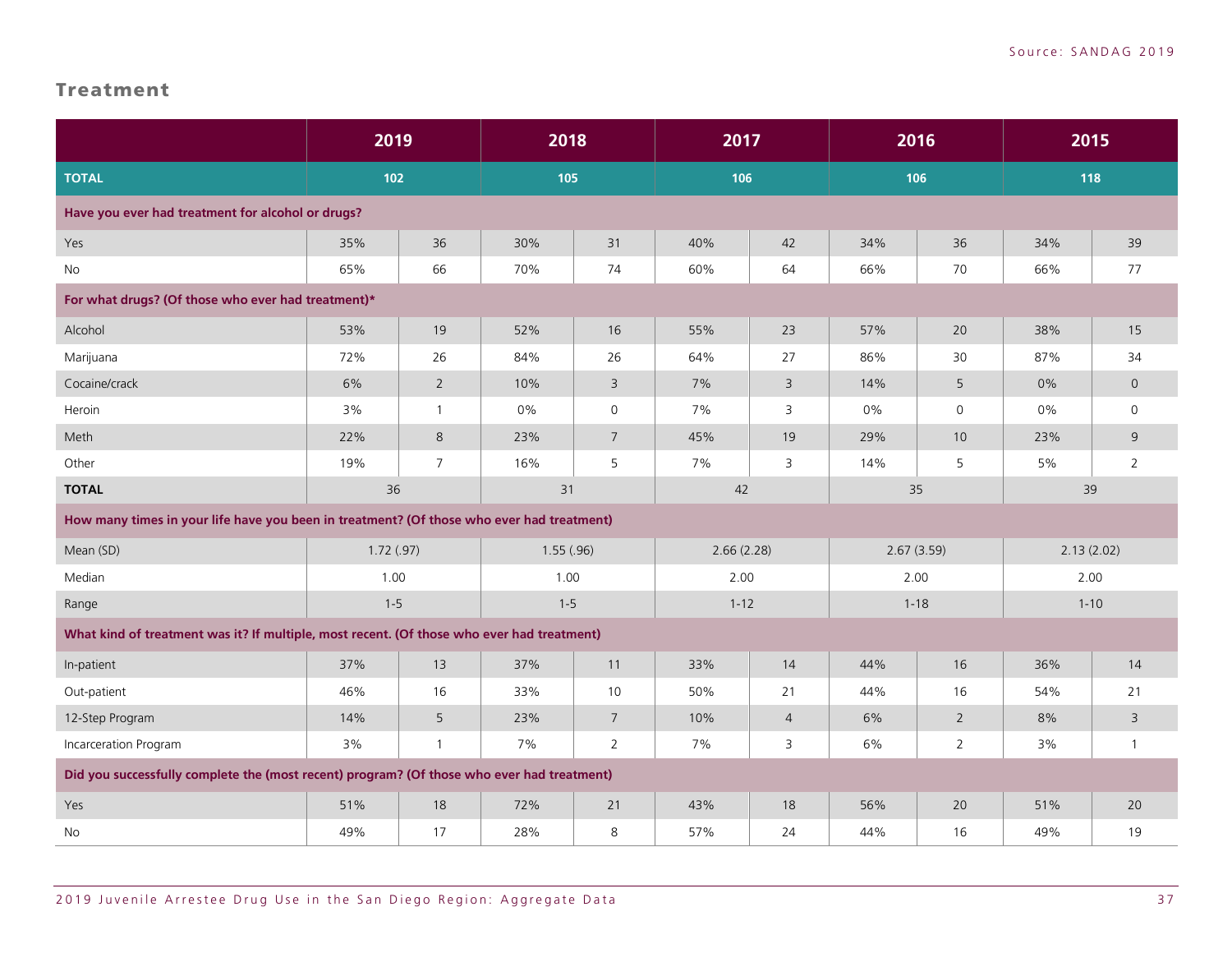|                                                                                                        | 2019  |                | 2018           |                     | 2017  |                | 2016  |                | 2015  |                 |
|--------------------------------------------------------------------------------------------------------|-------|----------------|----------------|---------------------|-------|----------------|-------|----------------|-------|-----------------|
| Why not? (Of those who did not complete treatment)*                                                    |       |                |                |                     |       |                |       |                |       |                 |
| Program too long                                                                                       | 12%   | $\overline{2}$ | 14%            | $\mathbf{1}$        | 4%    | $\mathbf{1}$   | 19%   | $\mathsf 3$    | 16%   | 3               |
| Program too strict                                                                                     | 6%    | $\overline{1}$ | 14%            | $\mathbf{1}$        | $0\%$ | $\mathsf{O}$   | 6%    | 1              | 5%    | $\mathbf{1}$    |
| Kicked out                                                                                             | 18%   | $\overline{3}$ | 14%            | $\mathbf{1}$        | 13%   | $\overline{3}$ | 38%   | 6              | 26%   | 5               |
| Wanted to start using again                                                                            | 18%   | 3              | $0\%$          | $\mathsf{O}\xspace$ | 17%   | $\overline{4}$ | 13%   | $\overline{2}$ | 21%   | $\overline{4}$  |
| Got arrested/detained                                                                                  | 35%   | 6              | 14%            | $\mathbf{1}$        | 38%   | 9              | 25%   | $\overline{4}$ | 11%   | $\overline{2}$  |
| Still in program                                                                                       | 17%   | $\overline{3}$ | 25%            | $\overline{2}$      | 21%   | 5              | 0%    | $\mathsf{O}$   | 16%   | 3               |
| Other                                                                                                  | 18%   | $\overline{3}$ | 57%            | $\overline{4}$      | 13%   | $\overline{3}$ | 31%   | 5              | 11%   | $2^{\circ}$     |
| <b>TOTAL</b>                                                                                           | 17    |                | $\overline{7}$ |                     | 24    |                | 16    |                | 19    |                 |
| Was the treatment ordered by the court or did you go voluntarily? (Of those who ever had treatment)    |       |                |                |                     |       |                |       |                |       |                 |
| Court-ordered                                                                                          | 74%   | 26             | 67%            | 20                  | 76%   | 32             | 67%   | 24             | 74%   | 29              |
| Voluntary                                                                                              | 26%   | 9              | 33%            | 10                  | 24%   | 10             | 33%   | 12             | 26%   | 10              |
| Do you think you need treatment or would like to get treatment for alcohol? (Of those who ever used)   |       |                |                |                     |       |                |       |                |       |                 |
| Yes                                                                                                    | 5%    | $\overline{4}$ | 8%             | $\overline{7}$      | 6%    | 6              | 3%    | $\overline{3}$ | 6%    | 6               |
| <b>No</b>                                                                                              | 95%   | 83             | 92%            | 84                  | 94%   | 89             | 97%   | 87             | 94%   | 96              |
| Do you think you need treatment or would like to get treatment for tobacco? (Of those who ever used)   |       |                |                |                     |       |                |       |                |       |                 |
| Yes                                                                                                    | 3%    | $\overline{2}$ | 3%             | $\overline{2}$      | 8%    | 6              | 4%    | $\overline{3}$ | 7%    | 6               |
| No                                                                                                     | 97%   | 69             | 97%            | 72                  | 92%   | 71             | 96%   | 78             | 93%   | 80              |
| Do you think you need treatment or would like to get treatment for marijuana? (Of those who ever used) |       |                |                |                     |       |                |       |                |       |                 |
| Yes                                                                                                    | 6%    | 6              | 6%             | 6                   | 3%    | 3              | $1\%$ | $\overline{1}$ | 7%    | $7\overline{ }$ |
| <b>No</b>                                                                                              | 94%   | 87             | 94%            | 89                  | 97%   | 92             | 99%   | 89             | 93%   | 99              |
| Do you think you need treatment or would like to get treatment for crack? (Of those who ever used)     |       |                |                |                     |       |                |       |                |       |                 |
| Yes                                                                                                    | $0\%$ | $\Omega$       | 0%             | $\overline{0}$      | 10%   | $\mathbf{1}$   | $0\%$ | $\mathbf 0$    | $0\%$ | $\Omega$        |
| No                                                                                                     | 100%  | 11             | 100%           | 9                   | 90%   | 9              | 100%  | 12             | 100%  | 15              |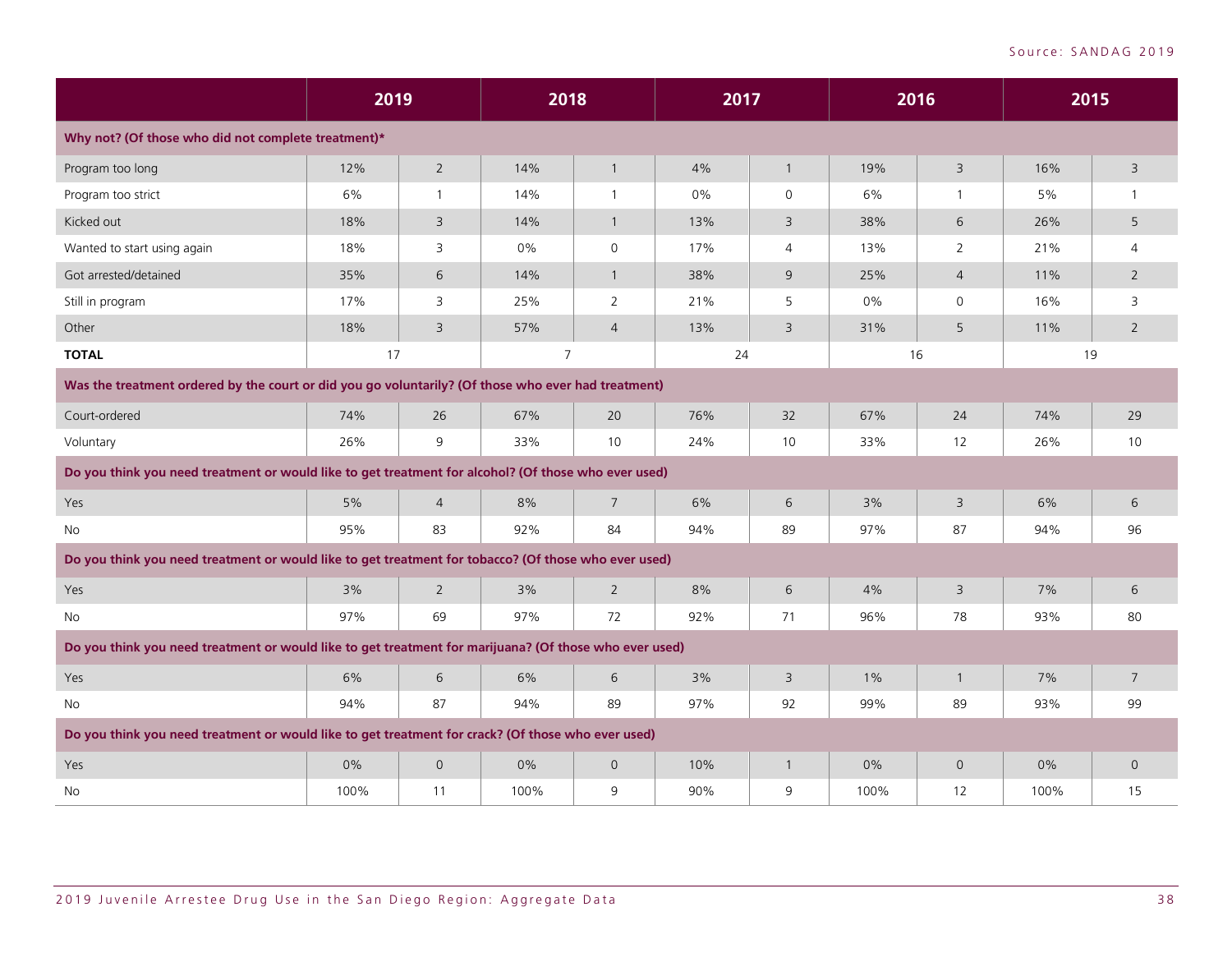|                                                                                                             |      | 2019           |       | 2018           |      | 2017           |       | 2016           |      | 2015           |
|-------------------------------------------------------------------------------------------------------------|------|----------------|-------|----------------|------|----------------|-------|----------------|------|----------------|
| Do you think you need treatment or would like to get treatment for powder cocaine? (Of those who ever used) |      |                |       |                |      |                |       |                |      |                |
| Yes                                                                                                         | 0%   | $\overline{0}$ | $0\%$ | $\mathbf{O}$   | 7%   | 2              | 4%    |                | 5%   | $\overline{2}$ |
| No                                                                                                          | 100% | 26             | 100%  | 28             | 93%  | 28             | 96%   | 23             | 95%  | 35             |
| Do you think you need treatment or would you like to get treatment for heroin? (Of those who ever used)     |      |                |       |                |      |                |       |                |      |                |
| Yes                                                                                                         | 25%  |                | $0\%$ | $\overline{0}$ | 27%  | $\overline{3}$ | 17%   |                | 11%  |                |
| No                                                                                                          | 75%  | 3              | 100%  | 2              | 73%  | 8              | 83%   | 5              | 89%  | 8              |
| Do you think you need treatment or would like to get treatment for meth? (Of those who ever used)           |      |                |       |                |      |                |       |                |      |                |
| Yes                                                                                                         | 15%  | $\overline{4}$ | 10%   | $\overline{2}$ | 17%  | 7              | 12%   | $\overline{4}$ | 18%  | 6              |
| No                                                                                                          | 85%  | 22             | 90%   | 18             | 83%  | 34             | 88%   | 29             | 82%  | 28             |
| Do you think you need treatment or would like to get treatment for ecstasy? (Of those who ever used)        |      |                |       |                |      |                |       |                |      |                |
| Yes                                                                                                         | 0%   | $\overline{0}$ | 2%    | $\overline{2}$ | 0%   | $\overline{0}$ | $0\%$ | $\mathbf{0}$   | 0%   | $\mathbf{0}$   |
| No                                                                                                          | 100% | 19             | 11%   | 12             | 100% | 19             | 100%  | 17             | 100% | 30             |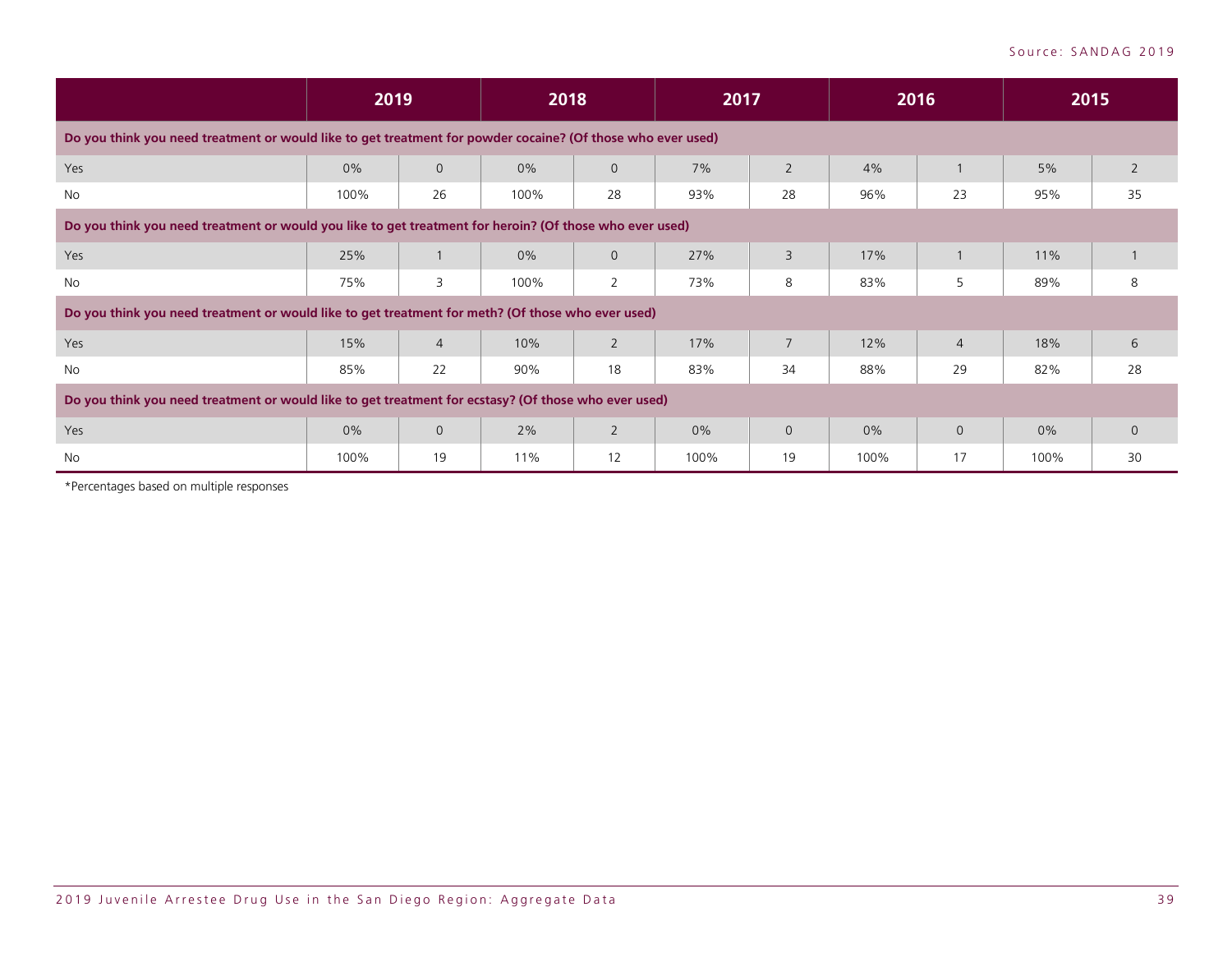### <span id="page-41-0"></span>Criminal history

|                                                                                                    | 2019       |                | 2018  |                | 2017       |              | 2016       |                | 2015       |                |
|----------------------------------------------------------------------------------------------------|------------|----------------|-------|----------------|------------|--------------|------------|----------------|------------|----------------|
| <b>TOTAL</b>                                                                                       | 102        |                |       | 105            | 106        |              | 106        |                | 118        |                |
| Have you ever been arrested and booked before today?                                               |            |                |       |                |            |              |            |                |            |                |
| Yes                                                                                                | 74%        | 75             | 64%   | 67             | 74%        | 78           | 74%        | 78             | 75%        | 89             |
| No                                                                                                 | 26%        | 27             | 36%   | 38             | 26%        | 28           | 26%        | 28             | 25%        | 29             |
| How many times have you ever been arrested and booked before today? (Of those previously arrested) |            |                |       |                |            |              |            |                |            |                |
| Mean (SD)                                                                                          | 4.39(4.60) |                |       | 4.55(3.91)     | 5.13(5.53) |              | 4.96(5.25) |                | 4.64(3.98) |                |
| Median                                                                                             | 3.00       |                |       | 3.00           | 3.00       |              | 3.50       |                |            | 3.00           |
| Range                                                                                              | $1 - 30$   |                |       | $1 - 18$       | $1 - 30$   |              |            | $1 - 30$       |            | $1 - 18$       |
| What were you arrested for the very first time?*                                                   |            |                |       |                |            |              |            |                |            |                |
| Property                                                                                           | 36%        | 27             | 39%   | 26             | 46%        | 33           | 49%        | 35             | 42%        | 37             |
| Drugs                                                                                              | 8%         | 6              | 12%   | 8              | 20%        | 14           | 17%        | 12             | 12%        | 11             |
| Violence                                                                                           | 57%        | 43             | 39%   | 26             | 32%        | 23           | 34%        | 24             | 29%        | 26             |
| Weapons                                                                                            | 9%         | $\overline{7}$ | 6%    | $\overline{4}$ | 4%         | 3            | 10%        | $\overline{7}$ | 8%         | $\overline{7}$ |
| Status                                                                                             | 4%         | $\overline{3}$ | 12%   | 8              | 11%        | 8            | 4%         | $\overline{3}$ | 11%        | 10             |
| Other                                                                                              | 1%         | $\mathbf{1}$   | $0\%$ | $\mathsf{O}$   | $0\%$      | $\mathsf{O}$ | 0%         | $\mathsf{O}$   | 18%        | 16             |
| Have you ever been on probation?                                                                   |            |                |       |                |            |              |            |                |            |                |
| Yes                                                                                                | 78%        | 78             | 63%   | 66             | 68%        | 72           | 70%        | 74             | 74%        | 87             |
| No                                                                                                 | 22%        | 22             | 37%   | 38             | 32%        | 34           | 30%        | 32             | 26%        | 31             |
| Are you currently on probation? (Of those ever on probation)                                       |            |                |       |                |            |              |            |                |            |                |
| Yes                                                                                                | 92%        | 71             | 94%   | 62             | 94%        | 66           | 92%        | 68             | 90%        | 78             |
| No                                                                                                 | 8%         | 6              | 6%    | $\overline{4}$ | 6%         | 4            | 8%         | 6              | 10%        | 9              |
| Have you ever served time in juvenile hall or another detention facility?                          |            |                |       |                |            |              |            |                |            |                |
| Yes                                                                                                | 68%        | 69             | 54%   | 57             | 71%        | 75           | 58%        | 62             | 64%        | 75             |
| No                                                                                                 | 32%        | 33             | 46%   | 48             | 29%        | 31           | 42%        | 44             | 36%        | 42             |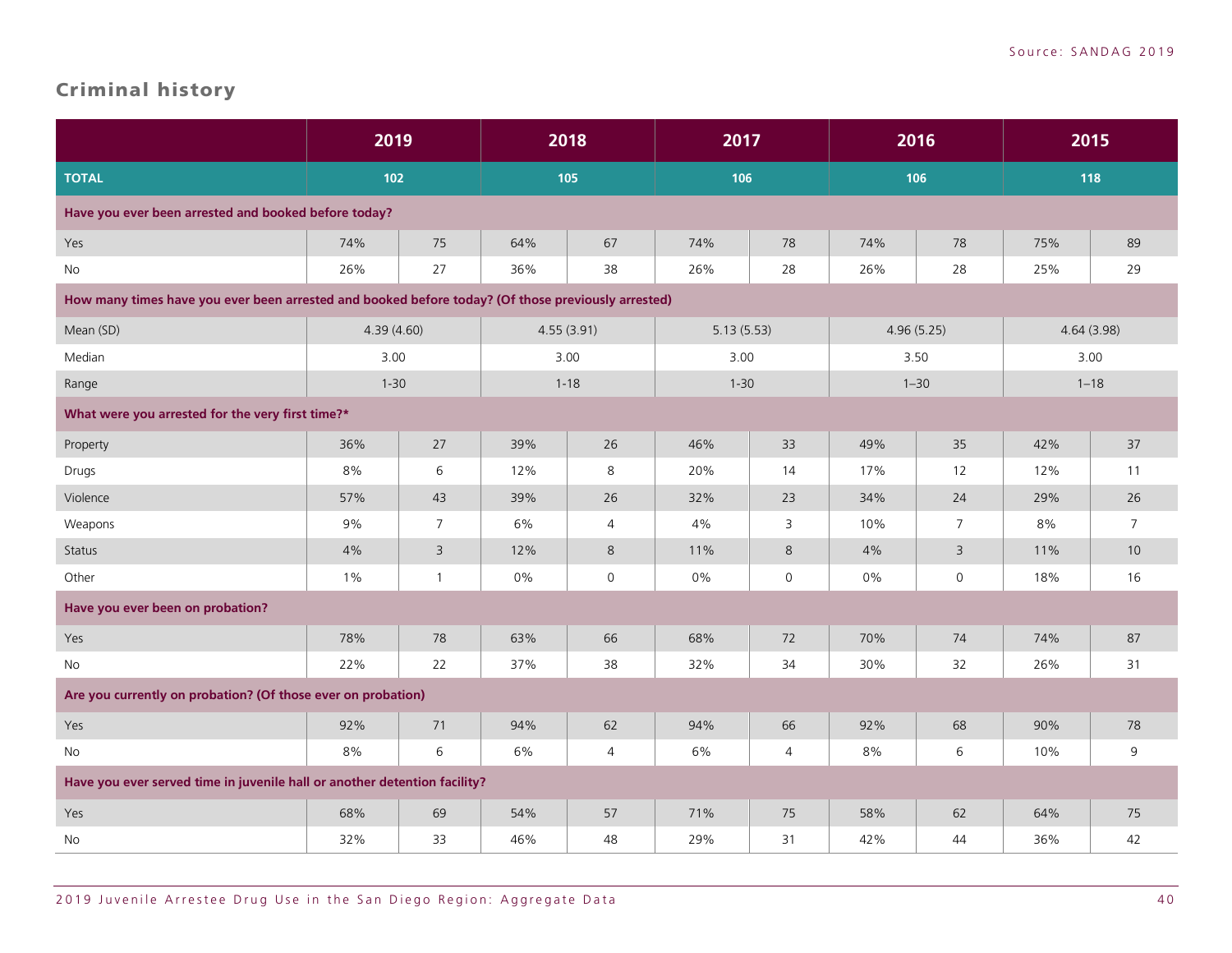|                                                                                                                                                     | 2019         |                | 2018 |                | 2017           |                | 2016  |                | 2015 |                |
|-----------------------------------------------------------------------------------------------------------------------------------------------------|--------------|----------------|------|----------------|----------------|----------------|-------|----------------|------|----------------|
| Have you ever been in a gang or hung out with gang members?                                                                                         |              |                |      |                |                |                |       |                |      |                |
| Yes                                                                                                                                                 | 34%          | 35             | 41%  | 43             | 42%            | 45             | 37%   | 39             | N/A  |                |
| No                                                                                                                                                  | 66%          | 67             | 59%  | 62             | 58%            | 61             | 63%   | 67             | N/A  |                |
| Have you been in a gang or hung out with gang members within the last 5 years? (Of those who ever had been in a gang or hung out with gang members) |              |                |      |                |                |                |       |                |      |                |
| Yes                                                                                                                                                 | 94%          | 33             | 95%  | 41             | 96%            | 43             | 100%  | 39             | N/A  |                |
| <b>No</b>                                                                                                                                           | 6%           | $\overline{2}$ | 5%   | $\overline{2}$ | $\overline{4}$ | $\overline{2}$ | $0\%$ | $\mathsf{O}$   | N/A  |                |
| At what age did you start hanging out with the gang? (Of those who ever had been in a gang or hung out with gang members)                           |              |                |      |                |                |                |       |                |      |                |
| Mean (SD)                                                                                                                                           | 11.71 (1.98) |                |      | 11.33(3.07)    | 11.28 (2.98)   |                |       | 11.54(3.14)    | N/A  |                |
| Median                                                                                                                                              | 12.00        |                |      | 12.00          |                | 12.00          | 12.00 |                | N/A  |                |
| Range                                                                                                                                               | $7 - 15$     |                |      | $1 - 16$       |                | $2 - 15$       |       | $1 - 16$       | N/A  |                |
| What is your current status with the gang?                                                                                                          |              |                |      |                |                |                |       |                |      |                |
| Currently a member                                                                                                                                  | 38%          | 13             | 29%  | 12             | 43%            | 19             | 15%   | 6              | 16%  | 11             |
| Used to be a member                                                                                                                                 | 15%          | 5              | 14%  | 6              | 5%             | 2              | 10%   | $\overline{4}$ | 13%  | 9              |
| Currently hang out, never a member                                                                                                                  | 35%          | 12             | 31%  | 13             | 41%            | 18             | 59%   | 23             | 46%  | 31             |
| Used to hang out                                                                                                                                    | 12%          | $\overline{4}$ | 24%  | 10             | 11%            | 5              | 10%   | $\overline{4}$ | 22%  | 15             |
| Used to be member, currently hang out                                                                                                               | 0%           | $\overline{0}$ | 2%   | $\mathbf{1}$   | 0%             | $\mathbf 0$    | 5%    | $\overline{2}$ | 3%   | $\overline{2}$ |
| Why did you leave or stop hanging out with the gang? (Of those who ever had been in a gang or hung out with gang members)*                          |              |                |      |                |                |                |       |                |      |                |
| Grew out of it/tired of lifestyle                                                                                                                   | 33%          | $\overline{3}$ | 38%  | 5              | 29%            | $\overline{2}$ | 50%   | $\overline{4}$ | N/A  |                |
| Avoid/get out of criminal justice system                                                                                                            | 11%          | $\mathbf{1}$   | 38%  | 5              | 57%            | $\overline{4}$ | 25%   | $\overline{2}$ | N/A  |                |
| Family intervention/for family                                                                                                                      | 11%          | $\overline{1}$ | 31%  | $\overline{4}$ | 0%             | $\overline{0}$ | 25%   | $\overline{2}$ | N/A  |                |
| Too dangerous                                                                                                                                       | 11%          | $\mathbf{1}$   | 38%  | 5              | 14%            | $\mathbf{1}$   | 13%   | $\mathbf{1}$   | N/A  |                |
| Moved                                                                                                                                               | 44%          | $\overline{4}$ | 15%  | $\overline{2}$ | 14%            | $\overline{1}$ | $0\%$ | $\mathsf{O}$   | N/A  |                |
| Other                                                                                                                                               | $0\%$        | $\mathbf{0}$   | 15%  | $\overline{2}$ | 14%            | $\mathbf{1}$   | 0%    | $\mathsf{O}$   | N/A  |                |
| Have you ever participated in any gang prevention programs such as GREAT?                                                                           |              |                |      |                |                |                |       |                |      |                |
| Yes                                                                                                                                                 | 7%           | $\overline{7}$ | 10%  | 11             | 12%            | 13             | 10%   | 11             | N/A  |                |
| No                                                                                                                                                  | 93%          | 95             | 90%  | 94             | 88%            | 93             | 90%   | 95             | N/A  |                |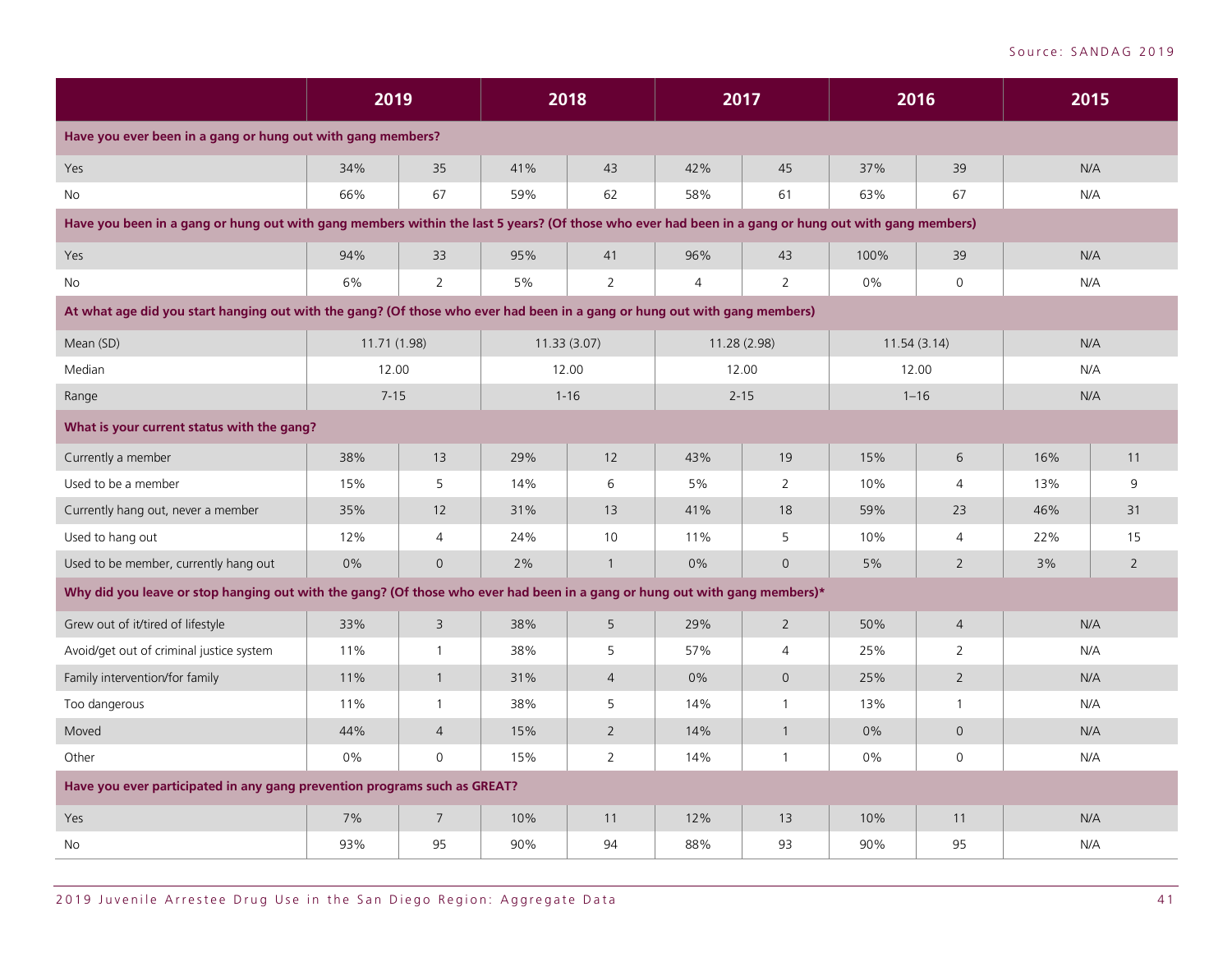|                                                                                                        | 2019 | 2018      |                | 2017 |                | 2016 |                | 2015                |          |
|--------------------------------------------------------------------------------------------------------|------|-----------|----------------|------|----------------|------|----------------|---------------------|----------|
| Have you ever been in a gang?                                                                          |      |           |                |      |                |      |                |                     |          |
| Yes                                                                                                    | N/A  |           | N/A            | N/A  |                | N/A  |                | 20%                 | 24       |
| No                                                                                                     | N/A  |           | N/A            |      | N/A            | N/A  |                | 80%                 | 94       |
| Have you ever hung out with gang members? (If never in a gang)                                         |      |           |                |      |                |      |                |                     |          |
| Yes                                                                                                    | N/A  |           | N/A            | N/A  |                | N/A  |                | 49%                 | 45       |
| No                                                                                                     | N/A  | N/A       |                | N/A  |                | N/A  |                | 51%                 | 47       |
| How long have you been in/hung out with a gang? (Of those in a gang or who hung out with gang members) |      |           |                |      |                |      |                |                     |          |
| Mean (in days) (SD)                                                                                    | N/A  |           | N/A            | N/A  |                | N/A  |                | 1,281.77 (1,061.96) |          |
| Median (in days)                                                                                       | N/A  |           | N/A            | N/A  |                | N/A  |                |                     | 1,095.00 |
| Range (in days)                                                                                        | N/A  |           | N/A            | N/A  |                | N/A  |                | $60 - 5,110$        |          |
| Do you feel you will ever be in a gang?                                                                |      |           |                |      |                |      |                |                     |          |
| Yes                                                                                                    | N/A  | 3%        | $\overline{2}$ | 5%   | $\overline{3}$ | 3%   | $\overline{2}$ | 6%                  | 5        |
| No                                                                                                     | N/A  | 97%       | 59             | 95%  | 58             | 97%  | 63             | 94%                 | 78       |
| Why do you feel you will never be in a gang? (Of those who said won't ever be in a gang)*              |      |           |                |      |                |      |                |                     |          |
| Friends will think less of me                                                                          | N/A  | 3%        | $\overline{2}$ | 2%   | $\overline{1}$ | 3%   | $\overline{2}$ | 6%                  | 5        |
| Dangerous                                                                                              | N/A  | 13<br>22% |                | 28%  | 15             | 33%  | 20             | 32%                 | 25       |
| More likely to get in trouble                                                                          | N/A  | 27%       | 16             | 30%  | 16             | 26%  | 16             | 35%                 | 27       |
| Other                                                                                                  | N/A  | 64%       | 38             | 52%  | 28             | 57%  | 35             | 42%                 | 32       |
| <b>TOTAL</b>                                                                                           | N/A  |           | 59             | 54   |                | 61   |                | 77                  |          |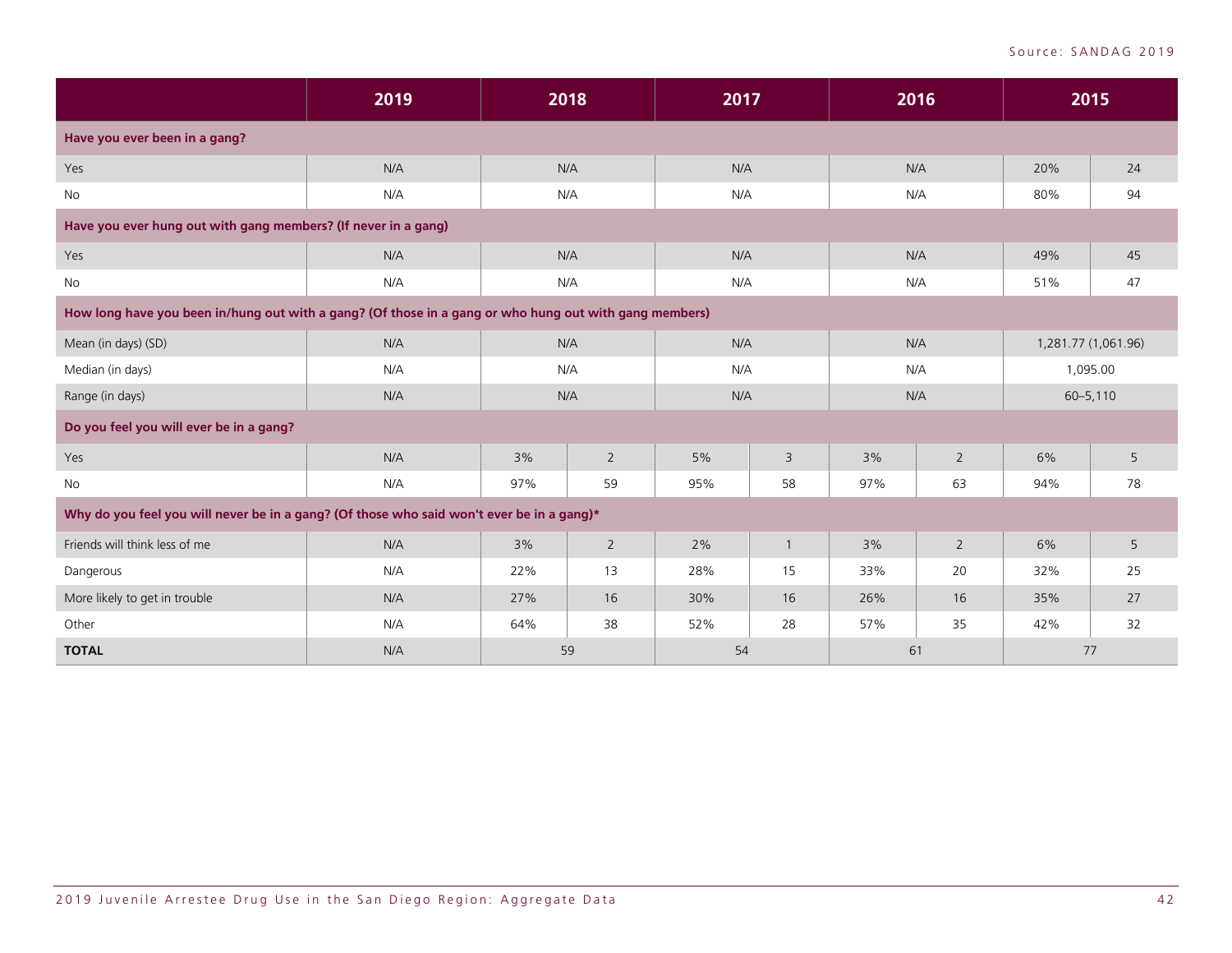|                                                                                                                            | 2019        |                | 2018                 |                | 2017         |                | 2016        |                | 2015         |                |
|----------------------------------------------------------------------------------------------------------------------------|-------------|----------------|----------------------|----------------|--------------|----------------|-------------|----------------|--------------|----------------|
| What types of crime do/did you commit with the gang?*                                                                      |             |                |                      |                |              |                |             |                |              |                |
| Property                                                                                                                   | N/A         |                | N/A                  |                | N/A          |                | N/A         |                | 50%          | 31             |
| Drugs                                                                                                                      | N/A         |                | N/A                  |                | N/A          |                | N/A         |                | 29%          | 18             |
| Violence                                                                                                                   | N/A         |                | N/A                  |                | N/A          |                | N/A         |                | 29%          | 18             |
| Weapons                                                                                                                    | N/A         |                | N/A                  |                | N/A          |                | N/A         |                | 10%          | 6              |
| <b>Status</b>                                                                                                              | N/A         |                | N/A                  |                | N/A          |                | N/A         |                | 7%           | $\overline{4}$ |
| Other                                                                                                                      | N/A         |                | N/A                  |                | N/A          |                | N/A         |                | 3%           | $\overline{2}$ |
| None                                                                                                                       | N/A         |                | N/A                  |                | N/A          |                | N/A         |                | 35%          | 21             |
| <b>TOTAL</b>                                                                                                               | N/A         |                | N/A                  |                | N/A          |                | N/A         |                | $60 - 62$    |                |
| Has your/the gang ever worked/cooperated with another gang to organize prostitution activities?                            |             |                |                      |                |              |                |             |                |              |                |
| <b>Yes</b>                                                                                                                 | N/A         |                | N/A                  |                | N/A          |                | N/A         |                | 8%           | 5              |
| No                                                                                                                         | N/A         |                | N/A                  |                | N/A          |                | N/A         |                | 92%          | 56             |
| Have you ever exchanged sex and/or sexual favors for money, drugs, or other things?                                        |             |                |                      |                |              |                |             |                |              |                |
| Yes                                                                                                                        | 4%          | $\overline{4}$ | $1\%$                | $\mathbf{1}$   | 3%           | $\overline{3}$ | 3%          | $\mathsf 3$    | 4%           | 5              |
| No                                                                                                                         | 96%         | 98             | 99%                  | 104            | 97%          | 103            | 97%         | 103            | 96%          | 113            |
| (If yes) How old were you the first time?                                                                                  |             |                |                      |                |              |                |             |                |              |                |
| Mean (SD)                                                                                                                  | 15.25(1.71) |                |                      | 14.00 (0.00)   | 14.00 (1.00) |                | 15.67(1.16) |                | 13.80 (1.30) |                |
| Median                                                                                                                     | 15.50       |                | 14.00                |                | 14.00        |                | 15.00       |                |              | 14.00          |
| Range                                                                                                                      | $13 - 17$   |                |                      | 14             | $13 - 15$    |                | $15 - 17$   |                | $12 - 15$    |                |
| Have you exchanged sex and/or sexual favors for money, drugs, or other things in the past 30 days? (Of those who ever had) |             |                |                      |                |              |                |             |                |              |                |
| Yes                                                                                                                        | 50%         | $\overline{2}$ | 0%                   | $\overline{0}$ | 67%          | $\overline{2}$ | 33%         | $\mathbf{1}$   | 20%          | $\mathbf{1}$   |
| No                                                                                                                         | 50%         | $\overline{2}$ | 100%<br>$\mathbf{1}$ |                | 33%          | $\overline{1}$ | 67%         | $\overline{2}$ | 80%          | 4              |
| (If yes to past 30 days) Do you want to stop or would you be interested in getting help to stop?                           |             |                |                      |                |              |                |             |                |              |                |
| <b>Yes</b>                                                                                                                 | 50%         | $\overline{1}$ |                      | N/A            | 50%          | $\overline{1}$ | 100%        | $\mathbf{1}$   | 0%           | $\overline{O}$ |
| No                                                                                                                         | 50%         | $\mathbf{1}$   | N/A                  |                | 50%          | $\overline{1}$ | 0%          | $\mathsf{O}$   | 100%         | $\mathbf{1}$   |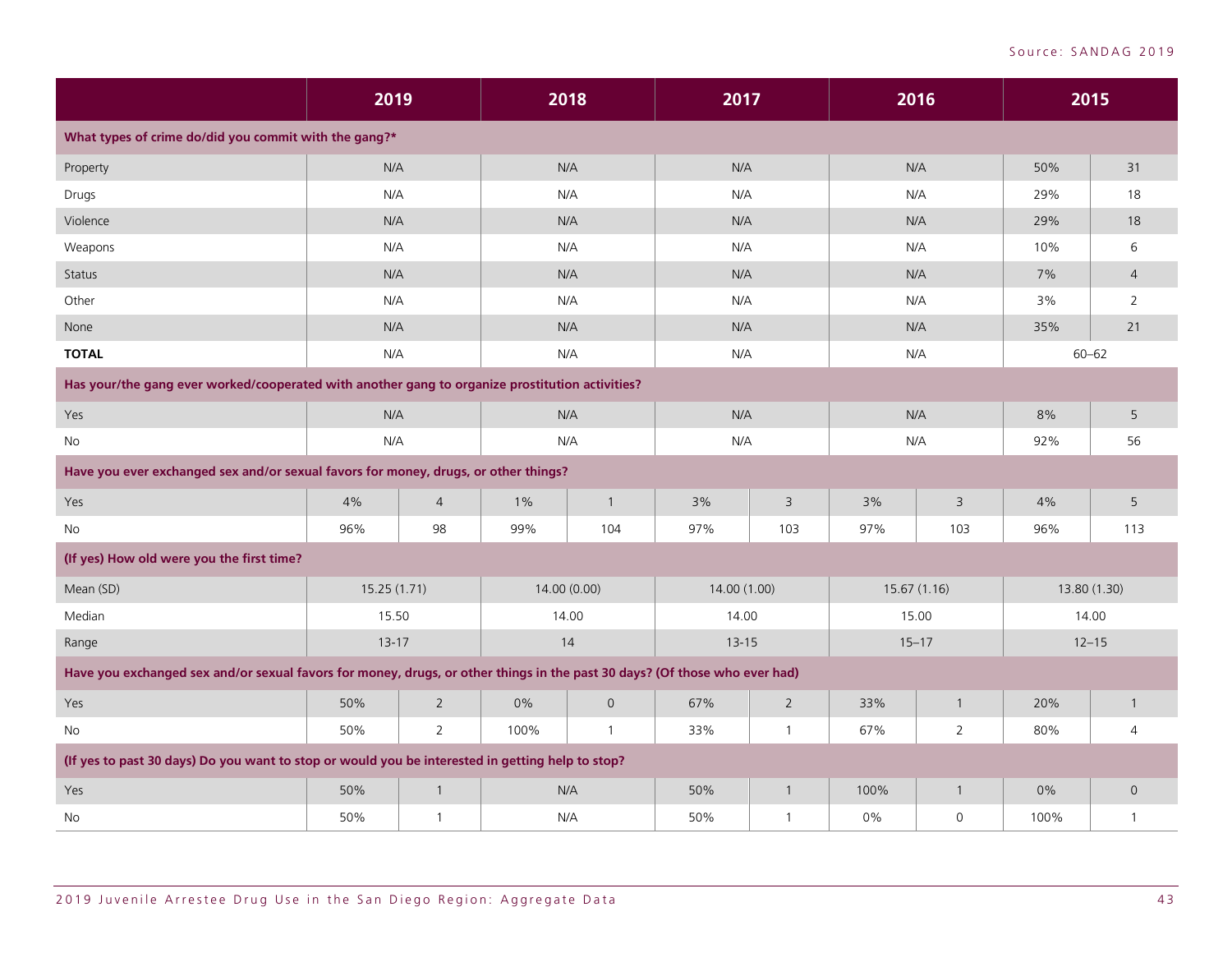|                                                                                          | 2019 |             | 2018 |                | 2017 |                | 2016  |                | 2015 |                |
|------------------------------------------------------------------------------------------|------|-------------|------|----------------|------|----------------|-------|----------------|------|----------------|
| Have you ever engaged in pimping activity?                                               |      |             |      |                |      |                |       |                |      |                |
| Yes                                                                                      | 0%   | $\mathbf 0$ | 7%   | $\overline{7}$ | 4%   | $\overline{4}$ | $1\%$ | $\overline{1}$ | 2%   | $\overline{2}$ |
| No                                                                                       | 100% | 102         | 93%  | 96             | 96%  | 102            | 99%   | 104            | 98%  | 116            |
| Do you know there are curfew laws in San Diego County?                                   |      |             |      |                |      |                |       |                |      |                |
| Yes                                                                                      | 91%  | 93          | 92%  | 97             | 93%  | 98             | 91%   | 96             | 90%  | 106            |
| No                                                                                       | 9%   | 9           | 8%   | 8              | 7%   | 7              | 9%    | 10             | 10%  | 12             |
| Have you ever been stopped by the police for being out past curfew (not counting today)? |      |             |      |                |      |                |       |                |      |                |
| Yes                                                                                      | 39%  | 40          | 37%  | 39             | 48%  | 50             | 49%   | 52             | 46%  | 54             |
| <b>No</b>                                                                                | 61%  | 62          | 63%  | 66             | 52%  | 55             | 51%   | 54             | 54%  | 64             |
| Have you ever committed a crime to get money to buy drugs?                               |      |             |      |                |      |                |       |                |      |                |
| Yes                                                                                      | 15%  | 15          | 11%  | 12             | 20%  | 21             | 13%   | 14             | 18%  | 21             |
| No                                                                                       | 85%  | 86          | 89%  | 93             | 80%  | 85             | 87%   | 92             | 82%  | 97             |
| Have you ever received some type of diversion or alternative sanction when arrested?     |      |             |      |                |      |                |       |                |      |                |
| Yes                                                                                      | 51%  | 37          | 58%  | 39             | 51%  | 35             | 58%   | 45             | 66%  | 59             |
| No                                                                                       | 49%  | 35          | 42%  | 28             | 49%  | 34             | 42%   | 33             | 34%  | 31             |
| Have you ever used social media to plan or commit a crime?                               |      |             |      |                |      |                |       |                |      |                |
| Yes                                                                                      | N/A  |             | 13%  | 13             | 10%  | 11             | 10%   | 10             | 9%   | 11             |
| No                                                                                       | N/A  |             | 87%  | 91             | 90%  | 95             | 90%   | 95             | 91%  | 107            |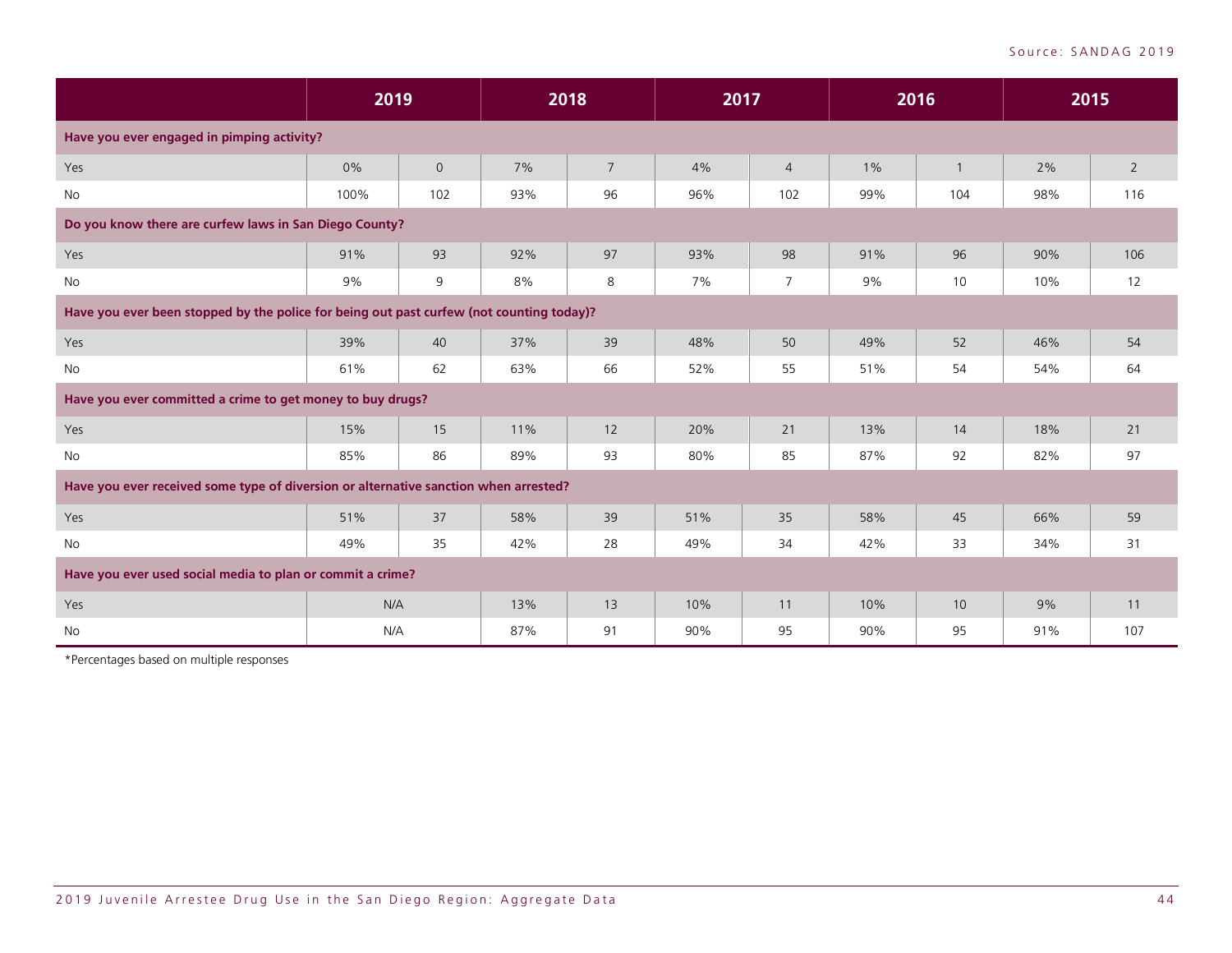#### <span id="page-46-0"></span>Mental health and abuse

|                                                                                    | 2019 |                | 2018 |                | 2017 |                | 2016 |                | 2015      |                |
|------------------------------------------------------------------------------------|------|----------------|------|----------------|------|----------------|------|----------------|-----------|----------------|
| <b>TOTAL</b>                                                                       | 102  |                |      | 105            | 106  |                | 106  |                | 118       |                |
| Has your immediate family ever been involved with Child Protective Services (CPS)? |      |                |      |                |      |                |      |                |           |                |
| Yes                                                                                | 36%  | 36             | 34%  | 35             | 32%  | 33             | 31%  | 32             | 27%       | 32             |
| <b>No</b>                                                                          | 64%  | 64             | 66%  | 68             | 68%  | 71             | 69%  | 72             | 73%       | 86             |
| Have you ever run away from home?                                                  |      |                |      |                |      |                |      |                |           |                |
| Yes                                                                                | 51%  | 52             | 54%  | 57             | 51%  | 54             | 45%  | 48             | 52%       | 61             |
| No                                                                                 | 49%  | 50             | 46%  | 48             | 49%  | 52             | 55%  | 58             | 48%       | 57             |
| Why did you run away? (Of those who ran away)*                                     |      |                |      |                |      |                |      |                |           |                |
| Abuse                                                                              | 13%  | $\overline{7}$ | 4%   | $\overline{2}$ | 9%   | 5              | 9%   | $\overline{4}$ | 10%       | 6              |
| Avoid law enforcement                                                              | 21%  | 11             | 22%  | 12             | 20%  | 11             | 21%  | 10             | 31%       | 19             |
| Family argument                                                                    | 40%  | 21             | 47%  | 26             | 28%  | 15             | 30%  | 14             | 37%       | 23             |
| Personal reason/mood                                                               | 29%  | 15             | 25%  | 14             | 30%  | 16             | 26%  | 12             | 39%       | 24             |
| Fun                                                                                | 18%  | 9              | 18%  | 10             | 11%  | 6              | 9%   | $\overline{4}$ | 7%        | $\overline{4}$ |
| Drugs                                                                              | 13%  | $\overline{7}$ | 7%   | $\overline{4}$ | 15%  | 8              | 4%   | $\overline{2}$ | 10%       | 6              |
| Other                                                                              | 2%   | $\mathbf{1}$   | 5%   | $\mathsf{3}$   | 6%   | $\overline{3}$ | 13%  | 6              | 5%        | 3              |
| <b>TOTAL</b>                                                                       | 52   |                |      | 55             | 54   |                | 47   |                | $60 - 63$ |                |
| Have you ever seriously thought about killing yourself?                            |      |                |      |                |      |                |      |                |           |                |
| Yes                                                                                | 18%  | 18             | 17%  | 18             | 19%  | 20             | 18%  | 19             | 14%       | 16             |
| No                                                                                 | 82%  | 84             | 83%  | 87             | 81%  | 86             | 82%  | 87             | 86%       | 102            |
| Have you ever tried to kill yourself?                                              |      |                |      |                |      |                |      |                |           |                |
| Yes                                                                                | 13%  | 13             | 12%  | 13             | 12%  | 13             | 15%  | 16             | 22%       | 26             |
| No                                                                                 | 87%  | 89             | 88%  | 92             | 88%  | 93             | 85%  | 90             | 78%       | 92             |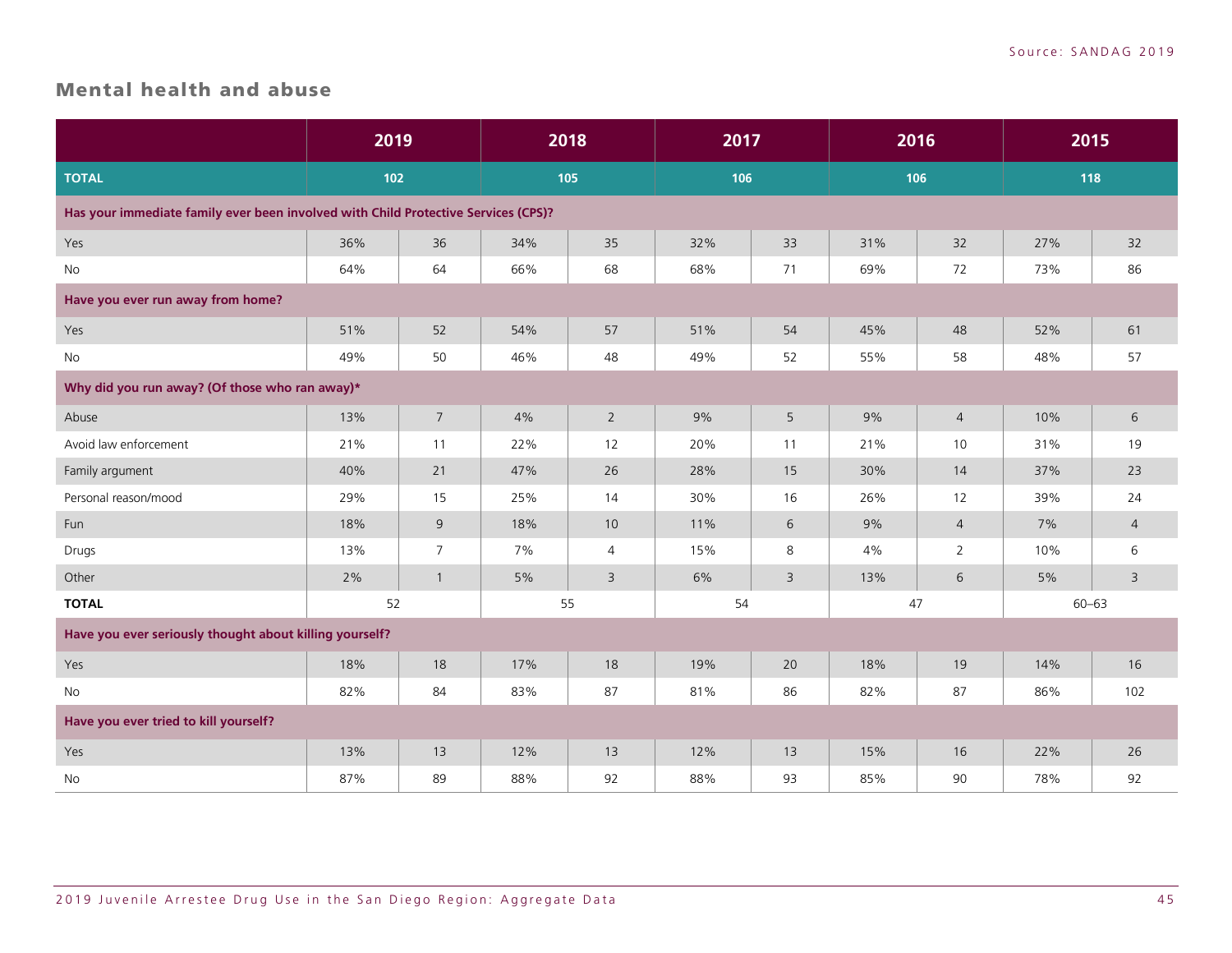|                                                                                                                                                           | 2019 |    | 2018      |                | 2017 |     | 2016 |     | 2015 |             |
|-----------------------------------------------------------------------------------------------------------------------------------------------------------|------|----|-----------|----------------|------|-----|------|-----|------|-------------|
| Have you ever been diagnosed with ADD or ADHD?                                                                                                            |      |    |           |                |      |     |      |     |      |             |
| Yes                                                                                                                                                       | N/A  |    | N/A       |                | 35%  | 36  | 39%  | 41  | 24%  | 27          |
| No                                                                                                                                                        | N/A  |    |           | N/A            | 65%  | 67  | 61%  | 64  | 76%  | 87          |
| Have you ever been prescribed Ritalin or Adderall?                                                                                                        |      |    |           |                |      |     |      |     |      |             |
| Yes                                                                                                                                                       | N/A  |    | N/A       |                | 23%  | 24  | 34%  | 36  | 15%  | 18          |
| No                                                                                                                                                        | N/A  |    |           | N/A            | 77%  | 79  | 66%  | 70  | 85%  | 100         |
| Have you ever sold or given Ritalin or Adderall to someone else? (Of those prescribed Ritalin or Adderall)                                                |      |    |           |                |      |     |      |     |      |             |
| Yes                                                                                                                                                       | N/A  |    | N/A       |                | 25%  | 6   | 22%  | 8   | 0%   | $\mathbf 0$ |
| No                                                                                                                                                        | N/A  |    |           | N/A            | 75%  | 18  | 78%  | 28  | 100% | 18          |
| Have you ever seen a counselor, mental health professional, or doctor for emotional, behavior, or mental issues?                                          |      |    |           |                |      |     |      |     |      |             |
|                                                                                                                                                           | 41%  | 42 | 46%       | 46             | N/A  |     | N/A  |     | N/A  |             |
| <b>No</b>                                                                                                                                                 | 59%  | 60 | 54%       | 56             | N/A  |     | N/A  |     | N/A  |             |
| Have you ever had a therapist, counselor, doctor, or other mental health professional tell you that you have a mental, emotional, or psychological issue? |      |    |           |                |      |     |      |     |      |             |
| Yes                                                                                                                                                       | 31%  | 32 | 31%       | 33             | N/A  |     | N/A  |     | N/A  |             |
| No                                                                                                                                                        | 69%  | 70 | 69%       | 72             | N/A  |     | N/A  |     | N/A  |             |
| Have you ever been prescribed medication for a mental, emotional, or psychological issue?                                                                 |      |    |           |                |      |     |      |     |      |             |
| Yes                                                                                                                                                       | 33%  | 34 | 30%<br>31 |                | N/A  |     | N/A  |     | N/A  |             |
| No                                                                                                                                                        | 67%  | 68 | 70%<br>74 |                | N/A  |     | N/A  |     | N/A  |             |
| (If yes) Did you take the medication as prescribed?                                                                                                       |      |    |           |                |      |     |      |     |      |             |
| Yes                                                                                                                                                       | 71%  | 24 | 77%       | 24             | N/A  |     | N/A  |     | N/A  |             |
| No                                                                                                                                                        | 29%  | 10 | 23%       | $\overline{7}$ |      | N/A |      | N/A |      | N/A         |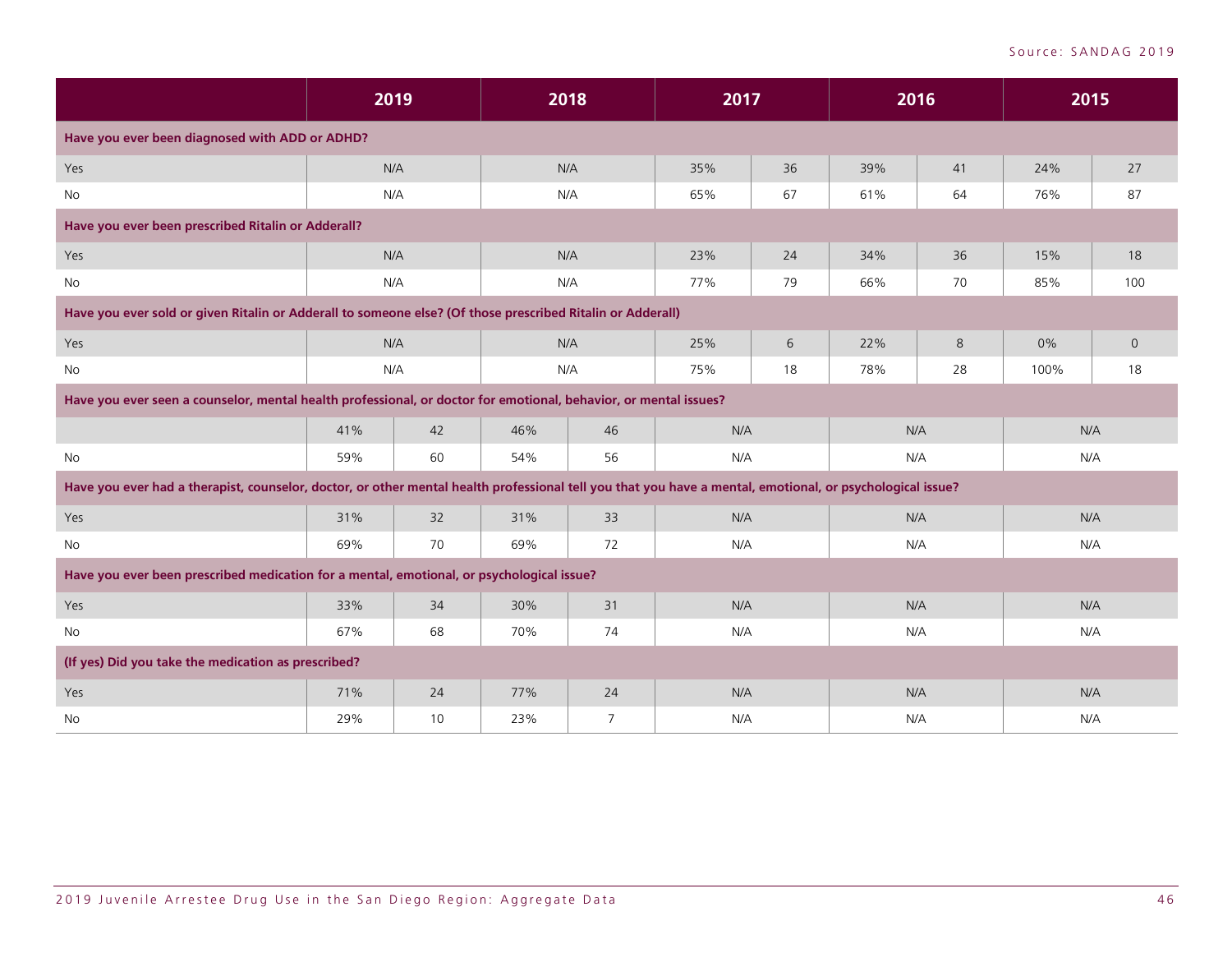|                                                                                                                                                                                     |     | 2019 | 2018 |    | 2017 | 2016 | 2015 |
|-------------------------------------------------------------------------------------------------------------------------------------------------------------------------------------|-----|------|------|----|------|------|------|
| In your lifetime, have you ever felt that your mental, emotional, or psychological health gets in the way of doing activities or accomplishing goals in your life?                  |     |      |      |    |      |      |      |
| Yes                                                                                                                                                                                 | 26% | 27   | 53%  | 56 | N/A  | N/A  | N/A  |
| No                                                                                                                                                                                  | 74% | 75   | 47%  | 49 | N/A  | N/A  | N/A  |
| (If yes) During the past 30 days, have you felt that your mental, emotional, or psychological health has gotten in the way of doing activities or accomplishing goals in your life? |     |      |      |    |      |      |      |
| Yes                                                                                                                                                                                 | 67% | 18   | 30%  | 17 | N/A  | N/A  | N/A  |
| <b>No</b>                                                                                                                                                                           | 33% | 9    | 70%  | 39 | N/A  | N/A  | N/A  |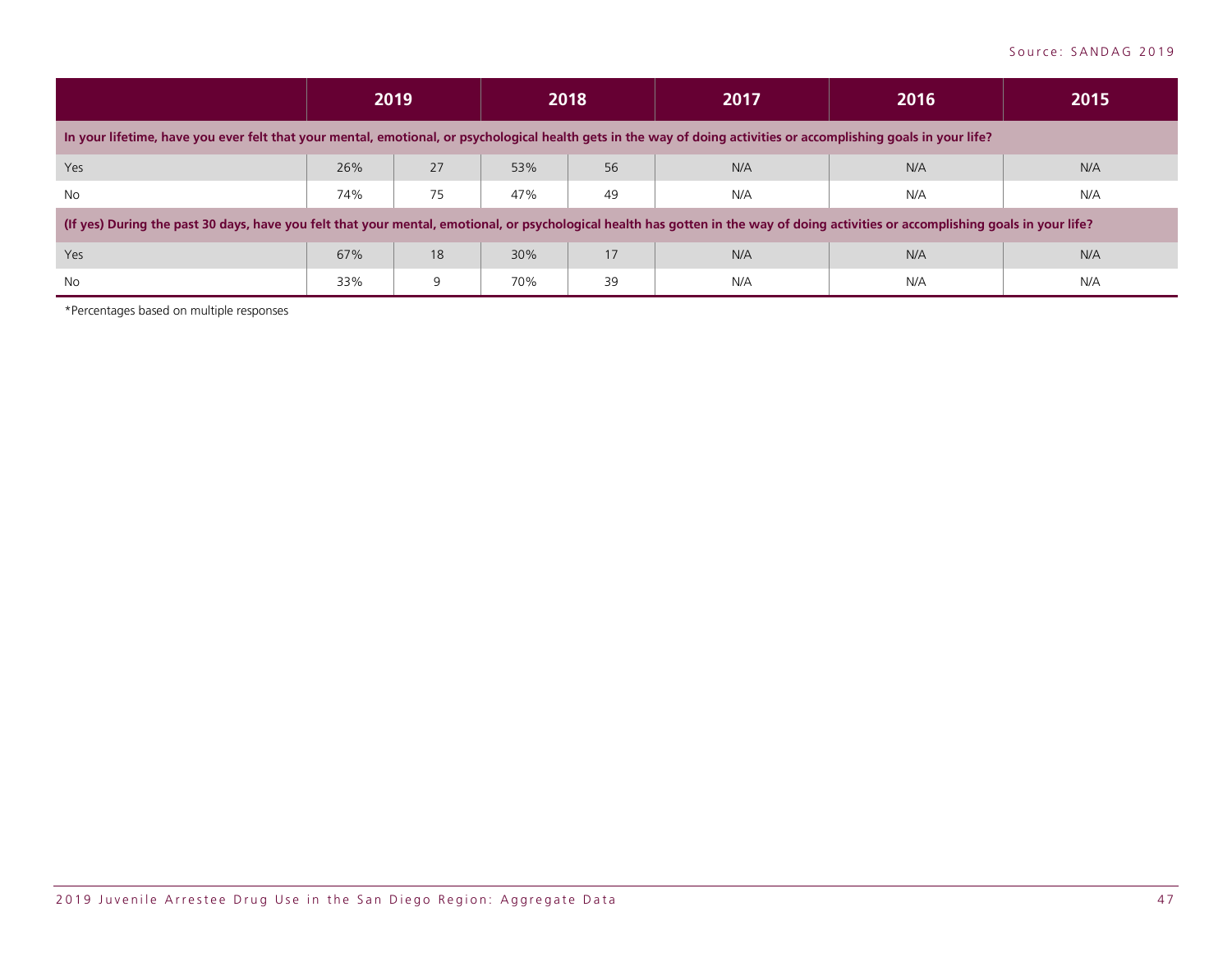#### <span id="page-49-0"></span>Other risk

|                                                                                                                    | 2019 |                 |     | 2018           | 2017 |    | 2016      |                | 2015 |                |
|--------------------------------------------------------------------------------------------------------------------|------|-----------------|-----|----------------|------|----|-----------|----------------|------|----------------|
| <b>TOTAL</b>                                                                                                       |      | 102             |     | 105            | 106  |    | 106       |                | 118  |                |
| In your lifetime, have your parents ever used illegal drugs? (Other than marijuana added in 2019)                  |      |                 |     |                |      |    |           |                |      |                |
| Yes                                                                                                                | 19%  | 19              | 28% | 27             | 27%  | 26 | 37%       | 36             | 37%  | 42             |
| No                                                                                                                 | 81%  | 79              | 72% | 71             | 73%  | 71 | 63%       | 62             | 63%  | 71             |
| What drugs have they used? (Of those who had parents who used drugs)*                                              |      |                 |     |                |      |    |           |                |      |                |
| Marijuana                                                                                                          | N/A  | N/A             | 88% | 21             | 71%  | 17 | 72%       | 26             | 84%  | 32             |
| Cocaine                                                                                                            | 59%  | 10              | 42% | 10             | 33%  | 8  | 39%       | 13             | 39%  | 15             |
| Heroin                                                                                                             | 41%  | $7^{\circ}$     | 29% | $7^{\circ}$    | 33%  | 8  | 24%       | 8              | 11%  | $\overline{4}$ |
| Meth                                                                                                               | 88%  | 15              | 75% | 18             | 58%  | 14 | 55%       | 18             | 53%  | 20             |
| Other                                                                                                              | 11%  | $2^{\circ}$     | 13% | $\overline{3}$ | 13%  | 3  | 9%        | 3              | 18%  | $\overline{7}$ |
| <b>TOTAL</b>                                                                                                       | 17   |                 |     | 24             | 24   |    | $33 - 36$ |                | 38   |                |
| To your knowledge, did your parents use recreational marijuana before it was legal; in California, after, or both? |      |                 |     |                |      |    |           |                |      |                |
| Before                                                                                                             | 8%   | $7\overline{ }$ |     | N/A            | N/A  |    | N/A       |                | N/A  |                |
| After                                                                                                              | 5%   | 4               |     | N/A            | N/A  |    | N/A       |                |      | N/A            |
| Both                                                                                                               | 15%  | 13              |     | N/A            | N/A  |    | N/A       |                |      | N/A            |
| Never used to knowledge                                                                                            | 73%  | 64              |     | N/A            | N/A  |    | N/A       |                |      | N/A            |
| In your lifetime, have your parents ever abused alcohol?                                                           |      |                 |     |                |      |    |           |                |      |                |
| Yes                                                                                                                | 28%  | 28              | 29% | 30             | 28%  | 28 | 30%       | 31             | 32%  | 36             |
| No                                                                                                                 | 72%  | 72              | 71% | 74             | 72%  | 73 | 70%       | 71             | 68%  | 78             |
| Have you ever used drugs with your parents or guardians? (Of those who used drugs)                                 |      |                 |     |                |      |    |           |                |      |                |
| Yes                                                                                                                | 4%   | $\overline{4}$  | 6%  | 6              | 6%   | 6  | 7%        | $\overline{7}$ | 6%   | 6              |
| No                                                                                                                 | 96%  | 93              | 94% | 96             | 94%  | 97 | 93%       | 87             | 94%  | 100            |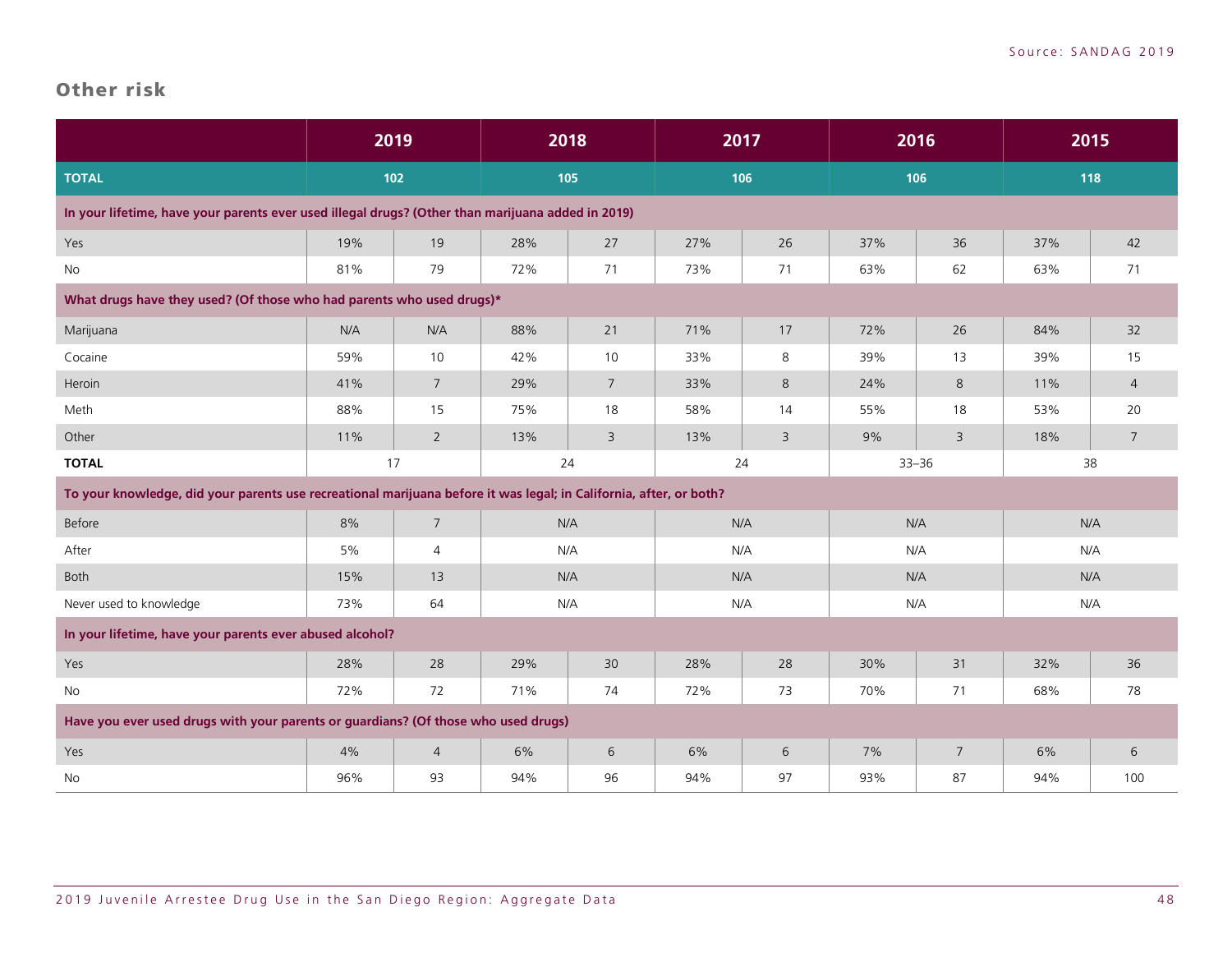|                                                                                                                        | 2019         |                |           | 2018         | 2017         |           | 2016         |                | 2015         |                |  |
|------------------------------------------------------------------------------------------------------------------------|--------------|----------------|-----------|--------------|--------------|-----------|--------------|----------------|--------------|----------------|--|
| Have you ever used drugs in your own home? (Of those who used drugs)                                                   |              |                |           |              |              |           |              |                |              |                |  |
| Yes                                                                                                                    | 39%          | 38             | 53%       | 54           | 39%          | 40        | 47%          | 44             | 44%          | 46             |  |
| No                                                                                                                     | 61%          | 60             | 47%       | 48           | 61%          | 63        | 53%          | 50             | 56%          | 59             |  |
| Have you ever used drugs at your own home while your parents or guardians were home? (Of those who used drugs at home) |              |                |           |              |              |           |              |                |              |                |  |
| Yes                                                                                                                    | 62%          | 23             | 70%       | 38           | 50%          | 20        | 59%          | 26             | 61%          | 28             |  |
| No                                                                                                                     | 38%          | 14             | 30%       | 16           | 50%          | 20        | 41%          | 18             | 39%          | 18             |  |
| Did your parents or guardians know you were using at home? (Of those who used drugs at home)                           |              |                |           |              |              |           |              |                |              |                |  |
| Yes                                                                                                                    | 45%          | $17\,$         | 33%       | 14           | 55%          | 11        | 52%          | 13             | 57%          | 16             |  |
| <b>No</b>                                                                                                              | 55%          | 21             | 67%       | 29           | 45%          | 9         | 48%          | 12             | 43%          | 12             |  |
| Have you ever crossed the border to drink alcohol?                                                                     |              |                |           |              |              |           |              |                |              |                |  |
| Yes                                                                                                                    | 6%           | 5              | 11%       | 12           | 9%           | 9         | 6%           | 6              | 5%           | 6              |  |
| No                                                                                                                     | 94%          | 83             | 89%       | 93           | 91%          | 96        | 94%          | 100            | 95%          | 105            |  |
| (If yes) How old were you the first time you crossed the border to drink alcohol?                                      |              |                |           |              |              |           |              |                |              |                |  |
| Mean (SD)                                                                                                              | 15.25 (1.50) |                |           | 14.17 (1.70) | 14.22 (1.39) |           | 14.00 (1.90) |                | 15.17(1.47)  |                |  |
| Median                                                                                                                 | 15.00        |                | 15.00     |              | 14.00        |           | 14.00        |                | 15.50        |                |  |
| Range                                                                                                                  | $14 - 17$    |                |           | $10 - 16$    |              | $13 - 17$ | $11 - 16$    |                | $13 - 17$    |                |  |
| Have you ever crossed the border to bring drugs from another country into the U.S. illegally?                          |              |                |           |              |              |           |              |                |              |                |  |
| Yes                                                                                                                    | 2%           | $\overline{2}$ | 8%        | 8            | 5%           | 5         | 2%           | $\overline{2}$ | 2%           | $\overline{2}$ |  |
| No                                                                                                                     | 98%          | 100            | 92%       | 97           | 95%          | 100       | 98%          | 104            | 98%          | 114            |  |
| (If yes) How old were you the first time you crossed the border to get drugs illegally?                                |              |                |           |              |              |           |              |                |              |                |  |
| Mean (SD)                                                                                                              | 14.50 (.71)  |                |           | 15.12 (1.36) | 15.20 (1.79) |           | 15.00 (0.00) |                | 15.00 (0.00) |                |  |
| Median                                                                                                                 | 14.50        |                | 15.50     |              | 15.00        |           | 15.00        |                | 15.00        |                |  |
| Range                                                                                                                  | $14 - 15$    |                | $13 - 17$ |              | $13 - 17$    |           | $15 - 15$    |                | $15 - 15$    |                |  |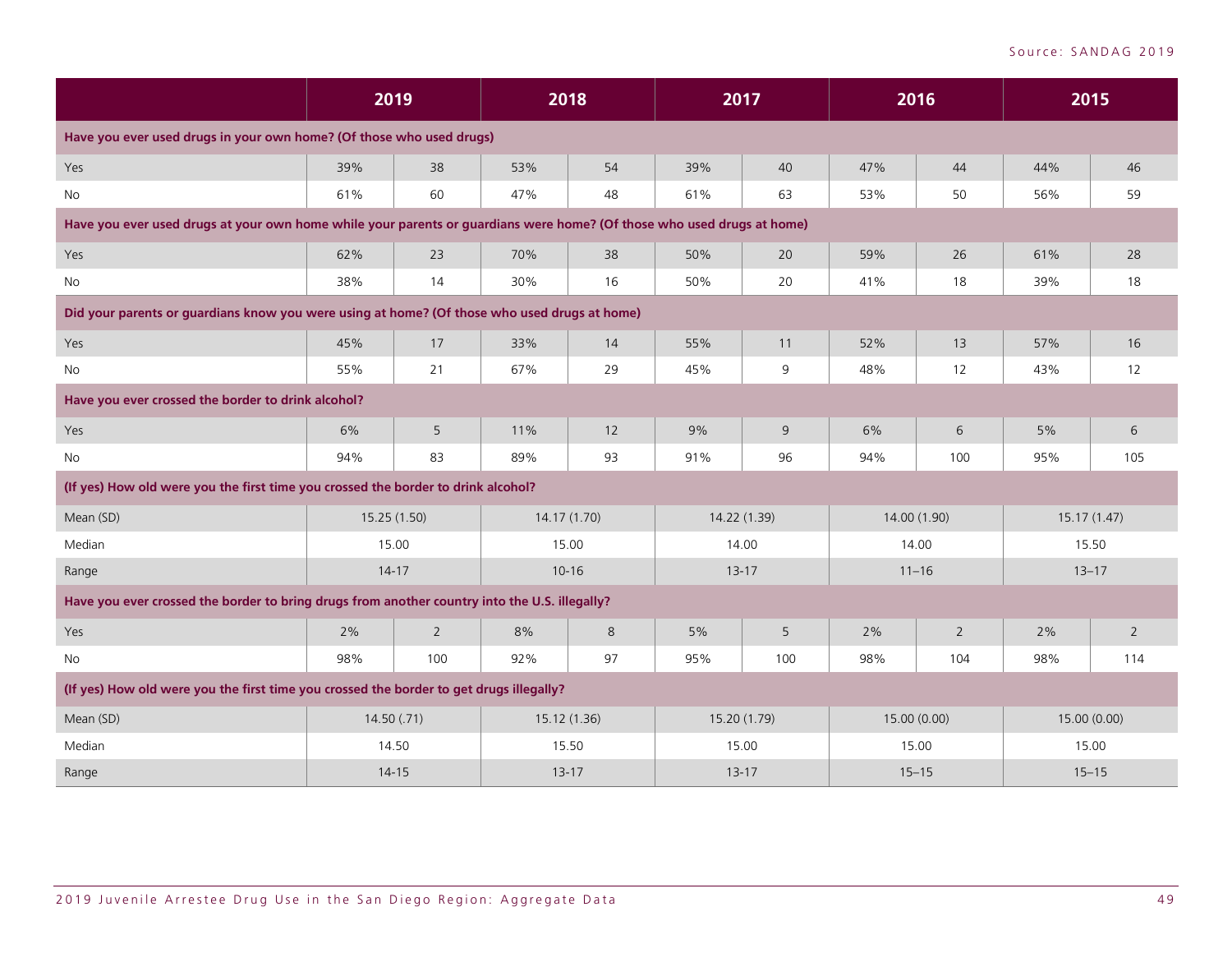|                                                                                                                             |      | 2019                |     | 2018 | 2017 |     |     | 2016 |     | 2015 |
|-----------------------------------------------------------------------------------------------------------------------------|------|---------------------|-----|------|------|-----|-----|------|-----|------|
| What drugs did you bring across the border?                                                                                 |      |                     |     |      |      |     |     |      |     |      |
| Marijuana                                                                                                                   | 0%   | $\mathsf{O}\xspace$ | N/A |      | N/A  |     | N/A |      | N/A |      |
| Crack cocaine                                                                                                               | 0%   | $\overline{0}$      |     | N/A  |      | N/A | N/A |      | N/A |      |
| Powder cocaine                                                                                                              | 100% | $\mathbf 0$         | N/A |      | N/A  |     | N/A |      | N/A |      |
| Heroin                                                                                                                      | 0%   | $\overline{0}$      | N/A |      | N/A  |     | N/A |      | N/A |      |
| Meth                                                                                                                        | 0%   | $\mathbf 0$         | N/A |      | N/A  |     | N/A |      | N/A |      |
| Ecstasy                                                                                                                     | 0%   | $\mathbf 0$         | N/A |      | N/A  |     | N/A |      | N/A |      |
| <b>LSD</b>                                                                                                                  | 0%   | $\mathbf 0$         | N/A |      | N/A  |     | N/A |      | N/A |      |
| OxyContin                                                                                                                   | 0%   | $\overline{0}$      | N/A |      | N/A  |     | N/A |      | N/A |      |
| Other                                                                                                                       | 0%   | $\mathsf{O}\xspace$ | N/A |      | N/A  |     | N/A |      | N/A |      |
| <b>TOTAL</b>                                                                                                                |      |                     | N/A |      | N/A  |     | N/A |      | N/A |      |
| Why did you bring the drugs across the border?                                                                              |      |                     |     |      |      |     |     |      |     |      |
| Person use                                                                                                                  | 0%   | $\mathbf 0$         | N/A |      | N/A  |     | N/A |      | N/A |      |
| To sell myself                                                                                                              | 0%   | $\overline{0}$      | N/A |      | N/A  |     | N/A |      | N/A |      |
| Someone paid me to                                                                                                          | 100% | 2                   | N/A |      | N/A  |     | N/A |      | N/A |      |
| Other                                                                                                                       | 0%   | $\overline{0}$      | N/A |      | N/A  |     | N/A |      | N/A |      |
| <b>TOTAL</b>                                                                                                                |      | $\overline{2}$      | N/A |      | N/A  |     | N/A |      | N/A |      |
| Have you ever been approached to transport/smuggle/conceal or participate in bringing drugs across the U.S.-Mexican Border? |      |                     |     |      |      |     |     |      |     |      |
| Yes                                                                                                                         | 8%   | 8                   | 11% | 12   | 10%  | 11  | 8%  | 9    | 9%  | 10   |
| No                                                                                                                          | 92%  | 94                  | 89% | 93   | 90%  | 94  | 92% | 97   | 91% | 106  |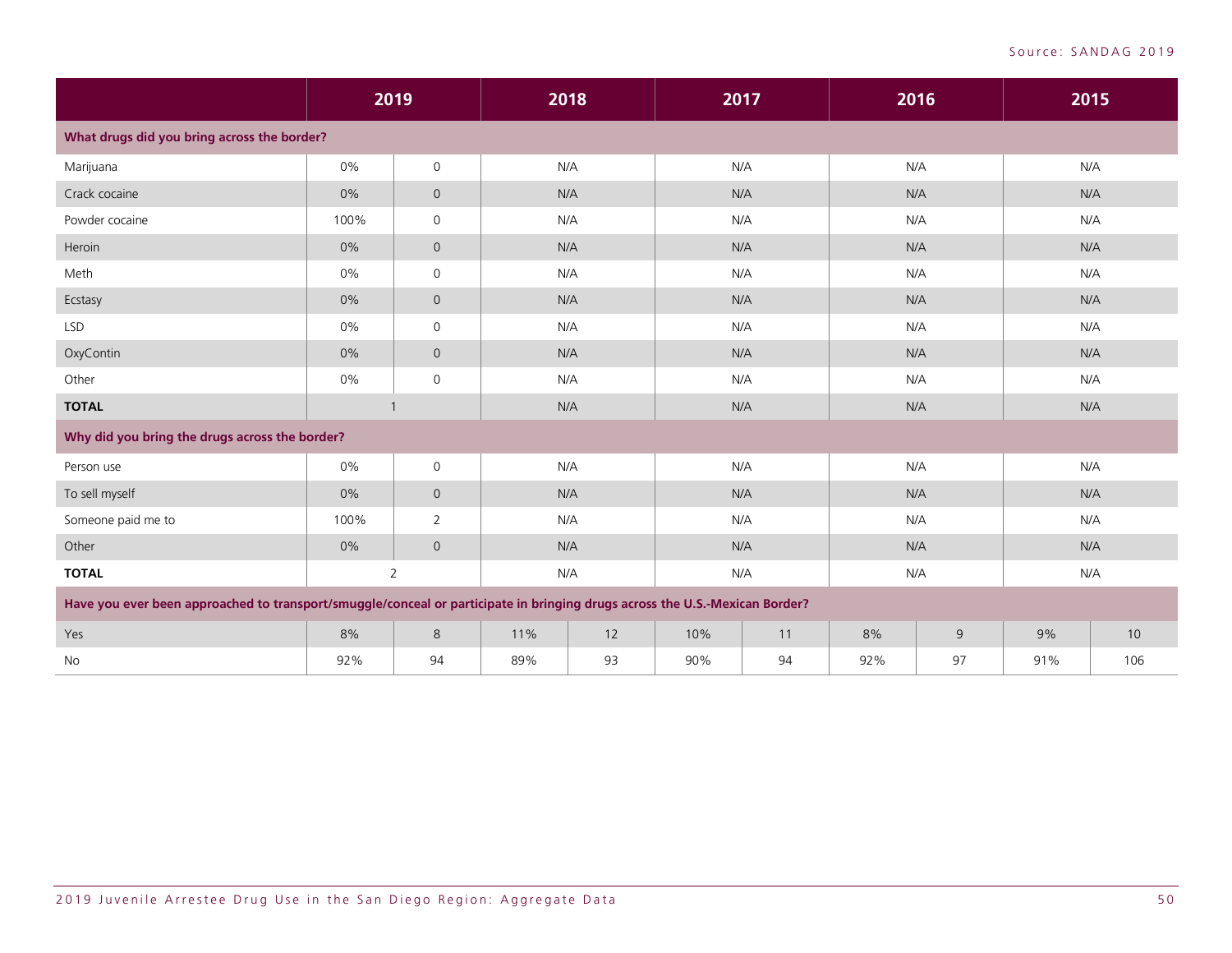|                                                                                                                                                                         | 2019 |                |     | 2018           | 2017    |    | 2016    |    | 2015 |                |
|-------------------------------------------------------------------------------------------------------------------------------------------------------------------------|------|----------------|-----|----------------|---------|----|---------|----|------|----------------|
| In the last 12 months, did you*                                                                                                                                         |      |                |     |                |         |    |         |    |      |                |
| go to school drunk or high?                                                                                                                                             | 38%  | 39             | 43% | 43             | 38%     | 38 | 39%     | 39 | 37%  | 42             |
| miss school because of drinking or using<br>drugs?                                                                                                                      | 22%  | 22             | 30% | 30             | 25%     | 25 | 25%     | 25 | 32%  | 35             |
| get in trouble with your parents for<br>drinking or using drugs?                                                                                                        | 49%  | 50             | 50% | 53             | 50%     | 53 | 43%     | 46 | 56%  | 66             |
| get sick or have a hangover because of<br>drinking or using drugs?                                                                                                      | 33%  | 34             | 42% | 44             | 41%     | 43 | 39%     | 41 | 32%  | 37             |
| pass out while drinking or using drugs?                                                                                                                                 | 19%  | 19             | 21% | 22             | 26%     | 27 | 24%     | 25 | 29%  | 34             |
| not remember what happened while<br>drinking or using drugs?                                                                                                            | 32%  | 33             | 35% | 37             | 43%     | 45 | 35%     | 37 | 33%  | 39             |
| get in a physical fight while or after<br>drinking or using drugs?                                                                                                      | 35%  | 35             | 32% | 33             | 37%     | 39 | 25%     | 26 | 31%  | 37             |
| drive a car while or after drinking or using<br>drugs?                                                                                                                  | 23%  | 23             | 15% | 16             | 17%     | 18 | 17%     | 18 | 16%  | 19             |
| ride in a car with a driver who had been<br>drinking or using drugs?                                                                                                    | 39%  | 39             | 39% | 41             | 40%     | 42 | 44%     | 46 | 35%  | 41             |
| later feel bad about something you did<br>while drunk or high?                                                                                                          | 29%  | 30             | 24% | 25             | 30%     | 31 | 32%     | 34 | 33%  | 39             |
| participate in sexual acts while or after<br>drinking or using drugs?                                                                                                   | 30%  | 31             | 34% | 35             | 33%     | 34 | 38%     | 40 | 42%  | 50             |
| have any health problems as a result of<br>drinking or using drugs?                                                                                                     | 6%   | 6              | 9%  | 9              | 8%      | 8  | 9%      | 10 | 6%   | $\overline{7}$ |
| <b>TOTAL</b>                                                                                                                                                            |      | 101-102        |     | 101-105        | 101-105 |    | 100-106 |    |      | $111 - 118$    |
| When participating in sexual acts while drunk or high, how often did you use condoms?<br>(Of those who participated in sexual acts while or after drinking/using drugs) |      |                |     |                |         |    |         |    |      |                |
| Always                                                                                                                                                                  | 35%  | 11             | 27% | 9              | 32%     | 11 | 21%     | 8  | 30%  | 15             |
| Most of the time                                                                                                                                                        | 13%  | $\overline{4}$ | 15% | 5              | 18%     | 6  | 23%     | 9  | 22%  | 11             |
| Some of the time                                                                                                                                                        | 23%  | $\overline{7}$ | 33% | 11             | 18%     | 6  | 28%     | 11 | 18%  | 9              |
| Never                                                                                                                                                                   | 29%  | 9              | 24% | 8              | 32%     | 11 | 28%     | 11 | 30%  | 15             |
| Have you ever been approached by someone offering to pimp or prostitute you?                                                                                            |      |                |     |                |         |    |         |    |      |                |
| Yes                                                                                                                                                                     | 5%   | 5              | 4%  | $\overline{4}$ | 8%      | 8  | 8%      | 9  | 4%   | 5              |
| No                                                                                                                                                                      | 95%  | 97             | 96% | 101            | 92%     | 98 | 92%     | 97 | 96%  | 113            |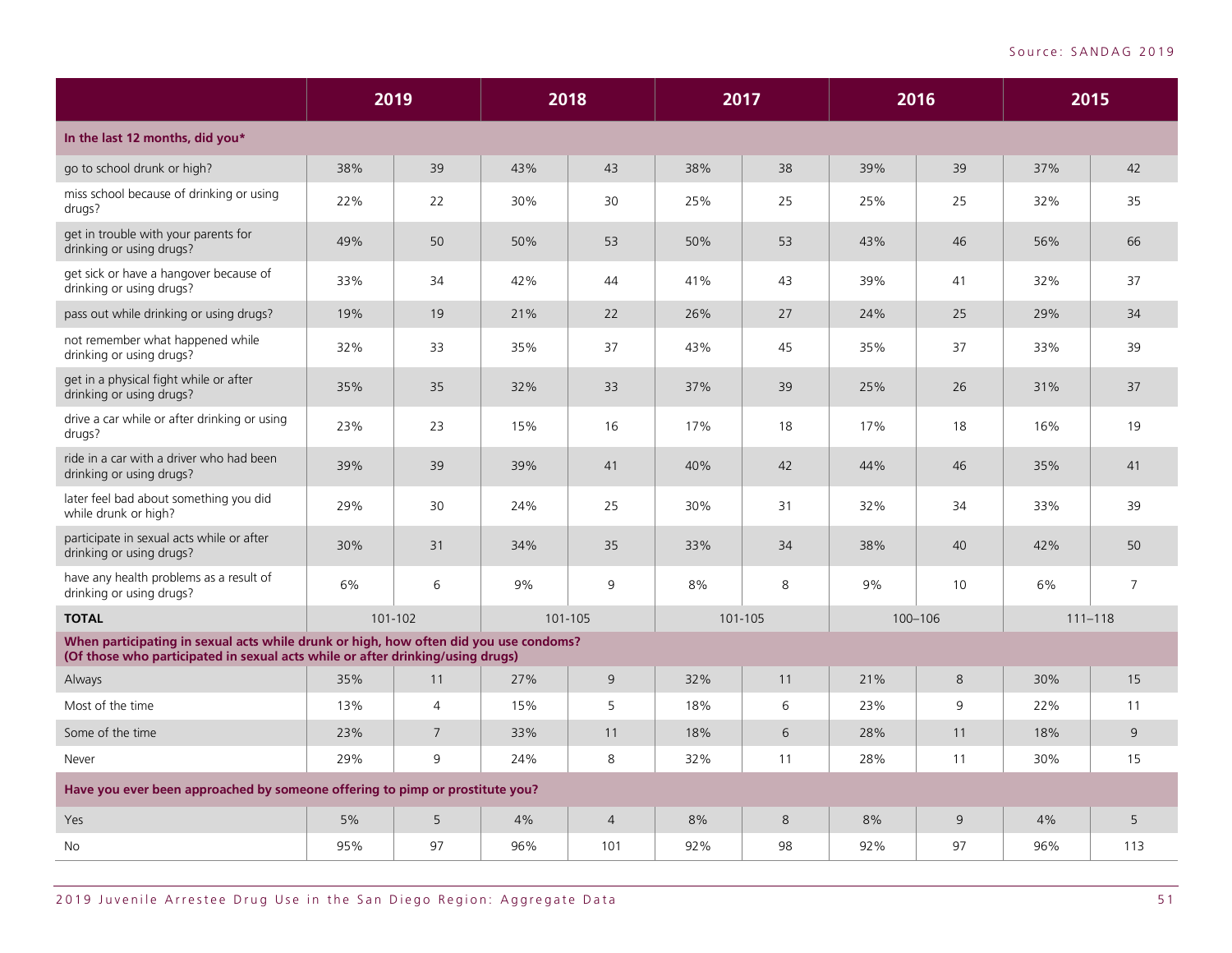|                                                                                                                                           |       | 2019           |     | 2018            |     | 2017                |     | 2016           |     | 2015           |  |
|-------------------------------------------------------------------------------------------------------------------------------------------|-------|----------------|-----|-----------------|-----|---------------------|-----|----------------|-----|----------------|--|
| (If yes) Did this happen at*                                                                                                              |       |                |     |                 |     |                     |     |                |     |                |  |
| School                                                                                                                                    | $0\%$ | $\mathsf{O}$   | 50% | $\overline{2}$  | 0%  | $\mathsf{O}\xspace$ | 11% | $\mathbf{1}$   | 40% | $\overline{2}$ |  |
| Mall or shopping center                                                                                                                   | 20%   | $\mathbf{1}$   | 0%  | $\mathsf{O}$    | 13% | $\mathbf{1}$        | 11% | $\mathbf{1}$   | 40% | 2              |  |
| Park or recreational center                                                                                                               | 20%   | $\mathbf{1}$   | 25% | $\mathbf{1}$    | 0%  | $\mathsf{O}$        | 0%  | $\overline{0}$ | 20% | $\mathbf{1}$   |  |
| Internet/online                                                                                                                           | 40%   | $\overline{2}$ | 50% | $\overline{2}$  | 13% | $\mathbf{1}$        | 56% | 5              | 20% | $\mathbf{1}$   |  |
| Other                                                                                                                                     | 20%   | $\mathbf{1}$   | 25% | $\mathbf{1}$    | 75% | $6\phantom{1}6$     | 56% | 5              | 60% | 3              |  |
| <b>TOTAL</b>                                                                                                                              |       | 5              |     | $\overline{4}$  |     | $\,8\,$             |     | 9              |     | 5              |  |
| Have any of your brothers/sisters ever been arrested and booked into Juvenile Hall? (Of those with brothers and/or sisters)               |       |                |     |                 |     |                     |     |                |     |                |  |
| Yes                                                                                                                                       | 32%   | 31             | 32% | 30              | 43% | 43                  | 33% | 33             | 31% | 35             |  |
| No                                                                                                                                        | 68%   | 65             | 68% | 65              | 57% | 56                  | 67% | 67             | 69% | 79             |  |
| Have any of your brothers/sisters ever been arrested and booked into an adult detention facility? (Of those with brothers and/or sisters) |       |                |     |                 |     |                     |     |                |     |                |  |
| Yes                                                                                                                                       | 26%   | 25             | 28% | 27              | 24% | 24                  | 27% | 28             | 26% | 30             |  |
| No                                                                                                                                        | 74%   | 71             | 72% | 69              | 76% | 77                  | 73% | 74             | 74% | 86             |  |
| Have either of your parents or guardians ever been arrested and booked?                                                                   |       |                |     |                 |     |                     |     |                |     |                |  |
| Yes                                                                                                                                       | 45%   | 44             | 60% | 60              | 48% | 48                  | 50% | 52             | 53% | 60             |  |
| No                                                                                                                                        | 55%   | 53             | 40% | 40              | 52% | 51                  | 50% | 52             | 47% | 54             |  |
| Have you ever carried a gun?                                                                                                              |       |                |     |                 |     |                     |     |                |     |                |  |
| Yes                                                                                                                                       | 21%   | $21$           | 25% | 26              | 25% | 26                  | 16% | $17$           |     | N/A            |  |
| No                                                                                                                                        | 79%   | 81             | 75% | 78              | 75% | 80                  | 84% | 89             |     | N/A            |  |
| How did you obtain the gun? (Of those who ever carried a gun)                                                                             |       |                |     |                 |     |                     |     |                |     |                |  |
| Friend                                                                                                                                    | 53%   | 10             | 58% | 15              | 46% | 11                  | 44% | $\overline{7}$ |     | N/A            |  |
| Family member                                                                                                                             | 5%    | $\mathbf{1}$   | 8%  | $\overline{2}$  | 0%  | $\mathbf 0$         | 19% | 3              |     | N/A            |  |
| Bought off street                                                                                                                         | 47%   | $\mathsf 9$    | 27% | $7\overline{ }$ | 46% | 11                  | 25% | $\overline{4}$ |     | N/A            |  |
| Stolen                                                                                                                                    | 16%   | 3              | 12% | 3               | 0%  | $\mathbf 0$         | 6%  | $\mathbf{1}$   |     | N/A            |  |
| Other                                                                                                                                     | 11%   | $\mathbf{1}$   | 12% | 3               | 13% | 3                   | 12% | $\overline{2}$ |     | N/A            |  |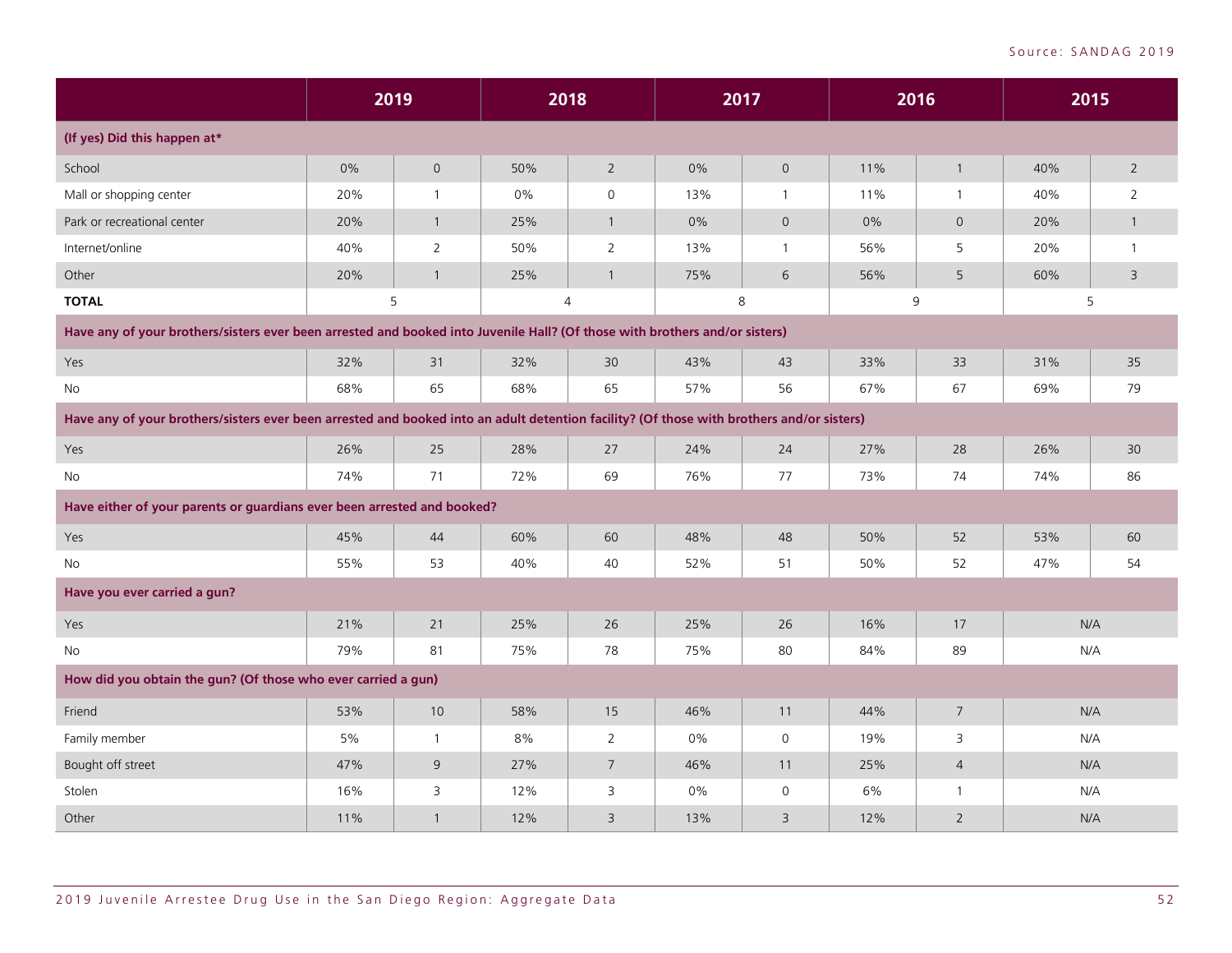|                                                                              | 2019  |             | 2018 |                | 2017 |    | 2016 |                | 2015 |  |
|------------------------------------------------------------------------------|-------|-------------|------|----------------|------|----|------|----------------|------|--|
| How easy do you think it was to get a gun? (Of those who ever carried a gun) |       |             |      |                |      |    |      |                |      |  |
| Very easy                                                                    | 30%   | 6           | 42%  | 11             | 32%  | 8  | 59%  | 10             | N/A  |  |
| Easy                                                                         | 60%   | 12          | 42%  |                | 52%  | 13 | 41%  |                | N/A  |  |
| Difficult                                                                    | 10%   |             | 15%  | $\overline{4}$ | 12%  | 3  | 0%   | $\overline{0}$ | N/A  |  |
| Very difficult                                                               | $0\%$ | $\mathbf 0$ | 0%   | 0              | 4%   |    | 0%   | 0              | N/A  |  |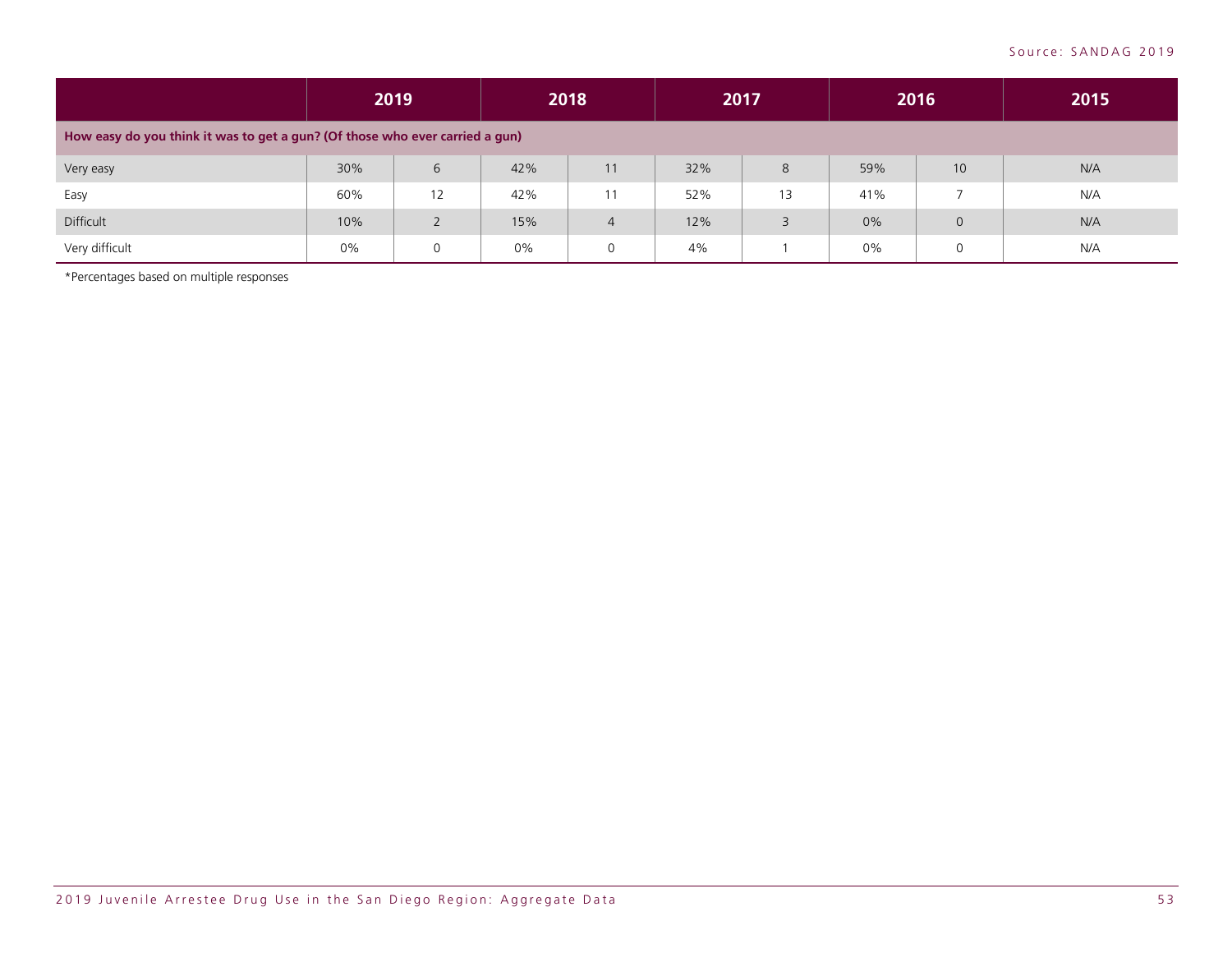# <span id="page-55-0"></span>School and activity related

|                                                                                                                   |            | 2019<br>2018   |            |                | 2017     |                | 2016     |                |     | 2015           |  |
|-------------------------------------------------------------------------------------------------------------------|------------|----------------|------------|----------------|----------|----------------|----------|----------------|-----|----------------|--|
| <b>TOTAL</b>                                                                                                      | 102        |                | 105        |                | 106      |                |          | 106            | 118 |                |  |
| Are you currently enrolled in school?                                                                             |            |                |            |                |          |                |          |                |     |                |  |
| Yes                                                                                                               | 75%        | 76             | 83%        | 87             | 75%      | 79             | 77%      | 82             | 79% | 93             |  |
| No                                                                                                                | 25%        | 26             | 17%        | 18             | 25%      | 27             | 23%      | 24             | 21% | 25             |  |
| Reason for not attending school (Of those who don't attend school)                                                |            |                |            |                |          |                |          |                |     |                |  |
| Graduated/GED                                                                                                     | 8%         | $\overline{2}$ | 17%        | $\overline{3}$ | 7%       | $\overline{2}$ | 13%      | $\overline{3}$ | 4%  | $\mathbf{1}$   |  |
| Expelled/suspended                                                                                                | 42%        | 11             | 28%        | 5              | 33%      | 9              | 26%      | 6              | 25% | 6              |  |
| Dropped out                                                                                                       | 31%        | 8              | 39%        | $\overline{7}$ | 41%      | 11             | 39%      | $\overline{9}$ | 63% | 15             |  |
| Other                                                                                                             | 19%        | 5              | 17%        | 3              | 19%      | 5              | 22%      | 5              | 8%  | $\overline{2}$ |  |
| Do you plan to return to school or get your GED? (Of those who don't attend school)                               |            |                |            |                |          |                |          |                |     |                |  |
| Yes                                                                                                               | 100%       | 21             | 100%       | 15             | 92%      | 22             | 100%     | 19             | 86% | 19             |  |
| No                                                                                                                | 0%         | $\mathsf{O}$   | 0%         | $\mathsf{O}$   | 8%       | $\overline{2}$ | 0%       | 0              | 14% | 3              |  |
| Have you ever skipped school or been truant?                                                                      |            |                |            |                |          |                |          |                |     |                |  |
| Yes                                                                                                               | 82%        | 83             | 82%        | 86             | 83%      | 88             | 79%      | 84             | 86% | 101            |  |
| No                                                                                                                | 18%        | 18             | 18%        | 19             | 17%      | 18             | 21%      | 22             | 14% | 17             |  |
| How many days have you skipped school or been truant in the past month? (Of those who have ever skipped school)   |            |                |            |                |          |                |          |                |     |                |  |
| Mean (SD)                                                                                                         | 6.13(6.80) |                | 6.59(7.24) |                |          | 8.25(7.97)     |          | 4.25(5.31)     |     | 5.04(5.28)     |  |
| Median                                                                                                            | 3.00       |                | 2.00       |                | 3.00     |                | 2.00     |                |     | 3.00           |  |
| Range                                                                                                             | $1 - 20$   |                | $1 - 20$   |                | $1 - 20$ |                | $1 - 20$ |                |     | $1 - 20$       |  |
| None                                                                                                              | 0%         | $\mathsf{O}$   | 0%         | $\mathbf 0$    | $0\%$    | $\mathbf 0$    | 26%      | 19             | 36% | 30             |  |
| Have you ever been referred to the School Attendance Review Board (SARB)? (Of those who have ever skipped school) |            |                |            |                |          |                |          |                |     |                |  |
| Yes                                                                                                               | 21%        | 17             | 33%        | 27             | 37%      | 32             | 32%      | 26             | 37% | 37             |  |
| <b>No</b>                                                                                                         | 79%        | 64             | 67%        | 54             | 63%      | 54             | 68%      | 56             | 63% | 64             |  |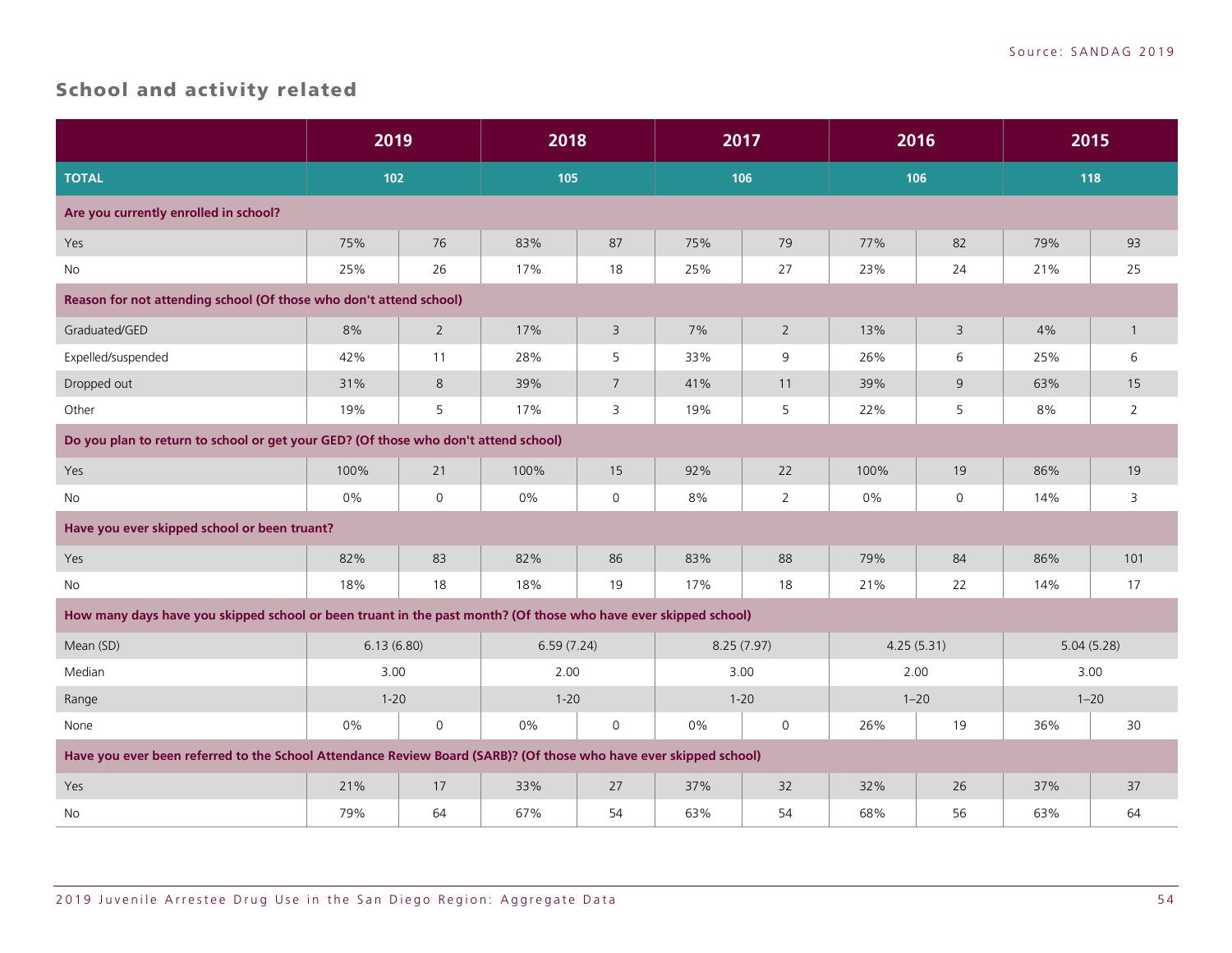|                                                                                            | 2019 |                | 2018 |                | 2017 |                | 2016 |                 |     | 2015           |  |
|--------------------------------------------------------------------------------------------|------|----------------|------|----------------|------|----------------|------|-----------------|-----|----------------|--|
| Do you have a job?                                                                         |      |                |      |                |      |                |      |                 |     |                |  |
| Yes                                                                                        | N/A  |                | 16%  | $17\,$         | 8%   | 8              | 12%  | 13              | 14% | 16             |  |
| <b>No</b>                                                                                  |      | N/A            |      | 88             | 92%  | 98             | 88%  | 93              | 86% | 101            |  |
| What type of job do you have? (Of those with a job)                                        |      |                |      |                |      |                |      |                 |     |                |  |
| Full-time                                                                                  | N/A  |                | 12%  | $\overline{2}$ | 13%  | $\mathbf{1}$   | 38%  | 5               | 19% | 3              |  |
| Part-time                                                                                  | N/A  |                | 82%  | 14             | 63%  | 5              | 54%  | $\overline{7}$  | 56% | 9              |  |
| Odd jobs                                                                                   | N/A  |                | 6%   | $\mathbf{1}$   | 25%  | $\overline{2}$ | 8%   | $\mathbf{1}$    | 25% | $\overline{4}$ |  |
| Have you ever brought a weapon to school?                                                  |      |                |      |                |      |                |      |                 |     |                |  |
| Yes                                                                                        | 24%  | 24             | 25%  | 26             | 31%  | 33             | 27%  | 29              | 24% | 28             |  |
| <b>No</b>                                                                                  | 76%  | 78             | 75%  | 79             | 69%  | 73             | 73%  | $77 \,$         | 76% | 89             |  |
| What type of weapon have you brought to school? (Of those who brought a weapon to school)* |      |                |      |                |      |                |      |                 |     |                |  |
| Gun                                                                                        | 4%   | $\mathbf{1}$   | 16%  | $\overline{4}$ | 12%  | $\overline{4}$ | 7%   | $\overline{2}$  | 11% | 3              |  |
| Knife/switchblade                                                                          | 83%  | 20             | 88%  | 22             | 79%  | 26             | 96%  | 27              | 89% | 25             |  |
| Brass knuckles                                                                             | 4%   | $\mathbf{1}$   | 8%   | $\overline{2}$ | 3%   | $\mathbf{1}$   | 4%   | $\mathbf{1}$    | 7%  | $2^{\circ}$    |  |
| Other                                                                                      | 33%  | 5              | 8%   | $\overline{2}$ | 21%  | $\overline{7}$ | 7%   | $\overline{2}$  | 25% | $\overline{7}$ |  |
| <b>TOTAL</b>                                                                               | 24   |                | 25   |                | 33   |                | 28   |                 | 28  |                |  |
| Why did you bring the weapon to school? (Of those who brought a weapon to school)*         |      |                |      |                |      |                |      |                 |     |                |  |
| Protection                                                                                 | 58%  | 14             | 64%  | 16             | 44%  | 14             | 52%  | 14              | 52% | 14             |  |
| Retaliation                                                                                | 4%   | $\mathbf{1}$   | 8%   | $\overline{2}$ | 0%   | $\mathsf{O}$   | 11%  | 3               | 7%  | $\overline{2}$ |  |
| Threaten                                                                                   | 4%   | $\mathbf{1}$   | 12%  | $\overline{3}$ | 3%   | $\mathbf{1}$   | 4%   | $\mathbf{1}$    | 11% | $\overline{3}$ |  |
| Status                                                                                     | 13%  | 3              | 16%  | $\overline{4}$ | 13%  | $\overline{4}$ | 22%  | 6               | 11% | 3              |  |
| Other                                                                                      | 29%  | $\overline{7}$ | 86%  | 6              | 41%  | 13             | 26%  | $7\overline{ }$ | 37% | 10             |  |
| <b>TOTAL</b>                                                                               | 24   |                | 25   |                | 32   |                | 27   |                 | 27  |                |  |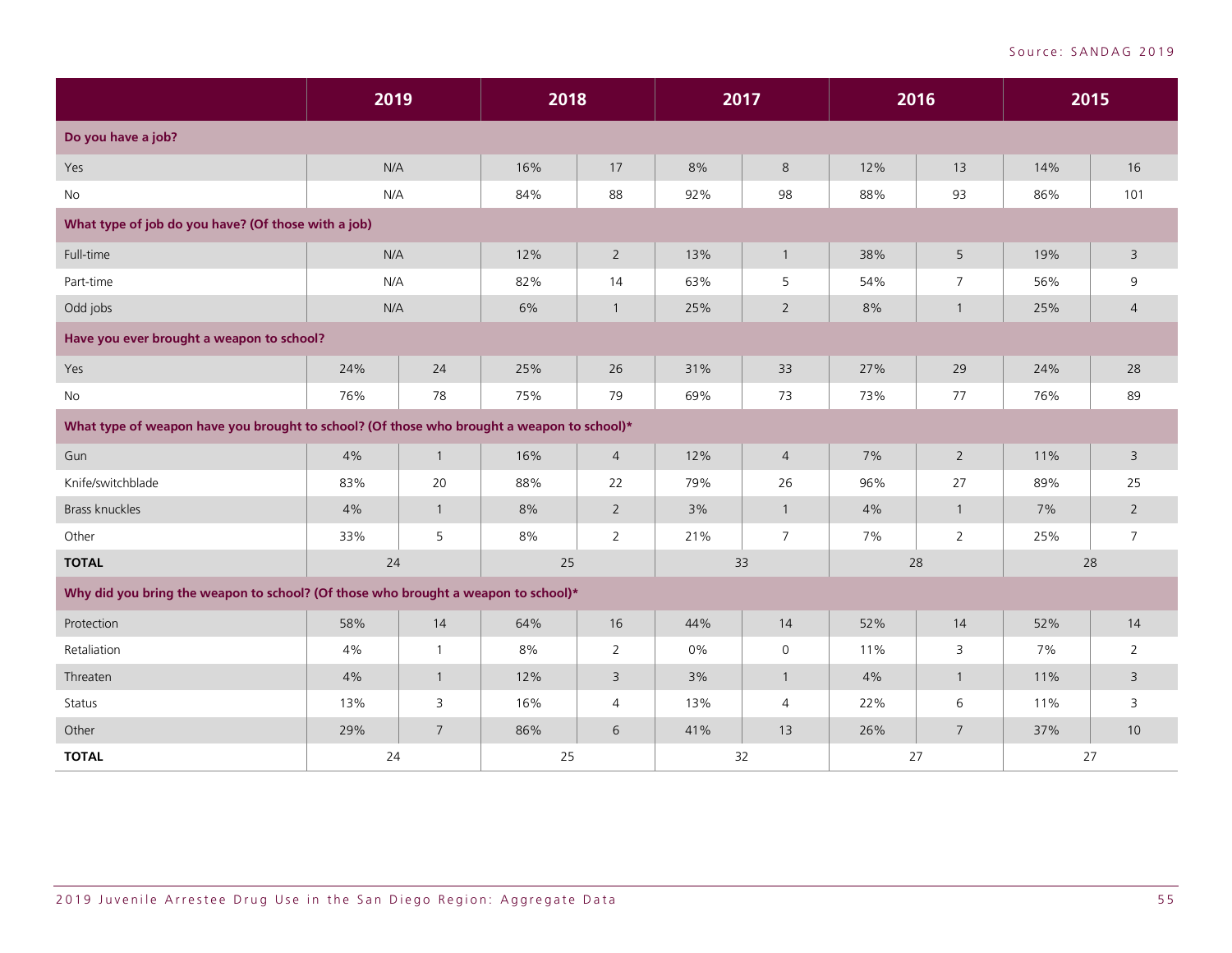|                                                                                                         | 2019 |    | 2018 |    |     | 2017 |     | 2016 |     | 2015 |
|---------------------------------------------------------------------------------------------------------|------|----|------|----|-----|------|-----|------|-----|------|
| Have you ever received an Individual Education Program (IEP) or attended any Special Education classes? |      |    |      |    |     |      |     |      |     |      |
| Yes                                                                                                     | 25%  | 25 | 37%  | 39 | 43% | 45   | 30% | 31   | 34% | 40   |
| No                                                                                                      | 75%  | 77 | 63%  | 66 | 57% | 60   | 70% | 74   | 66% | 77   |